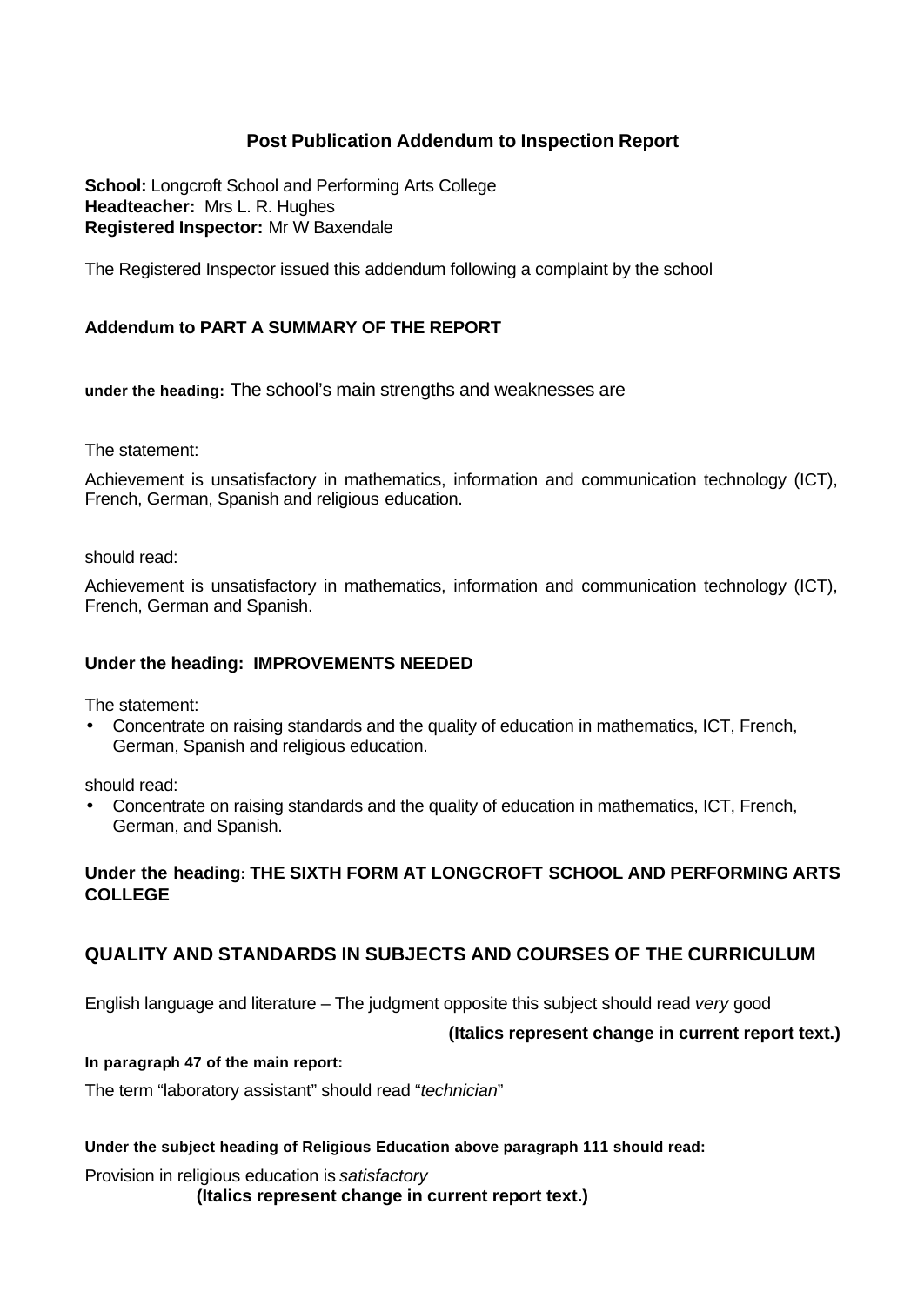In the visual and performing arts section following paragraph 126 the following text should be added:

Drama and dance, within performing arts, were also sampled in depth. Reflecting the school's specialist status, achievement is good in these subjects and there are good improvements since the previous inspection. GCSE results in drama are, for example, above average, because good teaching and management produce keen responses from the pupils who discuss issues maturely and with real understanding. Dance is a comparatively recent innovation in the performing arts. It is well taught and pupils benefit also from occasional expert inputs from professional dancers; these raise standards. Results are also above average.

Between paragraphs 135 and 136 the first table headed *Level 3 GCE AS level courses* should be deleted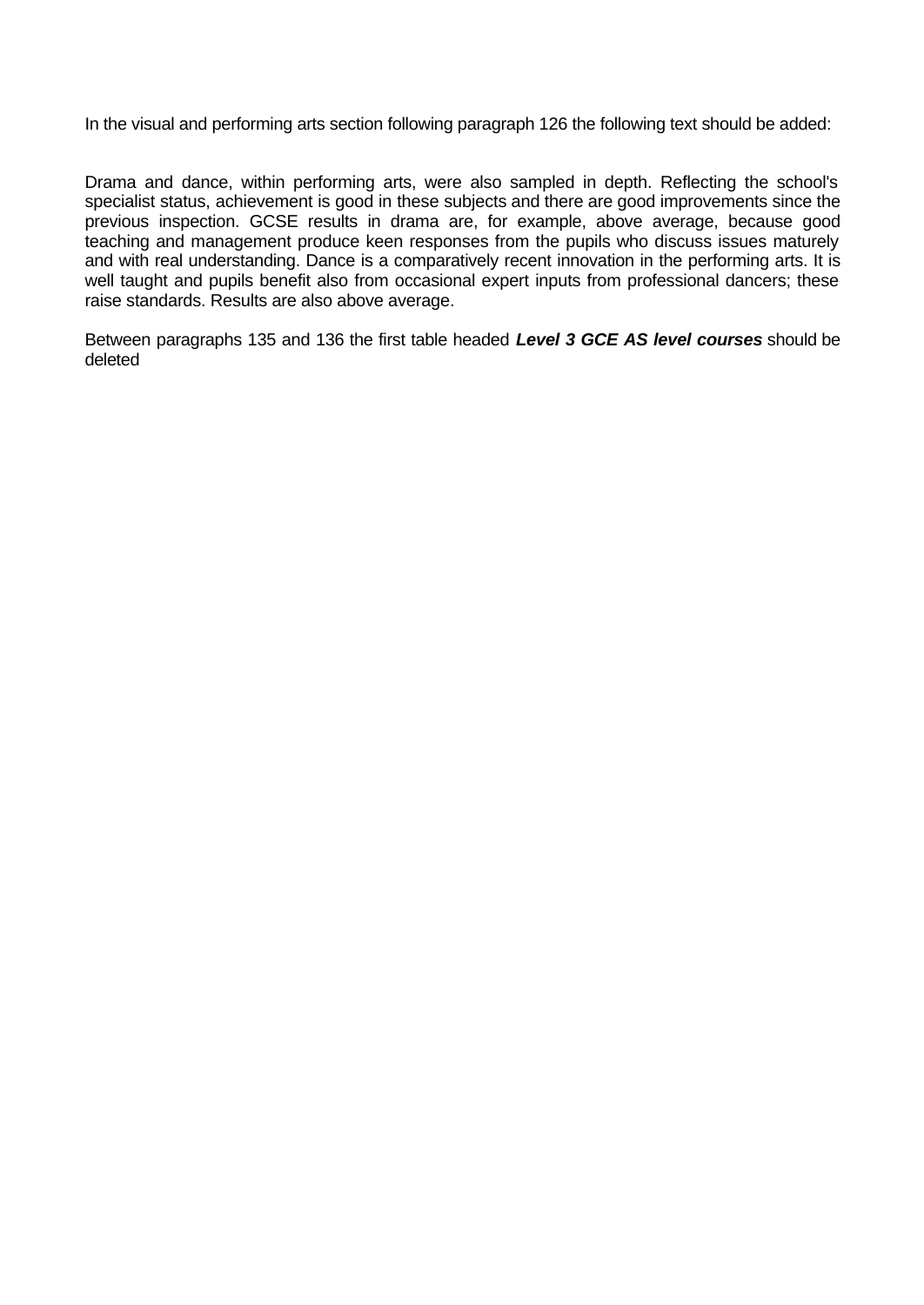# **INSPECTION REPORT**

# **LONGCROFT SCHOOL AND PERFORMING ARTS COLLEGE**

Beverley

LEA area: East Yorkshire

Unique reference number: 118073

Headteacher: Mrs L Hughes

Lead inspector: W K Baxendale

Dates of inspection: 8<sup>th</sup>-12<sup>th</sup> December 2003

Inspection number: 259264

Inspection carried out under section 10 of the School Inspections Act 1996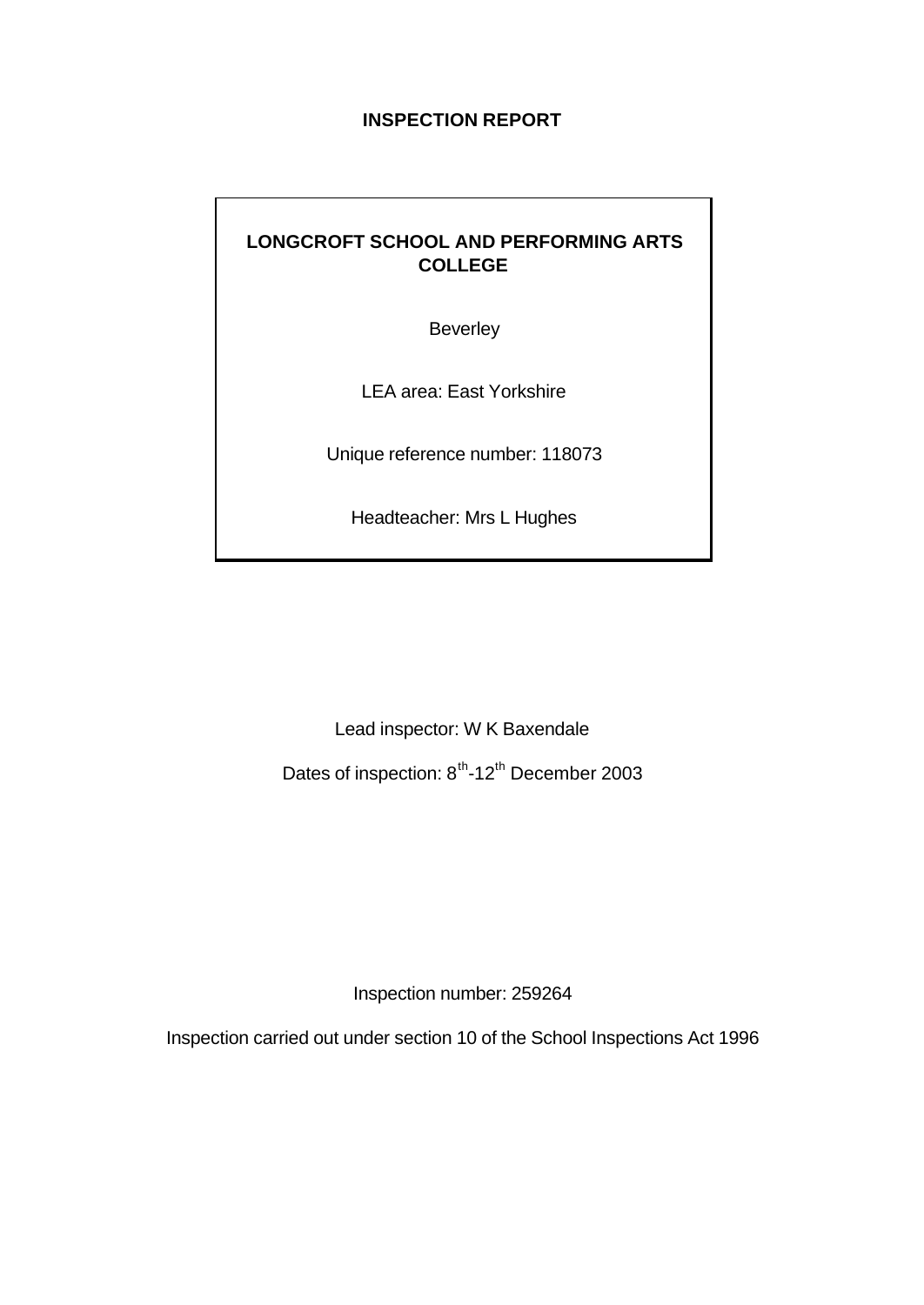#### © Crown copyright 2004

This report may be reproduced in whole or in part for non-commercial educational purposes, provided that all extracts quoted are reproduced verbatim without adaptation and on condition that the source and date thereof are stated.

Further copies of this report are obtainable from the school. Under the School Inspections Act 1996, the school must provide a copy of this report and/or its summary free of charge to certain categories of people. A charge not exceeding the full cost of reproduction may be made for any other copies supplied.

#### *Terms used in this report*

*Pupils in Years 7 to 9 are at Key Stage 3, having transferred in most cases from their primary schools at the end of Key Stage 2 after Year 6. Pupils in Years 10 and 11 are at Key Stage 4 of their education. Those students who remain at school after the compulsory period of education are in the sixth form, in Years 12 and 13. Pupils in Years 7 to 11 follow courses and Programmes of Study set out in the National Curriculum. A course of religious education is a requirement for pupils and students of all ages at school.*

*At the end of Year 9, pupils aged 14 take national tests in English, mathematics and science. In all subjects of the National Curriculum, teachers also make their own assessments of what the pupils know, understand and can do at age 14. At the end of Year 11, pupils aged 16 may take examinations in the General Certificate of Secondary Education (GCSE). Others may follow courses leading to the award of the General National Vocational Qualification (GNVQ) or the National Vocational Qualification (NVQ). Sixth form students may take further courses leading to these awards, including the Advanced Vocational Certificate of Education (AVCE), or to those of the General Certificate of Education at Advanced level (A-level). Students may take examinations leading to the Advanced Subsidiary award (AS), equivalent to half the difficulty of the full A-level, which is gained by further study beyond AS standard. Some students may also take Advanced Extension Awards (AEA).* 

*Inspectors judge the standards reached by pupils by comparing their attainments with national test and examination*  results, or by the levels of performance expected for pupils of the same age nationally. The pupils' **achievements** *reflect whether they are doing well enough. These judgements take account of the educational value added over time. In this report, similar schools are defined as those with a comparable proportion of pupils eligible for free school meals.*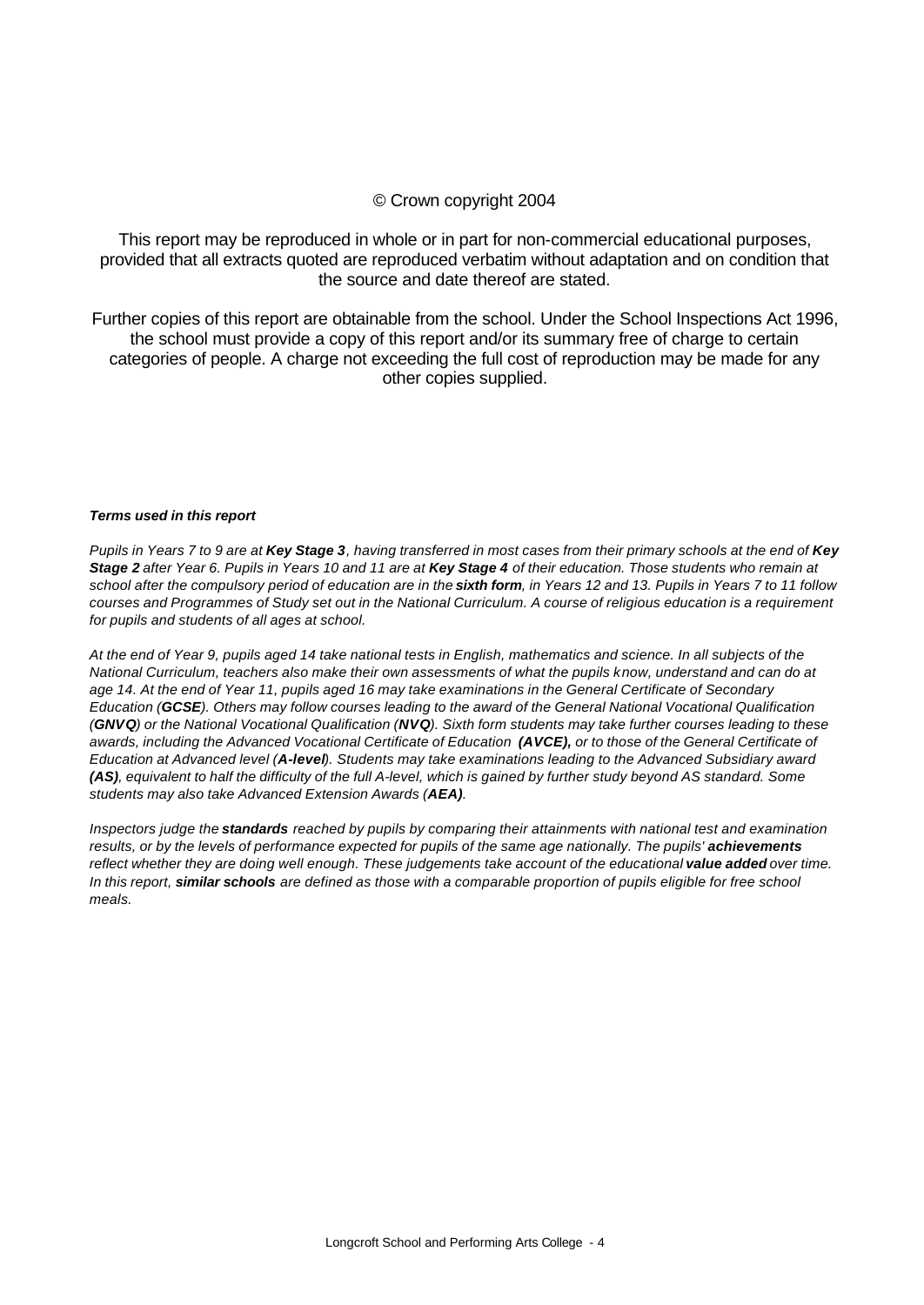# **INFORMATION ABOUT THE SCHOOL**

| Type of school:              | Comprehensive                                     |
|------------------------------|---------------------------------------------------|
| School category:             | Community                                         |
| Age range of pupils:         | 11 - 18 years                                     |
| Gender of pupils:            | Mixed                                             |
| Number on roll:              | 1590                                              |
| School address:              | <b>Burton Road</b><br><b>Beverley</b>             |
| Postcode:                    | <b>East Riding of Yorkshire</b><br><b>HU177EJ</b> |
| Telephone number:            | 01482 862171                                      |
| Fax number:                  | 01482 862872                                      |
| Appropriate authority:       | The Governing Body                                |
| Name of chair of governors:  | David Wigley                                      |
| Date of previous inspection: | 11/5/1998                                         |

# **CHARACTERISTICS OF THE SCHOOL**

Longcroft School is a much larger than average, over-subscribed comprehensive community school educating 1590 boys and girls in the 11-18 age-range. The figure includes 235 students in the sixth form. The school has specialist performing arts college status. It also has an Investor in People award; a National Curriculum award; a Commitment to Careers award; an Artsmark (Gold); a Sportsmark and a Healthy Schools award. The pupils' standards on entry are above average. They come from just above average socio-economic circumstances. Very nearly all pupils are from a white British background. There is a below average entitlement to a free school meal and the incidence of pupils with a mother tongue believed not to be English is very low. A below average proportion of the pupils is on the school's special educational needs register, but an average proportion has a statement of special educational need, mainly for dyslexia. A very small number has social, emotional or behavioural difficulties. Pupil mobility is very low.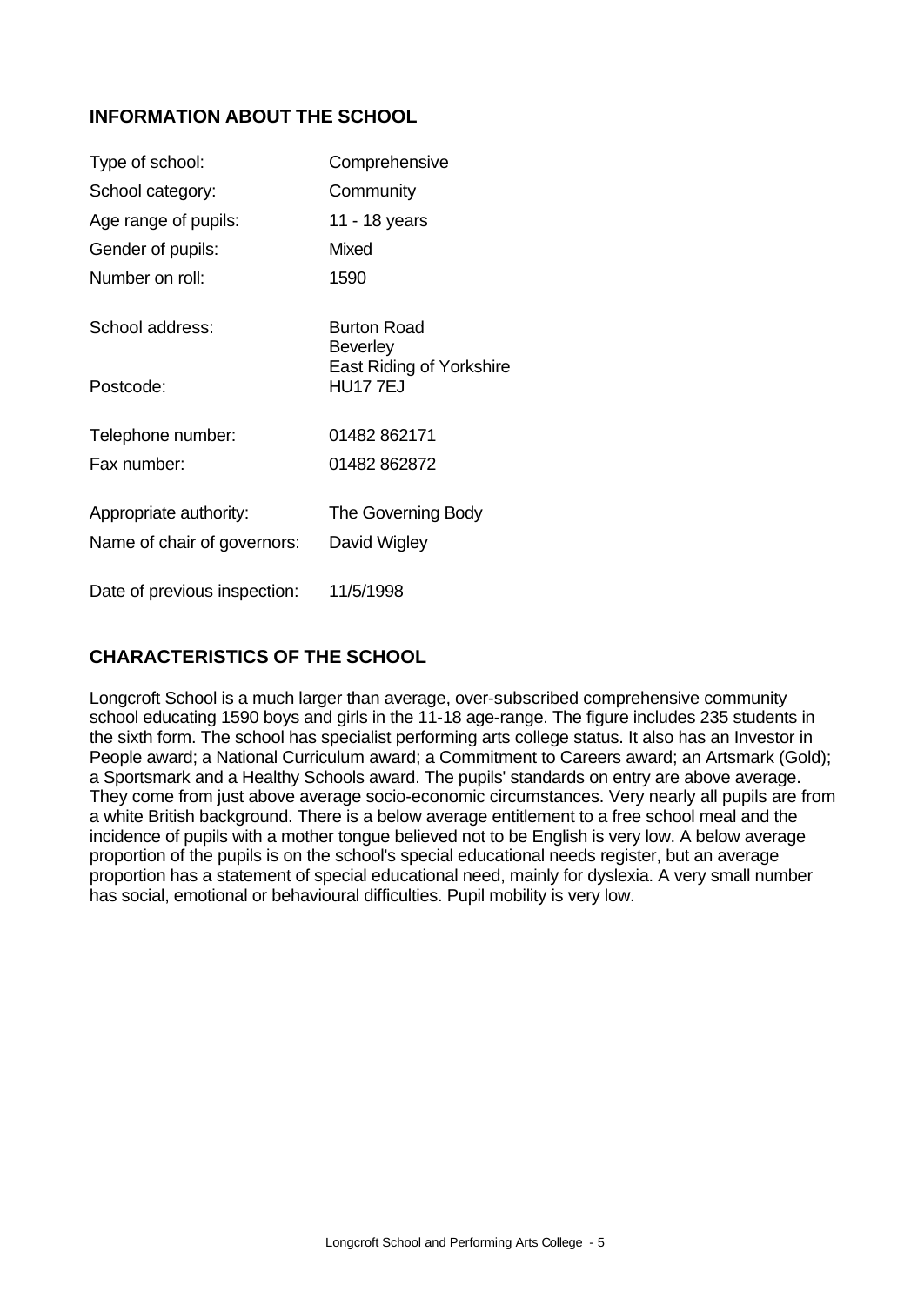# **INFORMATION ABOUT THE INSPECTION TEAM**

| Members of the inspection team |                 | <b>Subject responsibilities</b> |                                                                          |
|--------------------------------|-----------------|---------------------------------|--------------------------------------------------------------------------|
| 02928                          | W K Baxendale   | Lead inspector                  |                                                                          |
| 12775                          | J Goodchild     | Lay inspector                   |                                                                          |
| 30699                          | A Kemp          | Team inspector                  | <b>Mathematics</b>                                                       |
| 03943                          | D Innes         | Team inspector                  | English, Special educational needs,<br>English as an additional language |
| 27050                          | V Blackburn     | Team inspector                  | Science                                                                  |
| 30046                          | R Parker        | Team inspector                  | Information and communication<br>technology                              |
| 15940                          | N Godfrey       | Team inspector                  | Art and design                                                           |
| 22524                          | S Innes         | Team inspector                  | Design and technology                                                    |
| 22590                          | <b>R</b> Castle | Team inspector                  | Geography, Citizenship                                                   |
| 31191                          | D Sylph         | Team inspector                  | History                                                                  |
| 17404                          | J Tolley        | Team inspector                  | French, German, Spanish                                                  |
| 31705                          | J Mason         | Team inspector                  | <b>Music</b>                                                             |
| 23268                          | K Corrigan      | Team inspector                  | <b>Business studies</b>                                                  |
| 30072                          | J Edwards       | Team inspector                  | Physical education                                                       |
| 02628                          | J Skivington    | Team inspector                  | Religious education                                                      |
| 12985                          | S Jeffray       | Team inspector                  | Dance                                                                    |

The inspection contractor was:

ISIS 3, Harrowby Road West Park Leeds LS16 5HN

Any concerns or complaints about the inspection or the report should be made initially to the inspection contractor. The procedures are set out in the leaflet *'Complaining about Ofsted Inspections'*, which is available from Ofsted Publications Centre (telephone 07002 637833) or Ofsted's website (www.ofsted.gov.uk).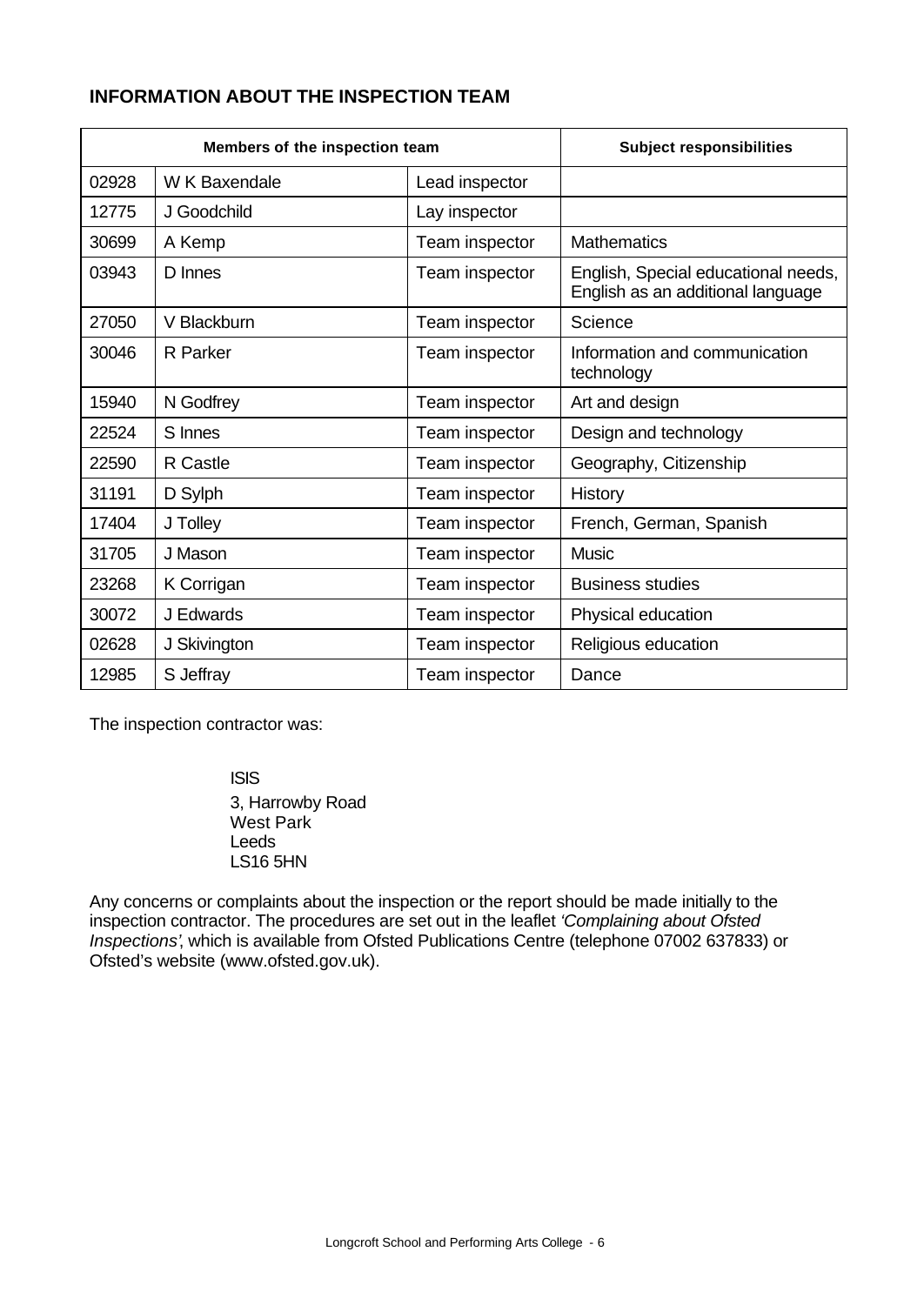# **REPORT CONTENTS**

|                                                                                                                                                                       | Page |
|-----------------------------------------------------------------------------------------------------------------------------------------------------------------------|------|
| <b>PART A: SUMMARY OF THE REPORT</b>                                                                                                                                  | 6    |
| <b>PART B: COMMENTARY ON THE MAIN INSPECTION FINDINGS</b>                                                                                                             |      |
| <b>STANDARDS ACHIEVED BY PUPILS</b>                                                                                                                                   | 11   |
| Standards achieved in areas of learning, subjects and courses                                                                                                         |      |
| Pupils' attitudes, values and other personal qualities                                                                                                                |      |
| <b>QUALITY OF EDUCATION PROVIDED BY THE SCHOOL</b>                                                                                                                    | 17   |
| Teaching and learning<br>The curriculum<br>Care, guidance and support<br>Partnership with parents, other schools and the community                                    |      |
| <b>LEADERSHIP AND MANAGEMENT</b>                                                                                                                                      | 25   |
| <b>PART C: THE QUALITY OF EDUCATION IN SUBJECTS AND COURSES</b><br><b>SUBJECTS AND COURSES IN KEY STAGES 3 AND 4</b><br><b>SUBJECTS AND COURSES IN THE SIXTH FORM</b> | 29   |
| <b>PART D: SUMMARY OF THE MAIN INSPECTION JUDGEMENTS</b>                                                                                                              | 56   |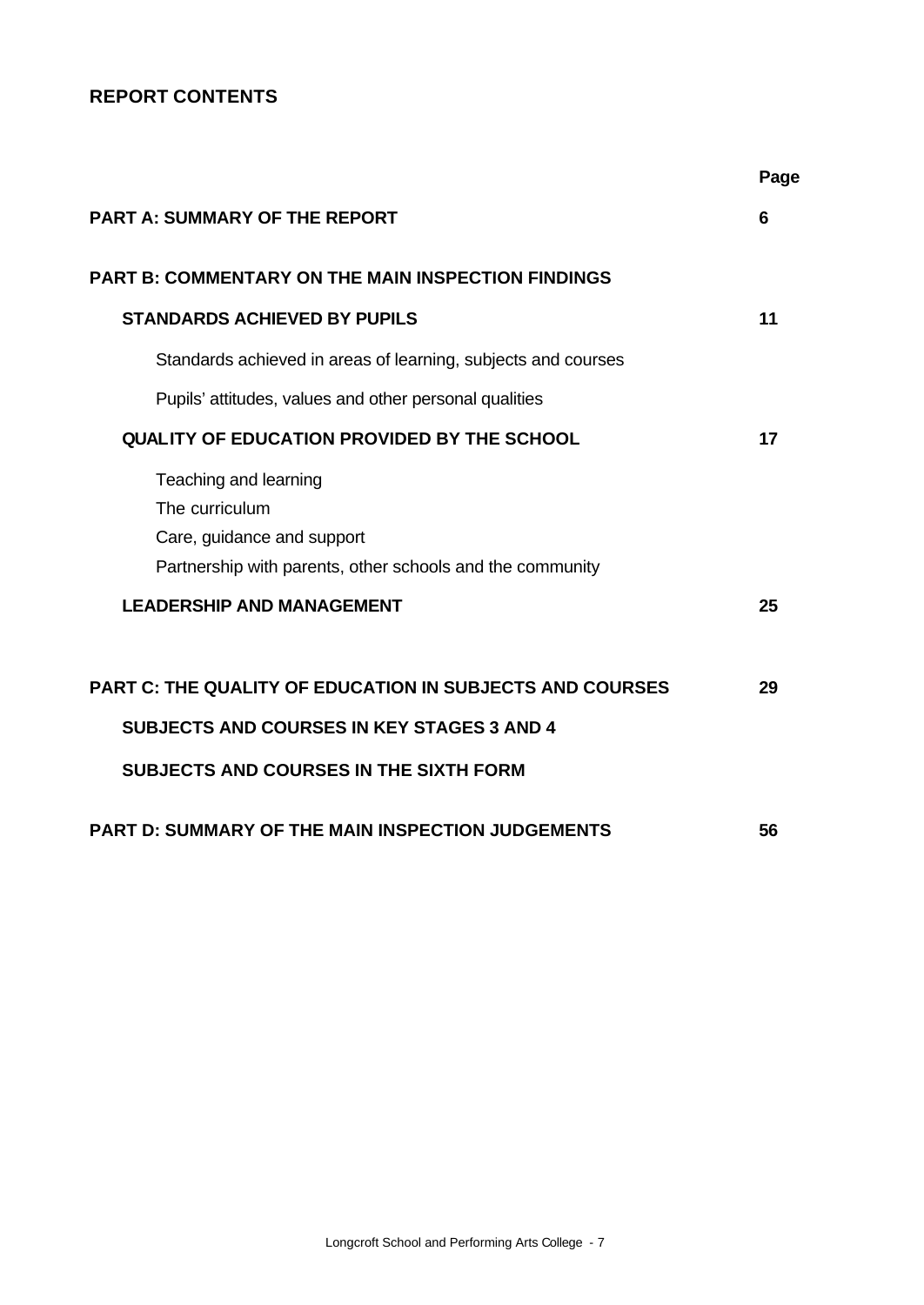# **PART A: SUMMARY OF THE REPORT**

Longcroft School and Performing Arts College is **not effective enough**. Although it has numerous good features and provides an acceptable quality of education, the school has serious weaknesses. Governors' and leadership's attempts to put right the weaknesses they have identified have not had enough impact. A very large turnover of staff, a poor timetable and split site are significant barriers to achievement. Leadership is satisfactory, but management systems are unsatisfactory. Provision is good in several subjects. Provision in several other subjects is unsatisfactory. Sixth form provision is good. Teaching and learning are unsatisfactory in Years 10 and 11 and too many pupils underachieve. The school is well regarded by pupils, students and nearly all parents. Taking standards, the quality of education and the above average cost of educating pupils into account, the school provides **just satisfactory value for money**.

The school's main strengths and weaknesses are:

- Teaching and learning are unsatisfactory and improvement planning is not focused enough on helping pupils to learn well.
- Achievement is unsatisfactory in mathematics, information and communication technology (ICT), French, German, Spanish and religious education.
- Achievement is good in English, design and technology, physical education, art and design, the performing arts, (dance and drama especially).
- Pupils' spiritual, moral, social and cultural development is very good; their attitudes are good.

The school has not made enough progress since its previous inspection, but it is better placed to go forward than at any time since then because it is better staffed and is planning well to raise standards. However, examination results have deteriorated. Important parts of the previous inspection findings remain to be tackled: there is a lot to do on further refining assessments to improve pupils' learning. School planning now has success criteria written in, the libraries serve pupils' needs much better and religious education and teachers' appraisal satisfy requirements. The sixth form results have consolidated and progress in this section of the school has been good.

|         |                                 |      | Similar schools |    |
|---------|---------------------------------|------|-----------------|----|
|         | Performance compared with:      | 2000 | 2002            |    |
| Year 11 | GCSE/GNVQ examinations          |      | D               | E* |
| Year 13 | A/AS level and VCE examinations | n/a  |                 |    |

#### **STANDARDS ACHIEVED**

*Key: A - well above average; B – above average; C – average; D – below average; E – well below average – E\* in the lowest 5 percent nationally.*

*For Year 11, similar schools are those whose pupils attained similarly at the end of Year 9.*

**Achievement is unsatisfactory**. Standards are below average compared with all schools nationally; this represents unsatisfactory achievement because the standards of 11 year-olds, starting at the school, are above average. The pupils' skills in writing, talking, reading, using mathematics and ICT are well up to what is expected, but the demands made upon them lack consistency. High attainers do well, as do those with special educational needs who receive effective extra help with their studies. It is the middle and lower attainers who achieve least well. There is a downward trend in GCSE results since the previous inspection. In 2003, pupils did much worse than they should have. Compared with similar schools, average point scores were in the lowest 5 per cent nationally in 2002; they fell in 2003; this represents very poor achievement for those pupils. There are green shoots: GCSE results in English, design and technology and physical education are above average. Results in the 2003 national tests for 14 year-olds were an improvement. Overall they were just above the national average, but point scores were well above average because higher Level 6 and above results pulled them up, showing how well high attainers do. The performances of boys and girls are closer than they are nationally.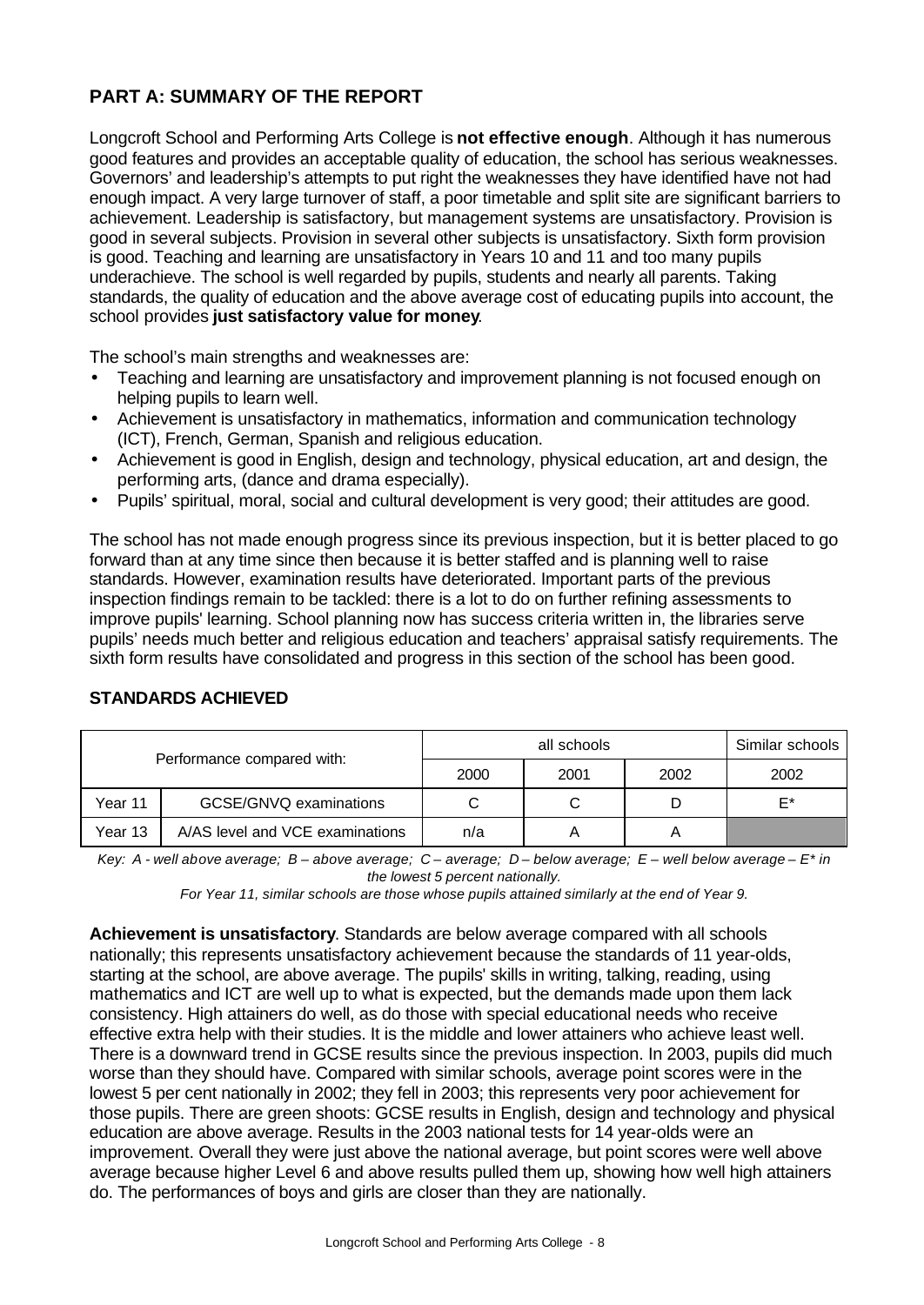Up to 2002, GCE A-level results have been consistently well above average. Male students' grades matched the top 25 per cent of all schools for the last two years, and female students improved from the top 40 to the top 25 per cent of all schools. Results fell back a little in 2003. Students achieve well and they have good key skills.

**Pupils' attitudes and behaviour are good. Pupils' spiritual, moral, social and cultural development is very good.** Courtesy, respect and good working relationships are features of the school. The many opportunities to partake in the communal life of the school are grasped readily and many study visits help to reinforce learning. Sixth form students play full parts in the school; their very good attitudes are a model for younger pupils. **Attendance rates are satisfactory**, but too much time off impairs achievement for some in Years 9 to 11. Unpunctuality is a problem.

# **QUALITY OF EDUCATION**

**The quality of education is satisfactory**. The school is providing an acceptable education, but there are serious weaknesses because of inconsistency in quality. Good provision in English, design and technology, art and design, the performing arts and physical education contrasts with unsatisfactory provision in mathematics, ICT, French, German, Spanish and religious education.

**Teaching and learning are unsatisfactory.** A poor timetable and the split site compound staffing problems. Checks on quality lack sufficient focus on how well pupils are learning. Too many teachers have still not adapted, as well as the school wishes, to catering for the different ways in which pupils learn. About half of the teaching in Years 7 to 11 lacks enough challenge to raise achievement; pupils are aware of this and want something done about it. On the other hand, there is some very good teaching and learning, especially in subjects where pupils do well. Teaching and learning are also good in the sixth form; students use many relevant sources of information from which to learn. They are encouraged to think deeply and to discuss issues thoroughly, so they do well. Assessment is good in the sixth form, but assessment is unsatisfactory in the main school. The pupils are not made aware strongly enough of how they are doing and what they should do to improve, especially in the weaker subjects. The school still has a way to go before teaching, learning and assessment bring all pupils' achievements up to satisfactory levels.

**There is a good, broad curriculum and a good choice of sixth form subjects**. The curriculum caters well for the needs and wishes of the full range of pupils, with some interesting collaborative pre-vocational work with local further education and industrial providers. Care, guidance, welfare and support are satisfactory. Form tutors know their classes well and they now provide an extra checking service on how pupils are doing, although the time for this is a bit short. Pupils feel very safe in the school The school council plays an important role and there are big improvements in the way pupils' voices are heard.

# **LEADERSHIP AND MANAGEMENT**

**Leadership is satisfactory. Governance is satisfactory. Management is unsatisfactory** because achievement is too low, and appropriate steps to raise standards are not effectively checked upon. The headteacher inspires respect from her staff and she has planned carefully to stem decline, so far without sufficient success. Timetable inefficiencies, the split site and staffing upheaval are all barriers to learning that have an adverse effect on achievement. The governors have supported the headteacher unerringly, but their attention has not been strongly enough focused on why pupils' learning is often unsatisfactory. Governors fulfil most of their statutory duties, but

have not been able to provide a daily act of collective worship, despite relevant attempts to do so.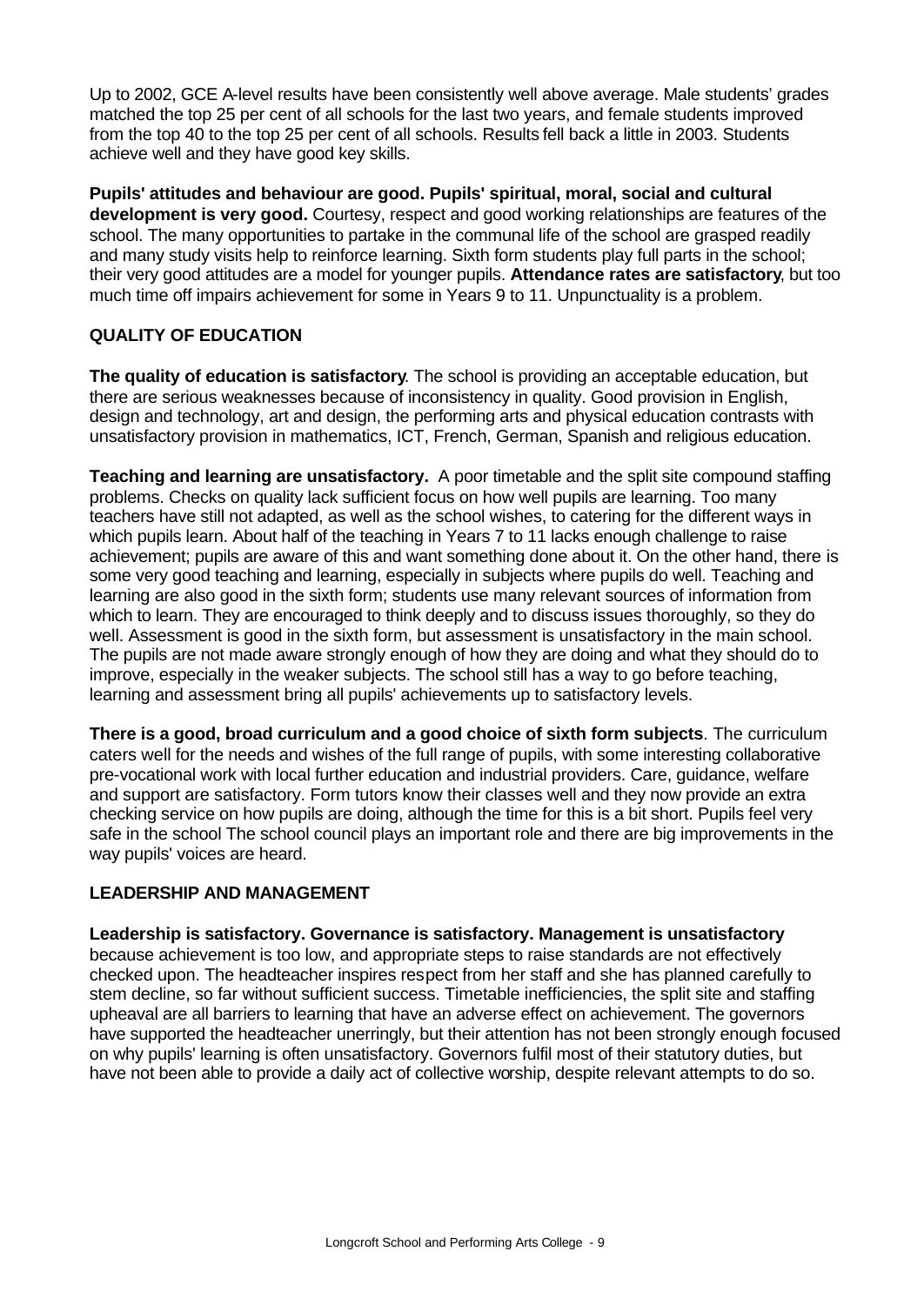# **PARENTS' AND PUPILS' VIEWS OF THE SCHOOL**

Parents' views of the school are satisfactory. They hold the school in high regard, many sending their child to the school because of the recognised quality of arts education. Parents are not satisfied with information evening arrangements. Links with other schools and the community are very good. Parents like the school, they think it gets their child to work hard and to do his/her best. Fair treatment is seen as a strong feature of a school in which they think their child is making good progress. Some reservations were expressed about the way they received information. Behaviour was a main area of concern; inspectors found no grounds for this apprehension during the inspection. Quite low proportions said that teaching was good: staff turnovers were their justified concerns. Pupils clearly enjoy school life, they think the school is well run and that they are trusted. Reservations are expressed on behaviour and homework; assessment causes concern for a number.

# **IMPROVEMENTS NEEDED**

The most important things the school should do to improve are:

- Improve the operation of lines of responsibility and the rigour and direction with which the school checks its own performance.
- Concentrate on raising standards and the quality of education in mathematics, ICT, French, German, Spanish and religious education.
- Identify and do something about the weaknesses in the ways teachers help pupils to learn.
- Concentrate on getting too frequent absentees in Years 9 to 11 to attend more regularly.

and, to meet statutory requirements:

• Make suitable arrangements to provide a daily act of collective worship.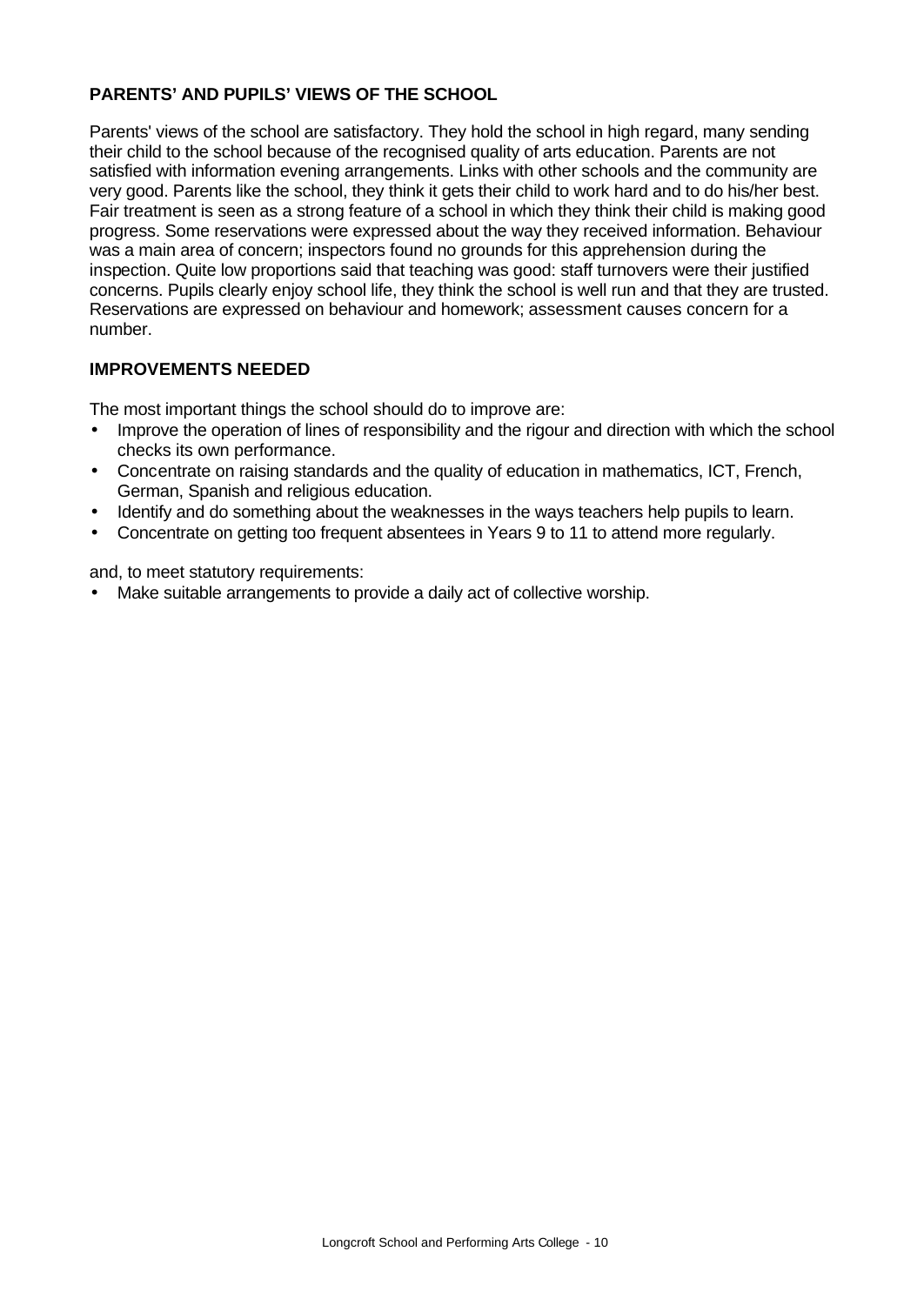### **THE SIXTH FORM AT LONGCROFT SCHOOL AND PERFORMING ARTS COLLEGE**

A larger than average sixth form catering for 235 students

#### **OVERALL EVALUATION**

The sixth form provides a **good** education, and provides **satisfactoryvalue for money**. Teaching is good; it helps students to progress rapidly as soon as they start their courses. Students show impressive maturity, both in their contribution to school life, and in their good thinking and learning skills. Their independence and self-motivation help them to reach high standards. The high standards at the previous inspection have been effectively consolidated.

The main strengths and weaknesses are:

- Results in examinations are consistently well above average, and students achieve well.
- Students show very good attitudes and personal development.
- There is a good range of courses to meet the needs of a wide spectrum of students' interests.
- Some of the courses are only available after the end of the normal school day.
- Key skills are effectively developed and assessed across most subjects

#### **QUALITY AND STANDARDS IN SUBJECTS AND COURSES OF THE CURRICULUM**

Judgements about the provision in the subjects and courses inspected in the sixth form are shown below. They are based mainly on the quality of teaching and learning and how well students achieve. Not all subjects in the sixth form were inspected.

| <b>Curriculum area</b>          | <b>Evaluation</b>                                                                                                                                                                                                                    |
|---------------------------------|--------------------------------------------------------------------------------------------------------------------------------------------------------------------------------------------------------------------------------------|
| English language and literature | Provision in English is good. Students achieve high standards. Teachers have<br>very good subject expertise and the quality of discussion among students and<br>with teachers is very good.                                          |
| Spanish                         | Provision in Spanish is unsatisfactory. Standards are below average and<br>represent underachievement. Teaching is satisfactory in individual lesson but<br>lack of co-ordination and continuity severely hamper learning over time. |
| <b>Mathematics</b>              | Provision in mathematics is good. Standards are above average as a result of<br>good teaching. Leadership is good.                                                                                                                   |
| Science - Biology               | Good. Students learn well and achieve satisfactorily because good teaching<br>allows them to develop independence as learners. Leadership is good.                                                                                   |
| Humanities - History            | Provision in history is good. Standards are above average and students<br>achieve well. The quality of teaching and learning is good and the subject is<br>well led.                                                                 |
| Graphics                        | Provision in graphics is very good. Students achieve well and reach high<br>standards because of very good teaching. There are very good relationships<br>and the subject is very well monitored.                                    |
| Art                             | Provision in art is very good. Standards are above average and achievement is<br>good because of very good teaching and pupils' very good attitudes.                                                                                 |
| <b>Music</b>                    | Provision in music is good. Standards are above average because of good<br>teaching, the range of enrichment opportunities and the very good attitudes of<br>the students. Leadership is good.                                       |
| Dance                           | Provision for dance is good. Standards are average. Achievement is good<br>because of good teaching by a good role model.                                                                                                            |
| <b>Business</b>                 | Provision in business studies is good. Teaching is satisfactory overall, but very<br>good individual guidance is helping students to achieve well.                                                                                   |

*The curriculum areas are broadly common across all post-16 education and training. They do not necessarily correspond with subjects and courses taught by the school. Inspectors make judgements in the range: excellent; very good; good; satisfactory; unsatisfactory; poor; very poor. Excellent and very good are equivalent to the judgement 'outstanding' in further education and sixth form college reports; poor and very poor are equivalent to 'very weak'.*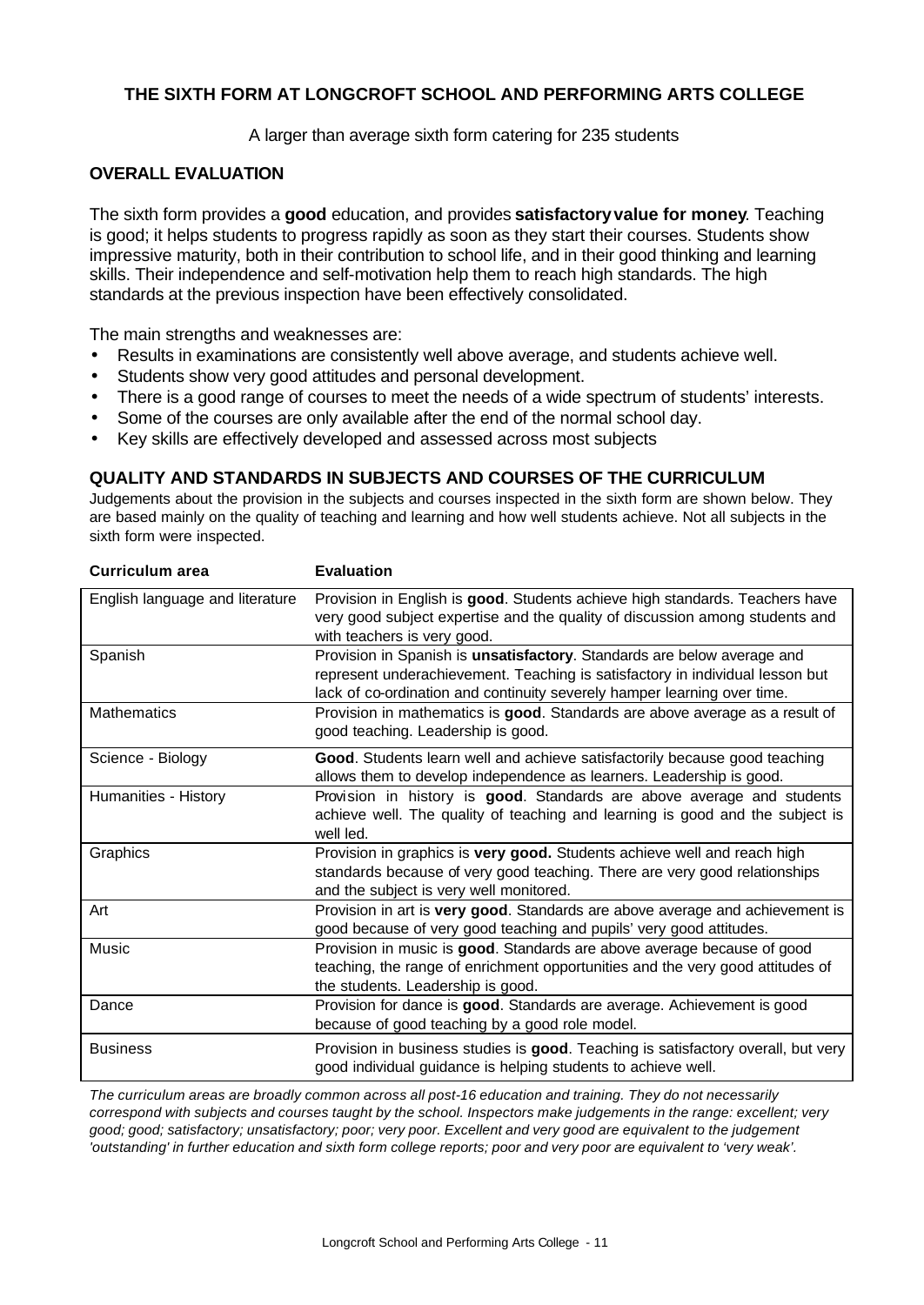### **ADVICE, GUIDANCE AND SUPPORT**

Students are well prepared before they choose their courses, and are well supported once they begin. Within lessons, teachers make clear links between the study methods that they are currently using and opportunities to develop the study further in higher education. Teachers give good guidance about the quality of students' work, and how they can improve it.

#### **LEADERSHIP AND MANAGEMENT OF THE SIXTH FORM**

Leadership of the sixth form is **good**. A recently appointed manager has shown a clear vision of how the sixth form should develop. She has put very good systems in place to monitor students' progress, making good use of available data. Management is satisfactory because there has been some resistance to change, which has reduced the effectiveness of the systems.

#### **STUDENTS' VIEWS OF THE SIXTH FORM**

Students in Year 13 are very satisfied with provision in the sixth form. They appreciate the range of teaching styles, and they know how well they are doing. Students in Year 12 are also very happy with the range of courses and the way that they are taught. They were concerned about disruption of their courses because teachers are leaving the school in the middle of the year.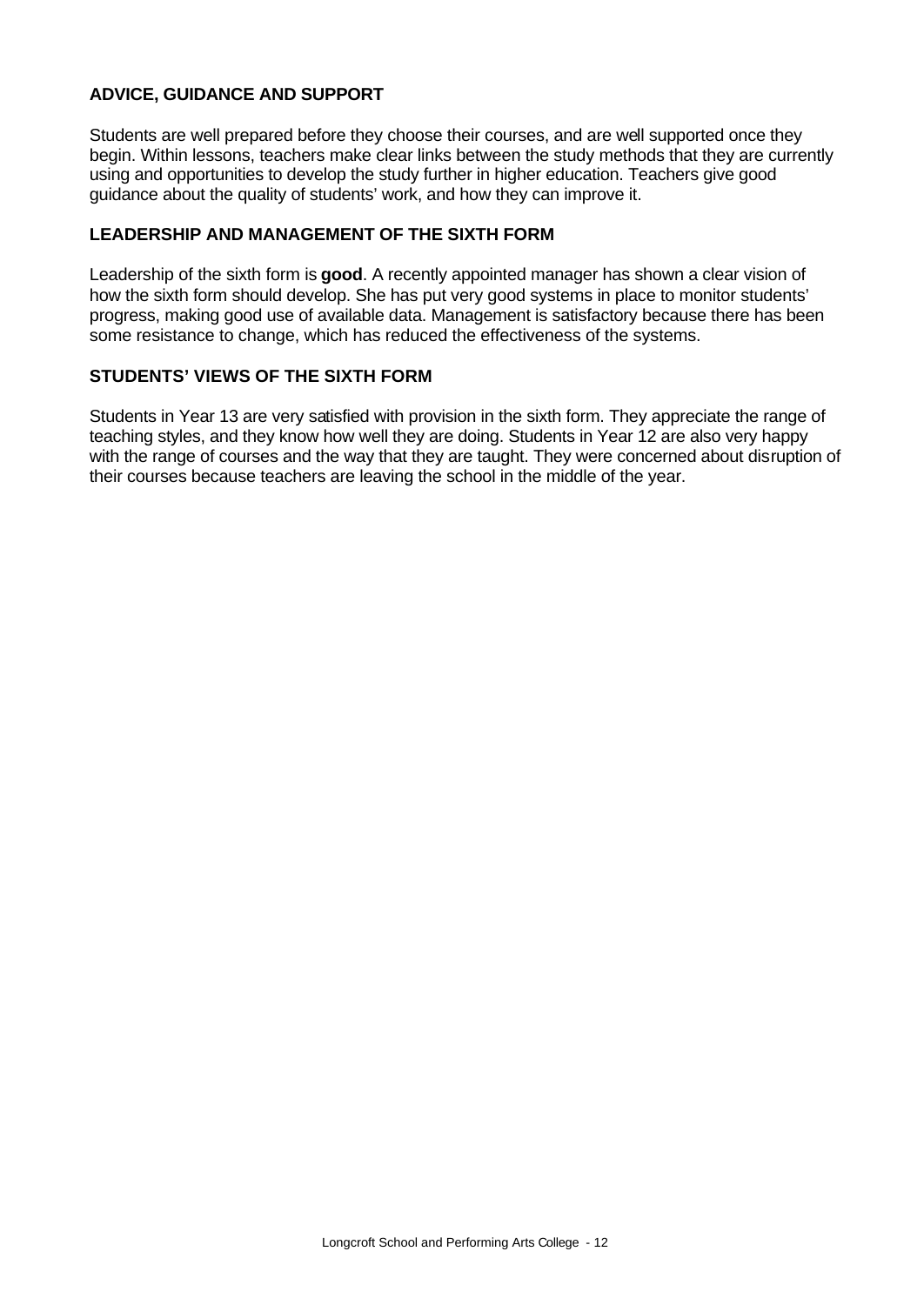# **PART B: COMMENTARY ON THE INSPECTION FINDINGS**

# **STANDARDS ACHIEVED BY PUPILS**

### **Standards achieved in subjects and courses**

#### Standards are **average**. Trends in results over time are **unsatisfactory**. Achievement is **unsatisfactory**.

Since the previous inspection, the attainment of 11 year-olds starting the school has been above average and rising. The 2003 just above average national test results for 14 year-olds show some added value (*see page 3*) in Years 7 to 9. At the same time, virtually static, below average GCSE point scores indicate very substantial underachievement. In Years 10 and 11, pupils did nowhere near as well as their previous work suggested they should. The value-added was in the lowest 5 per cent nationally compared with similar schools. Inspectors' findings show unsatisfactory achievement. There are too many variations; the pupils do well in some subjects, but fail to do so in others. High and low attaining pupils do best, both achieving well compared with how they were doing on admission. Boys' performance is much closer to that of girls than is the case nationally.

#### **Main strengths and weaknesses**

- Standards have been badly affected by staffing problems.
- Standards and results are too low in mathematics, ICT, Spanish, French and especially German; and religious education.
- The latest 2003 GCSE results in English literature, English, drama, physical education and design and technology were all at least above average, with good improvements since the previous inspection.
- Achievement is unsatisfactory.

- 1. Upheaval caused by staffing changes (one-third of the teaching staff has left in the past two years), recruitment problems and by a weak timetable, undermines standards. Wellconstrued attempts to improve provision have, so far, failed to bring about improvement. At the time of the previous inspection, 16 year-olds' standards were reported to be rising at an above-average rate; in too many cases, they are now going backwards compared with national patterns; a serious weakness, because above average standards on admission are higher now than they were then.
- 2. Standards in this school are very like the proverbial curate's egg; some are good, but others leave much to be desired. Reasons for the discrepancies lie firmly with the school management's inability to get everyone pulling together, despite very clear attempts to get them to do so. Thoroughly debated and conducted in-school mini-inspections of subjects have had some success, but a lack of rigour and system in holding managers to account mean deficiencies in learning have not been picked up. It is too early to evaluate the revised, now senior management contributions of former heads of subjects, but the governors are aware of the urgent need to do so.
- 3. The best improvements among pupils taking national tests for 14 year-olds are in English, where boys make better progress than girls. In lessons, boys often tend to dominate the proceedings and do better than the girls. Mathematics and science results are lower now than at the time of the previous inspection though there are signs of improvement. The 2003 results of tests for 14 year-olds were just above average compared with all schools nationally. Average point scores were well above average because higher attainers' results pulled them up; the school added real value for higher attaining pupils. Compared with similar schools, the proportions reaching Level 5 (the one expected) or better were below average in English and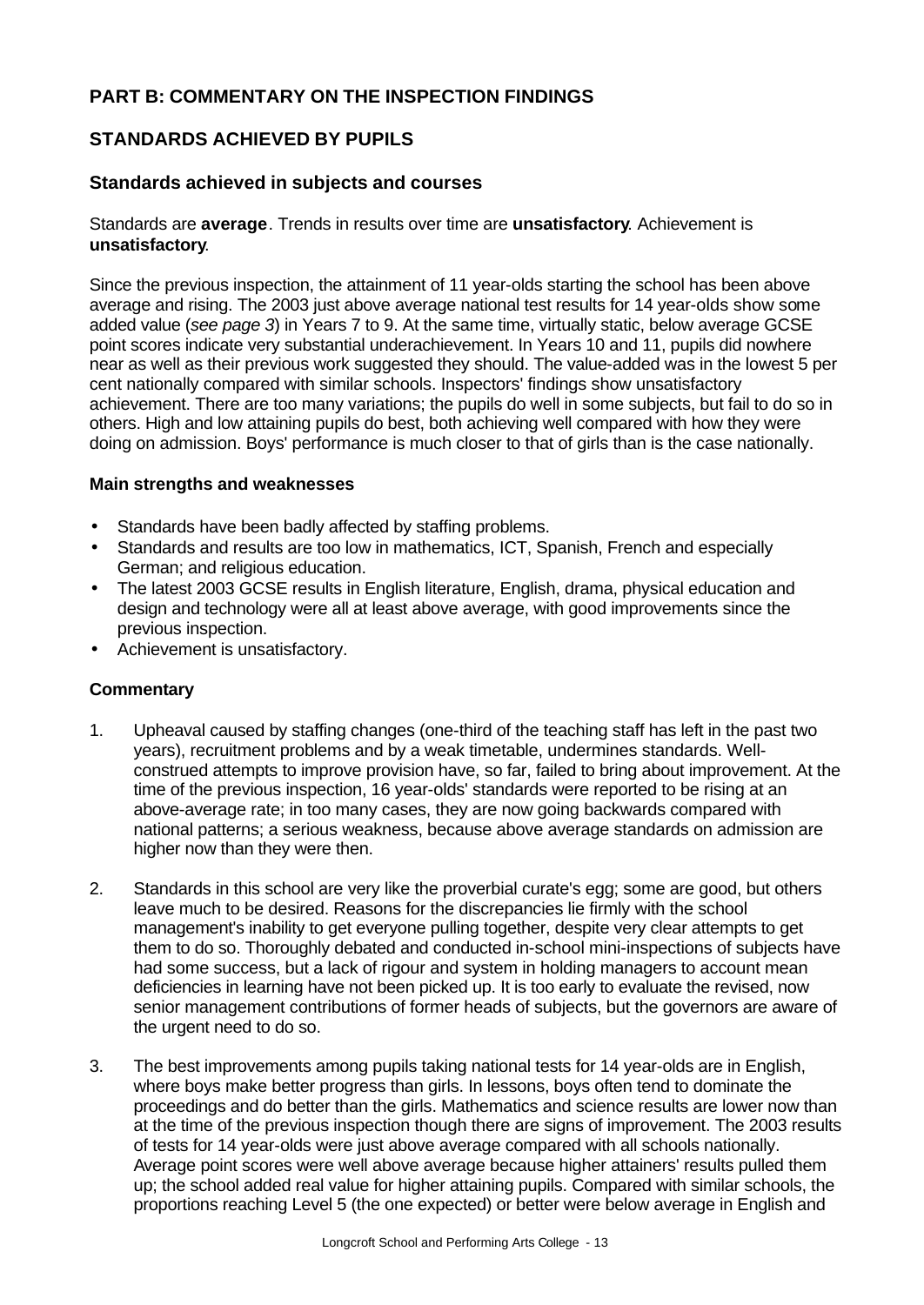mathematics and well below in science, yet the proportions reaching higher Level 6 and above were above average in all three subjects. The pattern again shows how well higher attainers do, even though they are sometimes not stretched enough in lessons. It is in the middle and lower attaining groups that underachievement is most often found.

| Standards in:      | School results | National results |
|--------------------|----------------|------------------|
| English            | 34.8 (33.6)    | 33.3(33)         |
| <b>Mathematics</b> | 37.1 (36.0)    | 34.7 (34.4)      |
| Science            | 35.3(34.3)     | 33.3(33.1)       |

*Standards in national tests at the end of Year 9 – average point scores in 2003*

*There were 266 pupils in the year group. Figures in brackets are for the previous year*

- 4. The 2003 examination results at the end of Year 11 showed very good achievement by pupils with special educational needs, particularly by those with the benefit of statements of need. Pupils on the register of special educational need exceeded expectations based on standards reached when they entered the school. Otherwise, the 2003 GCSE results were disappointing from any other point of view; average point scores were well below what they should have been.
- 5. It is mainly, but not only, middle-attaining pupils who lose out; their low performance is a main reason for the school's unsatisfactory showing in GCSE. The school has concentrated on helping projected GCSE grade D candidates to obtain C grade passes, but the need is wider; it relates to the quality of pupils' learning, which too often lacks the stimulus of good enough teaching. The school has not met its realistic targets either for test results for 14 year-olds or for GCSE point scores.
- 6. Standards in subjects related to the school's specialist status are generally higher than average. GCSE results in dance and the pupils' good achievements arise from some very committed, good teaching. In drama, standards are above average because good management makes coherent demands to which pupils respond and do well. Music is popular, but standards are no better than average, because the different parts of the course are not sequenced well enough.
- 7. Standards in other subjects are very closely related to the quality of teaching and learning that affects achievement. The clear successes of English and design and technology stem from an established uniformity of purpose and practice, with pupils' learning and achievement the only focus. Because the pupils know what they are doing and why, because they know what to do to improve, and do so, achievement is good and above-average results show what pupils are capable of. The very good leadership in physical education only countenances success: the pupils rise readily to this and produce spectacular results.

|                                                     | School results | National results |
|-----------------------------------------------------|----------------|------------------|
| Percentage of pupils gaining 5 or more A*-C grades  | 45.8 (47)      | 50 (48)          |
| Percentage of pupils gaining 5 or more A*-G grades  | 91.6(89.2)     | 91 (91)          |
| Percentage of pupils gaining 1 or more A*-G grades  | 97.2 (93.6)    | 96 (96)          |
| Average point score per pupil (best eight subjects) | 35.9(36.5)     | 39.8(n/a)        |

|  | Standards in GCSE/GNVQ examinations at the end of Year 11 in 2003 |  |  |  |
|--|-------------------------------------------------------------------|--|--|--|
|  |                                                                   |  |  |  |

*There were 252 pupils in the year group. The percentages include the equivalent GCSE grades obtained in GNVQ assessments. Figures in brackets are for the previous year.* 

8. Average standards are not good enough in this school, not only because pupils' attainment on entry is above average, but their attitudes to learning are so good, too. Inspection evidence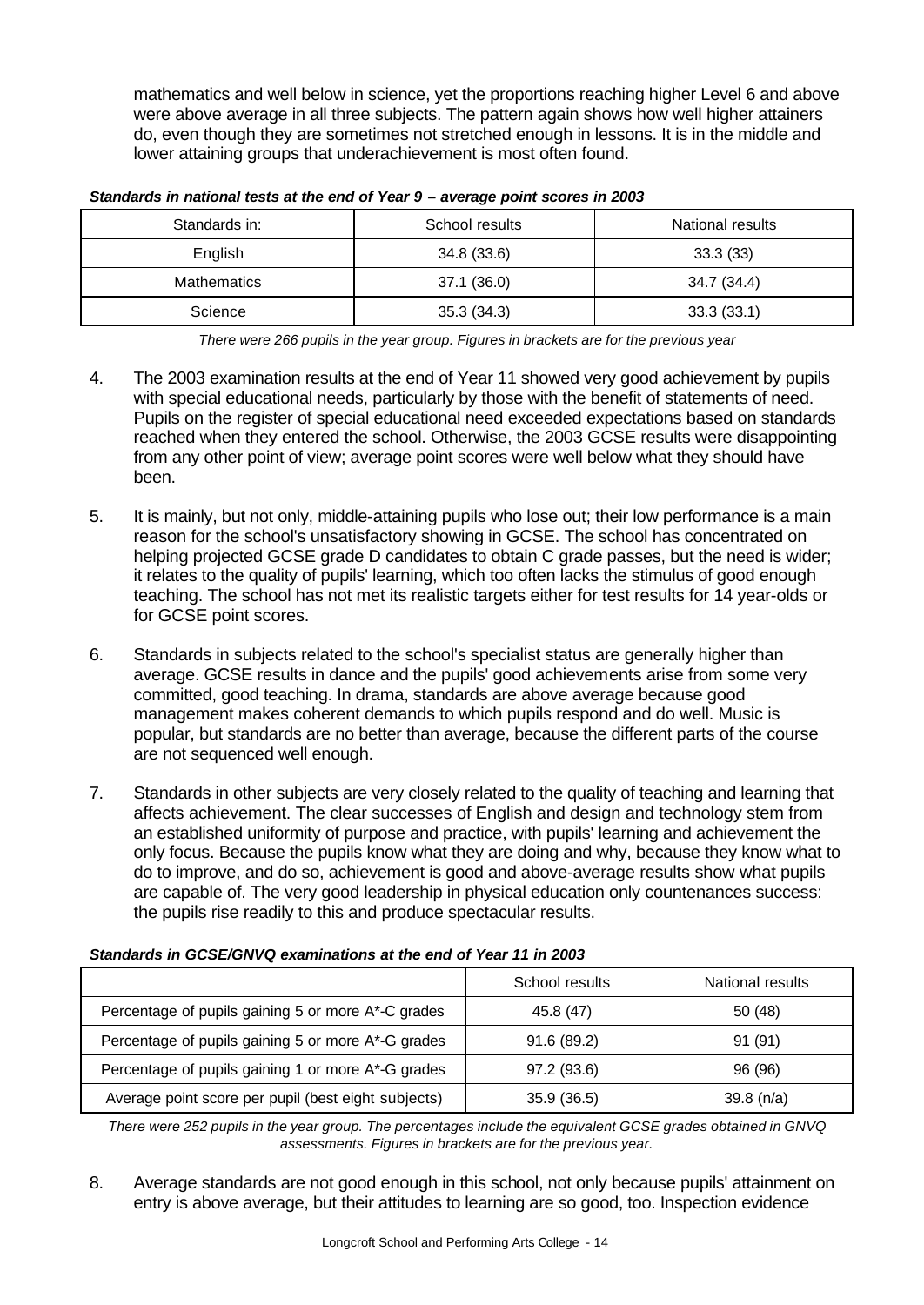shows much room for improvement in mathematics; French, German and Spanish; ICT; and religious education, where standards are too low (German results fell sharply to very low in 2003). A common thread of unsatisfactory management runs through these subjects. Replacements have been made in languages and mathematics, but it is too early to gauge the effects. The school has appointed several other new heads of subject in its attempts to raise standards. Indications are that standards in science, for example, are beginning to rise.

- 9. Pupils have the basic skills to help them to achieve better than they do. Their literacy standards are good. They speak, write and read well. The quality of classroom discussions is often high, when good teaching promotes it. Pupils are able to use mathematics satisfactorily to help them learn and they are adept in the use of ICT as an aid to learning. Main barriers to achievement lie in teachers' often too-low expectations and in the quality of learning.
- 10. Written work is satisfactory in Years 7 to 9. Its quality reflects the standards pupils achieve in different subjects. Writing is good in English and, in subjects such as history, higher attainers produce some exceptionally detailed, analytical writing. In design and technology they show a good range of learning skills through their projects. There is, however, much evidence in several subjects of pupils not being stretched enough with, among middle and lower attainers, too many gaps and evident uninterest in what they are doing.
- 11. Written work in Years 10 and 11 has a similar pattern. High attainers produce some very good work, but often there is under-expectation, for instance with too little extended writing. Pupils are asked to make too many copied notes, especially in religious education, and work in geography does not require enough in-depth analysis of data.
- 12. Whilst indications are that results will improve in the next year's round of examinations, pupils' achievement remains unsatisfactory. Achievement trailed behind teaching and learning quality in lessons and in the scrutinies of written work. There are big variations between subjects, and underachievement is widespread in recorded inspection evidence. This is not only a legacy of the recent upheavals that have caused some pupils to lose faith in some subjects, but also of teaching that fails to stimulate interest sufficiently. It is especially noticeable in Years 10 and 11 where sixty per cent of lessons had pupils whose achievement was no more than satisfactory and thirty per cent of lessons were recorded as unsatisfactory. Only in Year 8 and Year 13 did inspectors find no unsatisfactory achievement. The proportions achieving very highly are disappointingly low.

#### **The sixth form**

Examination results have been consistently **well above average** and students' achievement is **good**.

#### **Main strengths and weaknesses**

- A-level results have been consistently above average over the past years, although there was a fall in 2003.
- Achievement is good.
- Above average standards among students in the sixth form suggest that results will be at least on a par with those of the recent past. Students' command of key skills is good.
- Students do well in general studies.

#### *Standards in GCE A/AS level and VCE examinations at the end of Year 13 in 2003*

|                                          | School results | National results |
|------------------------------------------|----------------|------------------|
| Percentage of entries gaining A-E grades | 90 (98.3)      | n/a (94.8)       |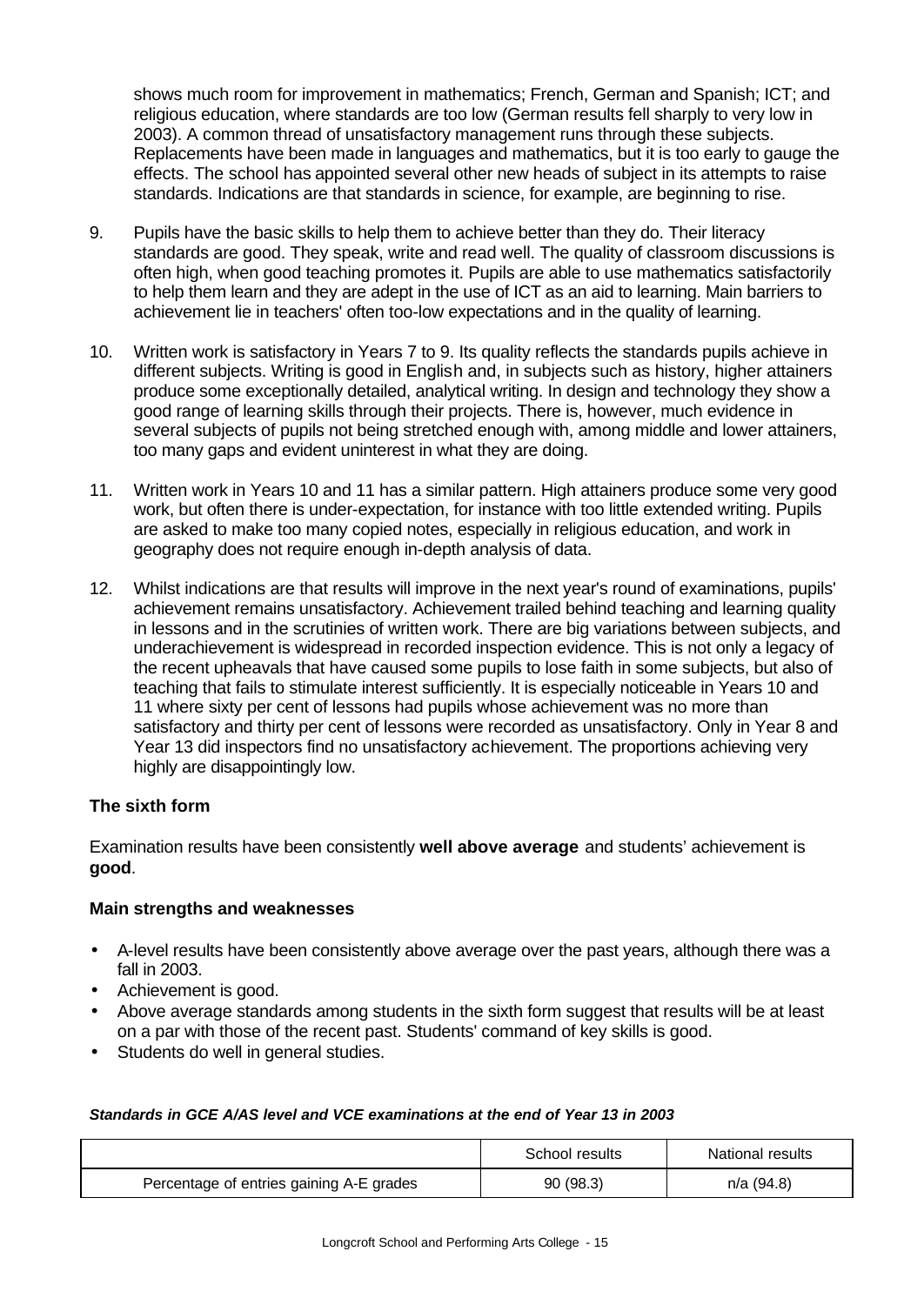| Percentage of entries gaining A-B grades | 57 (49.4)   | n/a (39.4)    |
|------------------------------------------|-------------|---------------|
| Average point score per student          | 263 (298.1) | $n/a$ (263.3) |

*There were 97 students in the year group. Figures in brackets are for the previous year*

- 13. The school recruits just over forty per cent, which is quite low, of each Year 11 into its sixth form. This percentage is, in the main, high attainers who subsequently achieve well and obtain some well-above average results. There are two students with special educational needs in the sixth form.
- 14. In distinct contrast to GCSE results, students' average A-level point scores have been well above average over the past years, although there was a fall to about the previous published national average in 2003. Inspection evidence suggests that results will continue to be above average. Surrendered A/S level results have also been above average, with particularly high results in ICT and psychology in 2002. A/S results in general studies were also well above average, showing students to be good all-rounders. Students also obtained above average results in vocational courses in the same year.
- 15. Students are well equipped with the key skills needed to do well in sixth form courses. They are eloquent, able to debate and argue points very deeply. They defend an argument and criticise others' points of view constructively, often drawing on wider reading in which they have engaged. Such debates arise from lessons in which the sensitive teaching makes them flourish. Occasionally, the students' knowledge and facility with words outstrips the teachers'; they show remarkable patience in such situations. Well put together written work shows good use and interpretation of sources of information. For example, good use of ICT research helps to raise standards. Students communicate well in writing, show they think deeply and explore ideas at above average standards. Similarly, the parts students play in working with younger pupils help their maturity.
- 16. The good quality of teaching and learning is one of the main reasons for much better achievement in the sixth form. Good assessment also helps; it is much more effective in raising standards than in Years 7 to 11. Not only subject teachers, but also tutors, arrange productive sessions in which students are held to account on, for example, how they are doing or how they are preparing for entry to higher education; this helps to raise standards. They find this extra interest taken in them very helpful. Students are equipped well for their next stages, mainly in higher in education.
- 17. Girls achieve slightly better than boys, but, in comparison with how the genders do nationally, they are both in the top twenty-five per cent. In class, boys still tend to dominate, but very nearly all students have mature attitudes to work that help them achieve well. The biggest difference between GCSE and A-level is in mathematics, where standards and achievement are good in the sixth form. Students are, for instance, able to explain their workings using relevant vocabulary, solve problems and talk well about work they have done before.
- 18. The effects of staffing upheaval and weak timetabling are felt less strongly than in Years 7 to 11, although sixth form standards are affected adversely by, for example, four different teachers contributing to the teaching of a single course in Spanish. A succession of too many different teachers for achievement to be as good as it should affects an English course.

#### **Pupils' attitudes, values and other personal qualities**

Pupils' attitudes towards school and their work are **good.** Attendance rates are **satisfactory** but punctuality is **unsatisfactory.** Behaviour is **good.** Spiritual, social, moral and cultural development is **very good.**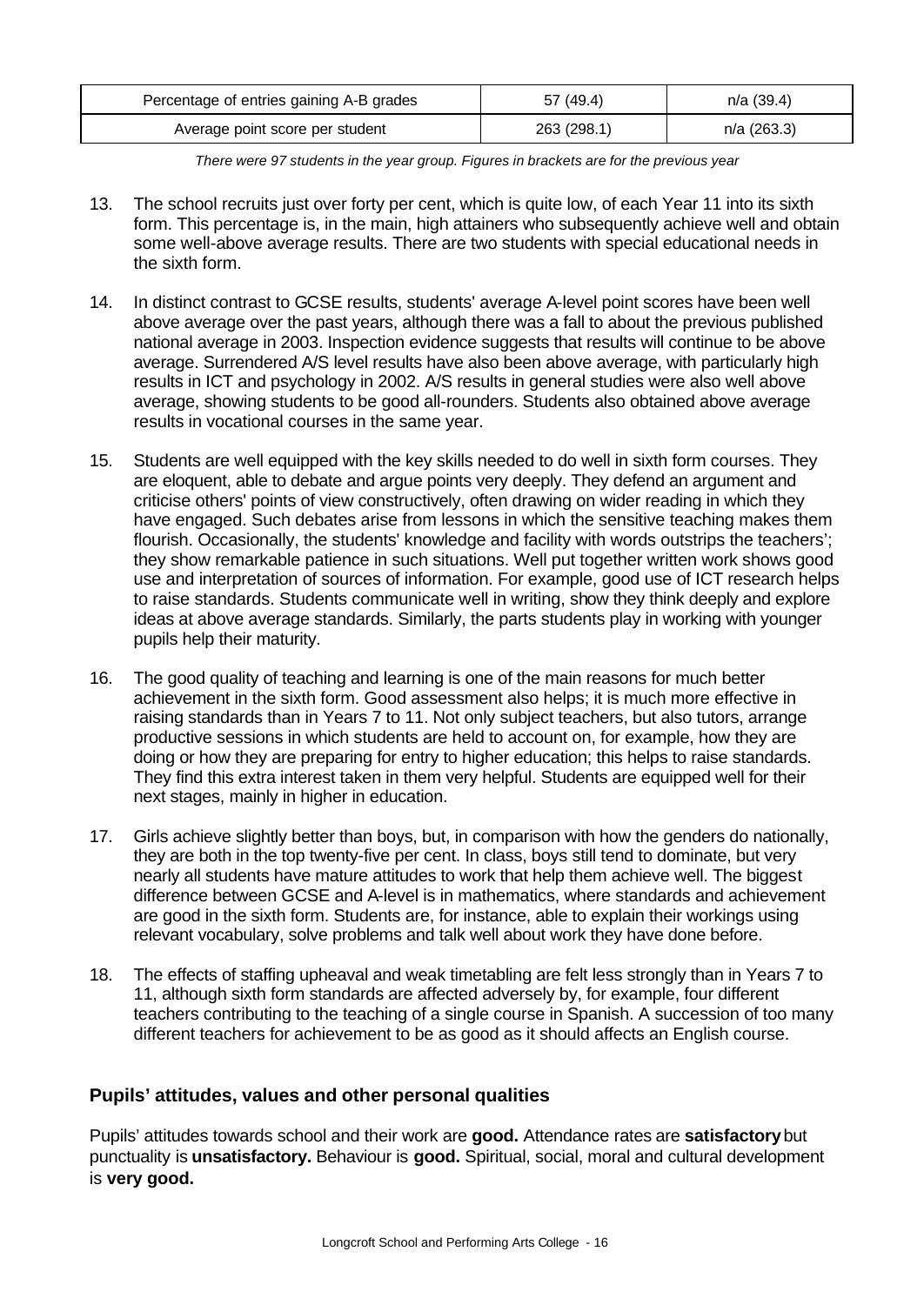#### **Main strengths and weaknesses**

- Pupils' good attitudes contribute significantly to the standards they achieve.
- Working relationships and the behaviour of pupils, both in lessons and around the school, are good.
- Many pupils are involved in school performances and out-of-school sports events.
- Pupils are enterprising and willing to accept responsibility.
- The spiritual, moral and social development of pupils and students is very good.
- A significant number of pupils in Years 9 to 11 have attendance levels below 90 per cent.
- Many pupils fail to arrive punctually, so lessons often start late.
- Too many teachers fail to capitalise on pupils' positive attitudes and stimulate in them a desire to learn.

#### **Commentary**

19. The attitudes of pupils towards their learning are good. Pupils are courteous to each other and visitors. Working relationships between pupils and with staff are based on mutual respect and are a significant feature of the school. Pupils respond well when high quality teaching motivates them, but, in too many lessons, teachers fail to stimulate an enthusiasm for learning and pupils underachieve, although attitudes and behaviour remain positive. A few pupils fail to engage in lessons and behave inappropriately. Systems to prevent their misbehaviour disrupting the learning of others are followed by most, but not all, members of staff. The rate of exclusions is about average; it is falling this year. The pupils sampled in the questionnaire were concerned about the standard of behaviour within the school, and that staff did not always treat them fairly and with respect. Inspectors found no evidence to support their concern in the latter case.

| Categories used in the Annual School Census         | No of pupils<br>on roll | Number of<br>fixed period<br>exclusions | Number of<br>permanent<br>exclusions |
|-----------------------------------------------------|-------------------------|-----------------------------------------|--------------------------------------|
| White - British                                     | 1528                    | 83                                      |                                      |
| White – any other White background                  | $12 \overline{ }$       |                                         |                                      |
| Asian or Asian British - Indian                     |                         | 2                                       |                                      |
| Asian or Asian British - any other Asian background | 2                       |                                         |                                      |
| Chinese                                             |                         |                                         |                                      |
| Any other ethnic group                              |                         |                                         |                                      |
| Parent/pupil preferred not to say                   | 45                      |                                         |                                      |
|                                                     |                         |                                         |                                      |

 $\blacksquare$ 

*Ethnic background of pupils Exclusions in the last school year*

 $\overline{a}$ 

*The table gives the number of exclusions, which may be different from the number of pupils excluded.*

20. Pupils are willing to be enterprising and accept responsibility. Many take part in school performances, and represent the school in external sports competitions. The school and year councils provide a forum that encourages all pupils and students to play an active part in developments that affect the school community; they have instituted several good changes in school. Sixth form students, who provide very good role models and guidance for younger pupils, chair the main council. Year councils meet regularly but Year 7 pupils reported that they had not received any information about the business discussed, or their views sought, so far. Both young sports leader award and community sports leader award courses make a significant contribution to pupils' confidence and self-esteem.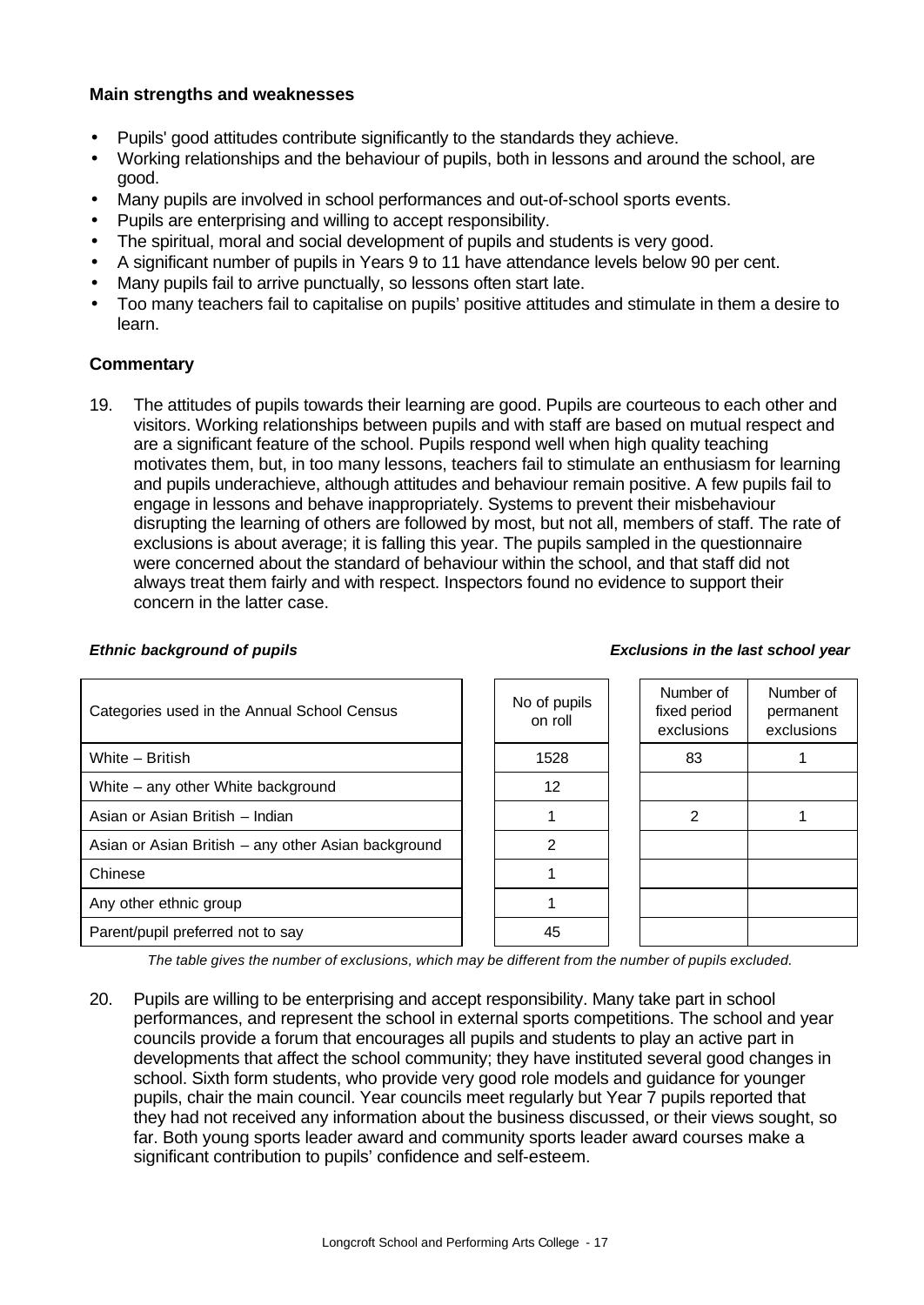- 21. The school's provision for personal development by promoting spiritual, moral, social and cultural development is very good. In departments, the policy to integrate these values into teaching is inconsistent and no audit of provision has been made, but there is a very broad range of high quality initiatives in both curricular and extra-curricular areas.
- 22. Pupils' spiritual awareness is good. It is highlighted in assemblies, which are reflective and give pauses for prayer. This is followed up in religious education, which develops respect for Christian and other religious beliefs, and through the active Christian Union. Through work in the arts particularly, pupils develop a clear belief to which they can aspire. This was vividly exemplified in the school production, where over one hundred pupils gave several times as many of their peers and friends an experience at which to wonder and admire. Creativity is very well promoted in the arts and in design and technology.
- 23. Pupils are very well aware of right and wrong actions and have a very clear understanding of what is expected of them. In helping to draw up the aims of the school, pupils have reflected on principles that affect the life of the whole community. In citizenship, they discuss maturely issues such as racism, prejudice and sexuality. Substantial charity work follows thorough consideration of the ethical issues underpinning the various charities. Those in need locally, such as people in residential care, are also well supported through initiatives in the arts. The school ensures that pupils with special educational needs know that they are valued so that they gain in confidence and take pride in their successes. Increased confidence produces increased achievement.
- 24. Most teachers give freely of their time to support the aspirations of the pupils through wellattended supplementary activities, and so provide role models that support pupils in developing open and honest relations with their teachers and peers. Pair and group work in lessons is done responsibly. Activities, such as team sports and large musical ensembles, foster a real sense of community.
- 25. Pupils' cultural awareness is very good. There is a very good range of visits locally and to Europe, including the biennial orchestral tours, trips to historical sites and cultural exchanges in modern languages. Initiatives, such as a Comedy Festival, dance workshops, master classes and the housing of the East Riding Music Centre, make the school a cultural focus point for the community. Pupils are aware of their own cultural heritage and that of others. They demonstrate in many subjects, most notably art and history, a sound knowledge of other cultures. Extra initiatives are planned, such as a residency in music, to develop further an understanding of the rich variety of different cultures and traditions that exist in this country. Many of these are performing arts college initiatives.
- 26. Attendance is in line with the national standard for all schools and is satisfactory overall. There have been significant improvements as a direct result of the governors' attention to means of raising attendance rates. Nonetheless, over one-quarter of all pupils in Years 9 to 11 have unsatisfactory attendance levels, which contribute towards underachievement in examinations.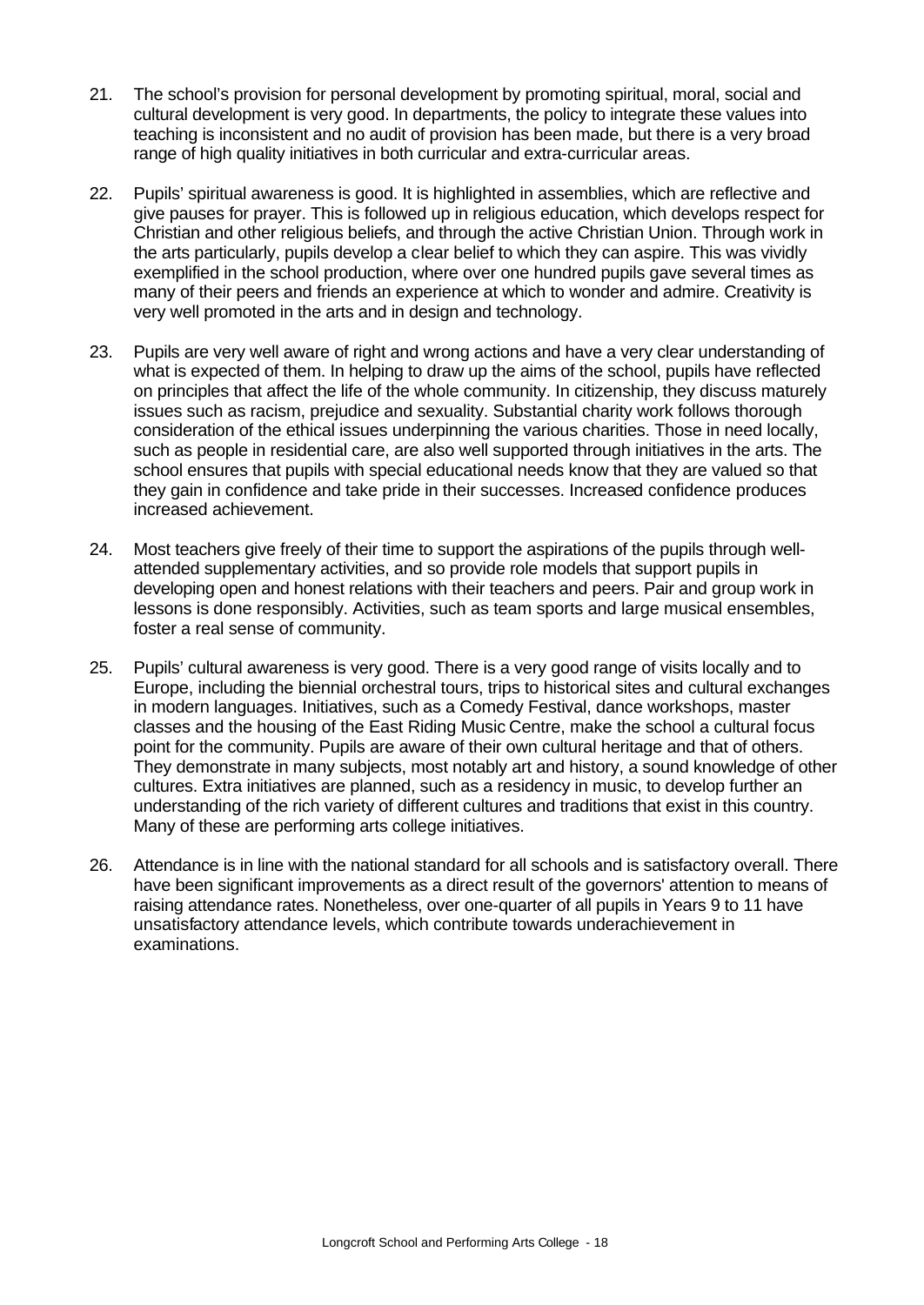#### *Attendance in the latest complete reporting year (%)*

| Authorised absence |     | Unauthorised absence |     |  |
|--------------------|-----|----------------------|-----|--|
| School data        | 7.0 | School data<br>0.4   |     |  |
| National data      | 70  | National data        | 1.8 |  |

| Unauthorised absence |     |
|----------------------|-----|
| School data          | በ 4 |
| National data        | 1 8 |

*The table gives the percentage of half days (sessions) missed through absence for the latest complete reporting year.*

27. One member of the science department has devised a system that enables him to track pupils' achievement against their predicted GCSE grade and how attendance levels affect GCSE performance, but this degree of close monitoring and analysis is not evident throughout the school. Systems to monitor and identify pupils whose attendance is causing concern have been put in place but they lack rigour and are insufficiently monitored by senior staff. A significant minority of pupils arrives late for morning registration and these pupils do not always record their arrival. Lessons frequently start late because pupils have to travel between two sites. A lack of urgency on the part of some pupils aggravates the situation.

#### **The sixth form**

The attitudes and behaviour of students in the sixth form are **very good.** Students' attendance and punctuality are **satisfactory.** 

#### **Main strengths and weaknesses**

- Students' very good attitudes raise standards and achievement.
- The very good role models that students present help younger pupils.

#### **Commentary**

28. Students have very good attitudes to their studies; they work hard to achieve the examination grades they need to further their career aspirations. They provide very good role models for younger pupils by acting as head boy and girl and chairing the school council. Some students also help in lessons in the main school and, on occasions, mentor pupils who are experiencing difficulties with their studies. The attendance and punctuality of students is satisfactory. Effective new systems have been successfully introduced to monitor attendance and punctuality this year and there are improvements as a result.

# **QUALITY OF EDUCATION PROVIDED BY THE SCHOOL**

#### The quality of education is **satisfactory**.

The school is providing an acceptable quality of education, but there are serious weaknesses because there are too many discrepancies. Good provision in English, design and technology, art and design, drama, dance, music and physical education, contrasts with unsatisfactory provision for 11 to 16 year-olds in mathematics, French, German, Spanish, ICT and religious education. The quality of teaching and learning is satisfactory in Years 7 to 9 and good in the sixth form; it is unsatisfactory in Years 10 and 11. There is a good, broad curriculum and a wide range of subjects in the sixth form. The uptake in a wide range of both cultural and sporting enrichment activities is very good.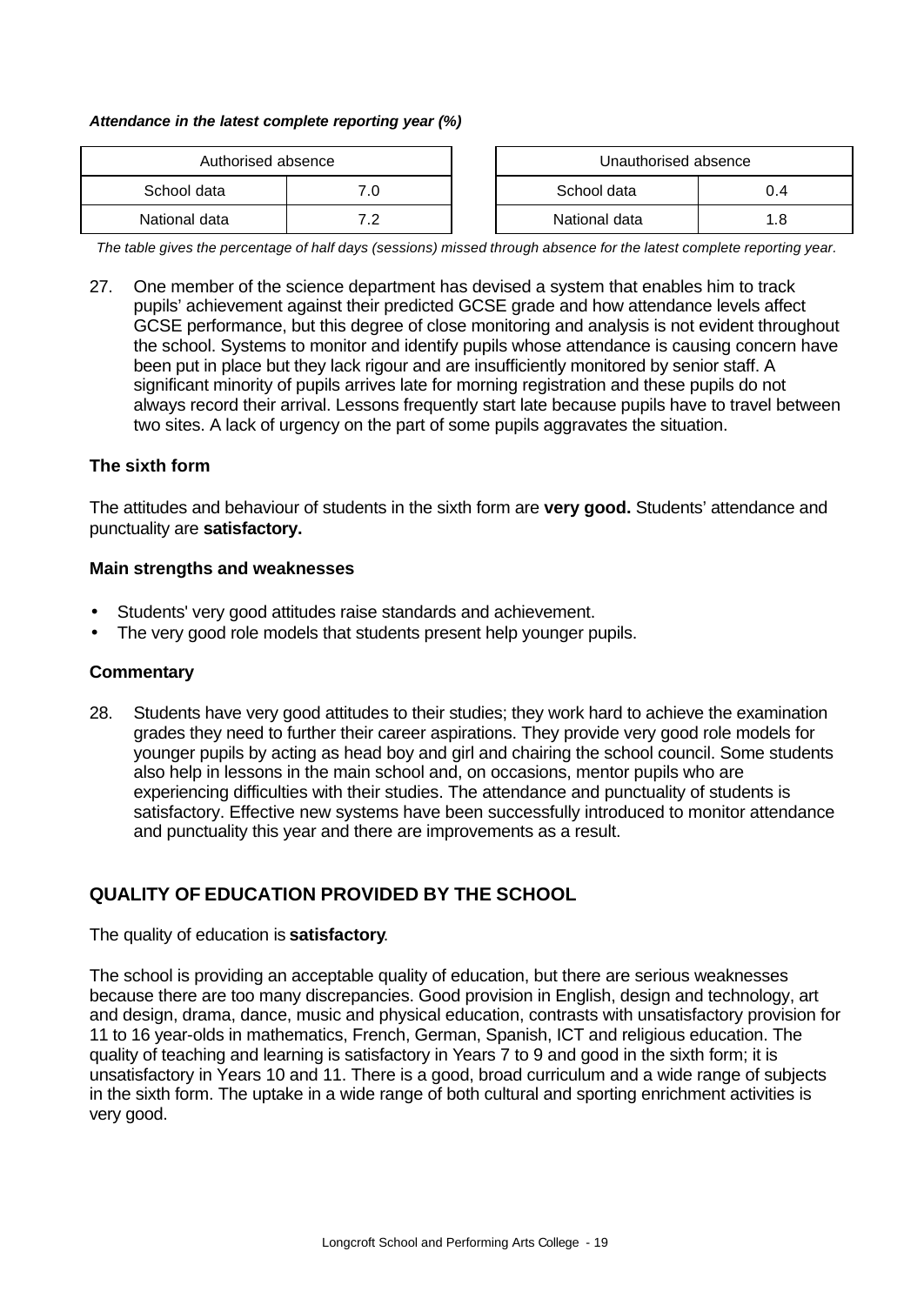# **Teaching and learning**

The quality of teaching is **unsatisfactory**. The quality of learning is **unsatisfactory.** Assessment is **unsatisfactory**.

#### **Main strengths and weaknesses**

- Too many teachers have not adapted the way they teach to help pupils to learn better.
- Nearly half of all teaching and learning in Years 7 to 11 lacks the sparkle and challenge to raise achievement.
- There are examples of some teaching and learning of the highest quality.
- The school has done a lot to try to improve teaching quality, but its work has not focused enough on learning.
- The best teaching and learning mirror very closely the subjects where achievement is best and standards are highest.
- Assessment practice lacks uniformity. Pupils do not always know clearly enough how they are doing or what they need to do to improve.
- The weak timetable has thrown up too many instances of classes being taught by more than one teacher.

- 29. The same barriers that affect achievement adversely apply to teaching and learning, which are unsatisfactory. Since the previous inspection, the school has worked hard to improve teaching quality in line with a national strategy to raise standards in the early years of secondary schooling. However, some teachers of long standing hasve found the changes hard. In interview, Year 9 pupils alerted inspectors to their perception that too many teachers in the school didn't realise that pupils learn in different ways, insisting, however, this had to change. Inspectors agree with the pupils' thoughts that there is too much colourless teaching.
- 30. It was only at the start of the autumn term 2003 that staffing stabilised. Upheaval brought recruitment problems and wide use of temporary teachers, some of whom reportedly had difficulties. As a result, some newly qualified teachers now work with classes ill disposed to learning because of their previous experiences. These new teachers have the steel to win, although their teaching is sometimes unsatisfactory; management systems have not helped them overcome the challenges they face.
- 31. The weak timetable has created too many classes with two or more teachers in numerous subjects; this makes continuity in learning very difficult. Pupils in an examination mathematics class, for example, found the lesson satisfactorily taught, but invited the inspector to their next day lesson, taught by a different teacher, to appreciate the full picture, which they found far from satisfactory. Inspection evidence showed their concern to be well founded. Fortunately, the pupils' attitudes to learning are good, so most overcome local obstacles and work well and hard.
- 32. The split site militates against coherence. Frequent long walks improve pupils' fitness but undermine learning because of lateness to lessons. Some history teaching fails to excite learners and does not match that championed by the head of subject, who works full-time in one building, whilst all colleagues work full-time in the other.
- 33. Much teaching and learning is good, with some of the best found in classes of very low attaining pupils. Teachers often have really high aspirations for these pupils who do well as a result. Work is skilfully tailored to individuals' and groups' defined needs, so they achieve well. The contributions of a master builder, for example, helped some low-attaining senior pupils learn well in rural studies. Some good learning also occurs outside classrooms as, for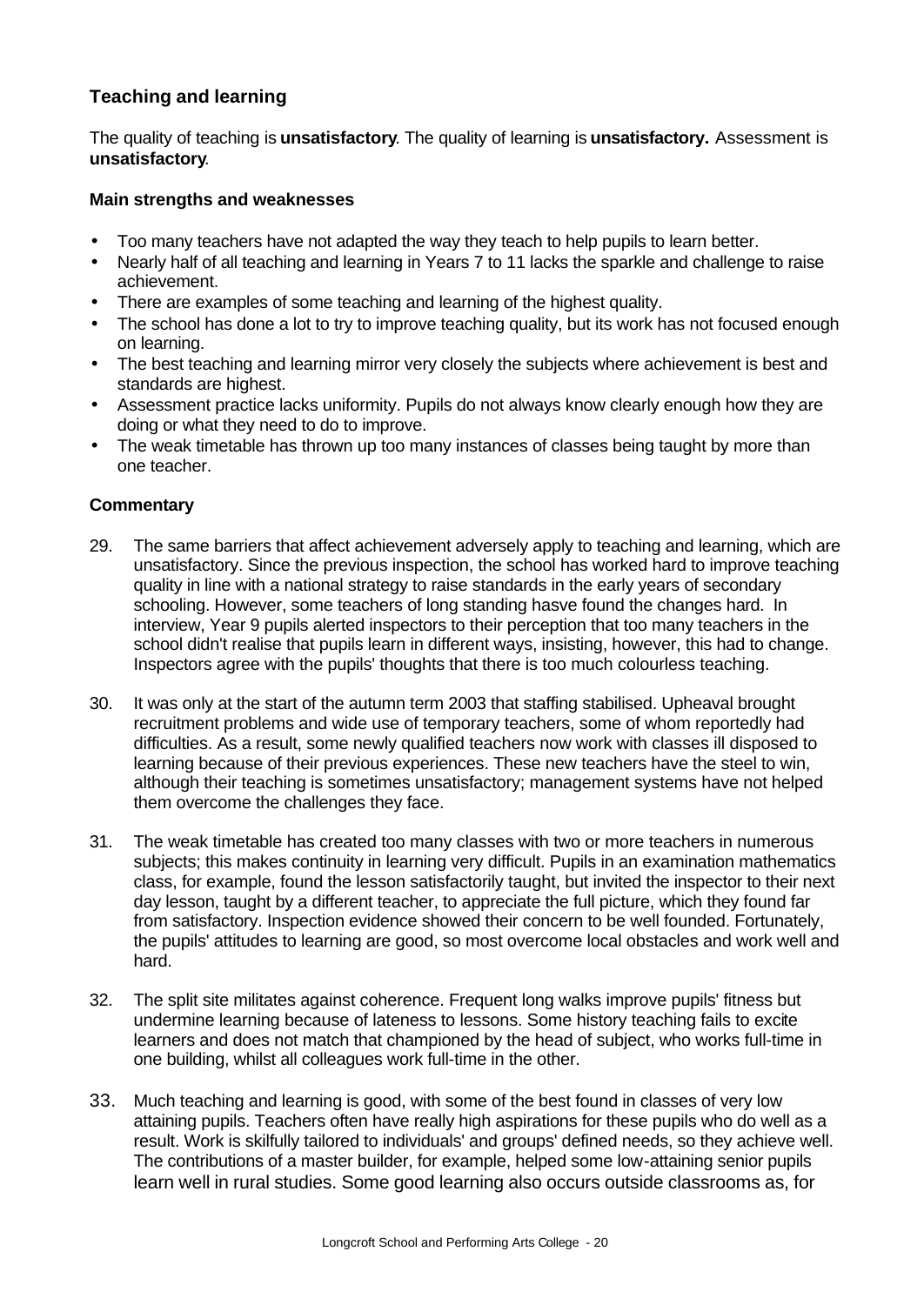example, pupils and students take full parts in large productions and in sporting and other recreational and study activities in this country and abroad.

- 34. Much of the work with high attainers is good; some is excellent. A very brisk pace to learning typifies what happens; lessons are couched very thoroughly in what the pupils have learned before, so they feel comfortable with the new work. Clues, prompts, cross-references and stimulating questioning provoke deep thought and, for example, according to pupils in an outstanding, very large English class, make them feel special. Because they are so highly motivated by the teachers, such pupils learn very well; they spark off each other and, in groups, discuss the less obvious points of the lesson at a level far superior to course requirements. They know the finer points needed to score A\* grades and are well on the way to reaching them, so showing what they are capable of when fed aright.
- 35. The biggest variable is in teachers' expectations, which are, for example, excellent in physical education, very good in design and technology, yet unsatisfactory in the weakest subjects; there is a clear inter-relationship between expectations and standards.

*Summary of teaching observed during the inspection in 146 lessons in Years 7 to 11.*

| Excellent  | Very good  | Good       | Satisfactory | Unsatisfactory | Poor       | Very Poor |
|------------|------------|------------|--------------|----------------|------------|-----------|
| $2(1.3\%)$ | 15 (10.2%) | 65 (44.5%) | 47 (32.2%)   | 15 (10.2%)     | $2(1.4\%)$ | $0(0\%)$  |

*The table gives the number of lessons observed in each of the seven categories used to make judgements about lessons; figures in brackets show percentages where 30 or more lessons are seen.*

- 36. Learning is the prime concern of the best teaching, but as shown by the table above, it is not commonplace. Boys and girls learn at about the same rates and do about as well as each other. The main area for improvement is with middle attainers who underachieve more frequently than do others. It is in subjects where standards are lowest that this group of pupils learns least well. Inspections of unsatisfactory lessons with pupils showing little enthusiasm, being capable of more, with unsatisfactory teaching leading to inattentiveness, with teachers talking above noise and failing to get pupils to think for themselves, occur too often, especially in Years 10 and 11. Comments on a lack of variety, mismatches of learning with what the teacher wanted the pupils to do and insufficient emphasis on learning were frequent in lessons reported as otherwise satisfactory.
- 37. Teachers receive useful information about individual pupils on the register of special educational needs. Individual education plans contain helpful suggestions. Most teachers use this knowledge to help learning, as is particularly evident in art and design, design and technology, English and physical education. There is, however, no clear agreement on how teachers should use individual education plans to help pupils to make more progress by setting precise targets for them.
- 38. Because the school has not identified closely enough where pupils are not learning to capacity, assessment is unsatisfactory. There are, however, substantial differences and a refined policy on assessment, recording and reporting is in its final stages of preparation. There is a direct relationship between the quality of assessment and the standards pupils attain. Pupils are becoming involved in setting their own targets, both personal and academic, to raise their level of attainment; this is good practice. Where pupils know how well they are doing and what they need to do to improve, they are motivated to work to capacity; they do so and do well. Practice in, for example, English and design and technology is very good; the pupils have clear learning targets and work well to reach them. Practice in mathematics, religious education, French, German, Spanish and ICT is, at best, unsatisfactory. The correction of written work is satisfactory, but set homework amounts vary too much for it to provide a continuous spur to learning.

# **The sixth form**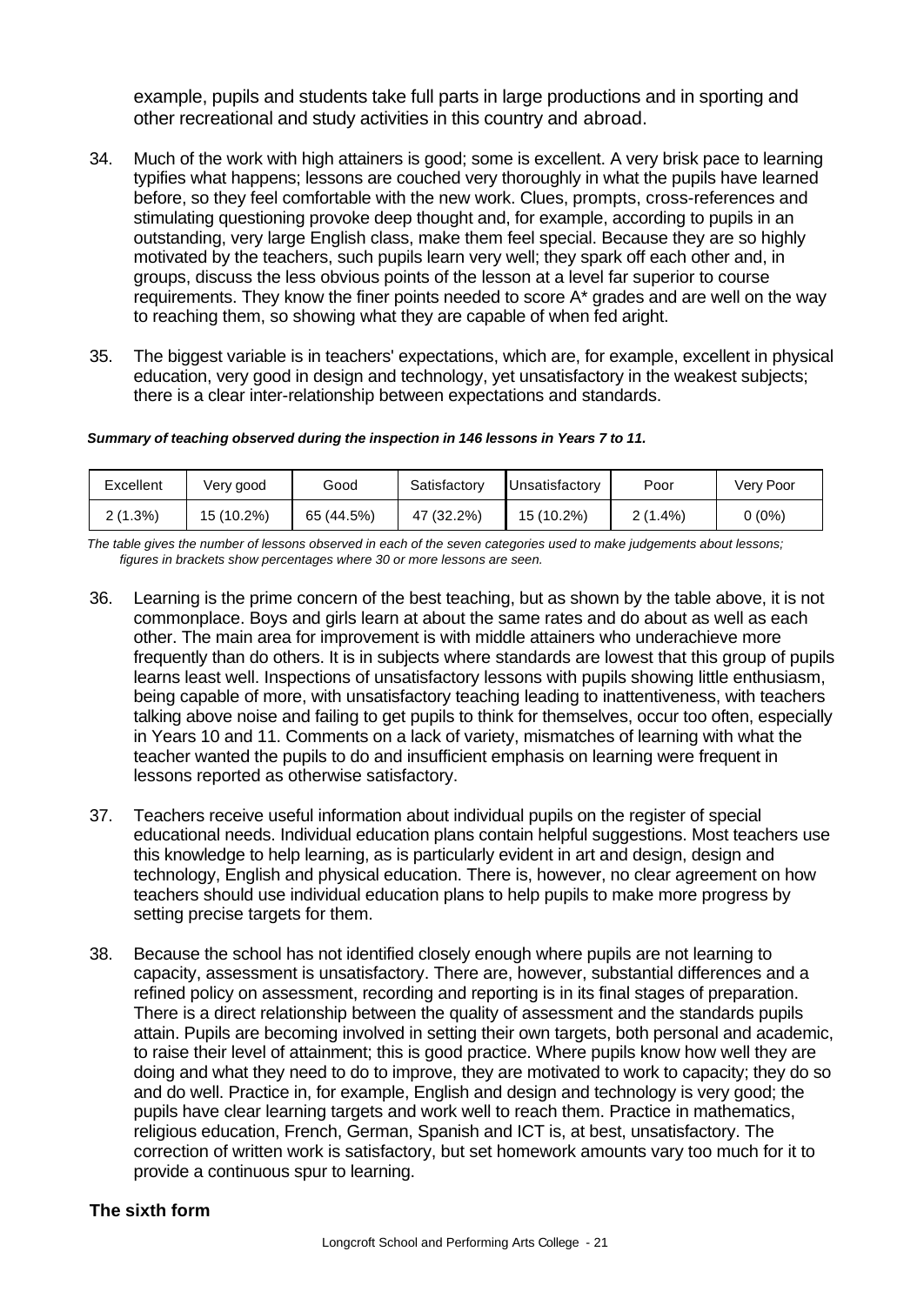The quality of teaching and learning in the sixth form is **good**.

#### **Main strengths and weaknesses**

- Teachers know their subjects well; they motivate the students to learn well.
- Assessment is good in the sixth form; students are aware of how they are doing.
- Some problems of timetabling and organisation are barriers to learning.

#### **Commentary**

39. The quality of teaching and learning shifts up a gear in the sixth form.

*Summary of teaching observed during the inspection in 54 lessons in the sixth form.*

| Excellent | Very good | Good     | Satisfactory | Unsatisfactory | Poor | Very Poor |
|-----------|-----------|----------|--------------|----------------|------|-----------|
| (2%)      | 7(31%)    | 24 (44%) | (20%)        | <u> ን %)</u>   | (2%) | $0(0\%)$  |

*The table gives the number of lessons observed in each of the seven categories used to make judgements about lessons; figures in brackets show percentages where 30 or more lessons are seen.*

- 40. The contrast between the amounts of very good and excellent teaching in the sixth form compared with Years 7 to 11 is stark. Because the students respond so readily, teachers are able to challenge them strongly, so they learn not only to find and use information very well, but also, as a precursor to higher education, to fend for themselves. They show good initiative, working things out for themselves by reference to different sources of learning, through often animated discussions and constructive criticism of their own and their fellows' work. In the best lessons, learning quality is often very good, reflecting closely the students' good achievement and often well above average standards. Marking and assessment are good, helping to raise achievement.
- 41. High expectations characterise much, often very good, English teaching. Students are often required to carry out their own checks on how well they have learned; this also raises standards. They do this well because they are given suitable rein to make their own enquiries through constructive work in groups. The contrast in teaching quality in mathematics, good in the sixth form yet unsatisfactory before that, exemplifies the differences well.
- 42. Mainly affecting business studies and Spanish, there are occasions when the teacher does not make clear enough what the students are intended to do and a lesson may lack precision in the way responses are gathered and shared with the class.
- 43. Sixth form teaching and learning are also affected by the problems of continuity met in Years 7 to 11. For example, four teachers contribute to a Spanish course; this undermines continuity and worries the students. Irrespective, most students are doing well but, cumulatively, teaching is unsatisfactory in such circumstances.

# **The curriculum**

The curriculum is **good**, and there are **very good** opportunities for enrichment. Staffing, accommodation and resources are **satisfactory**.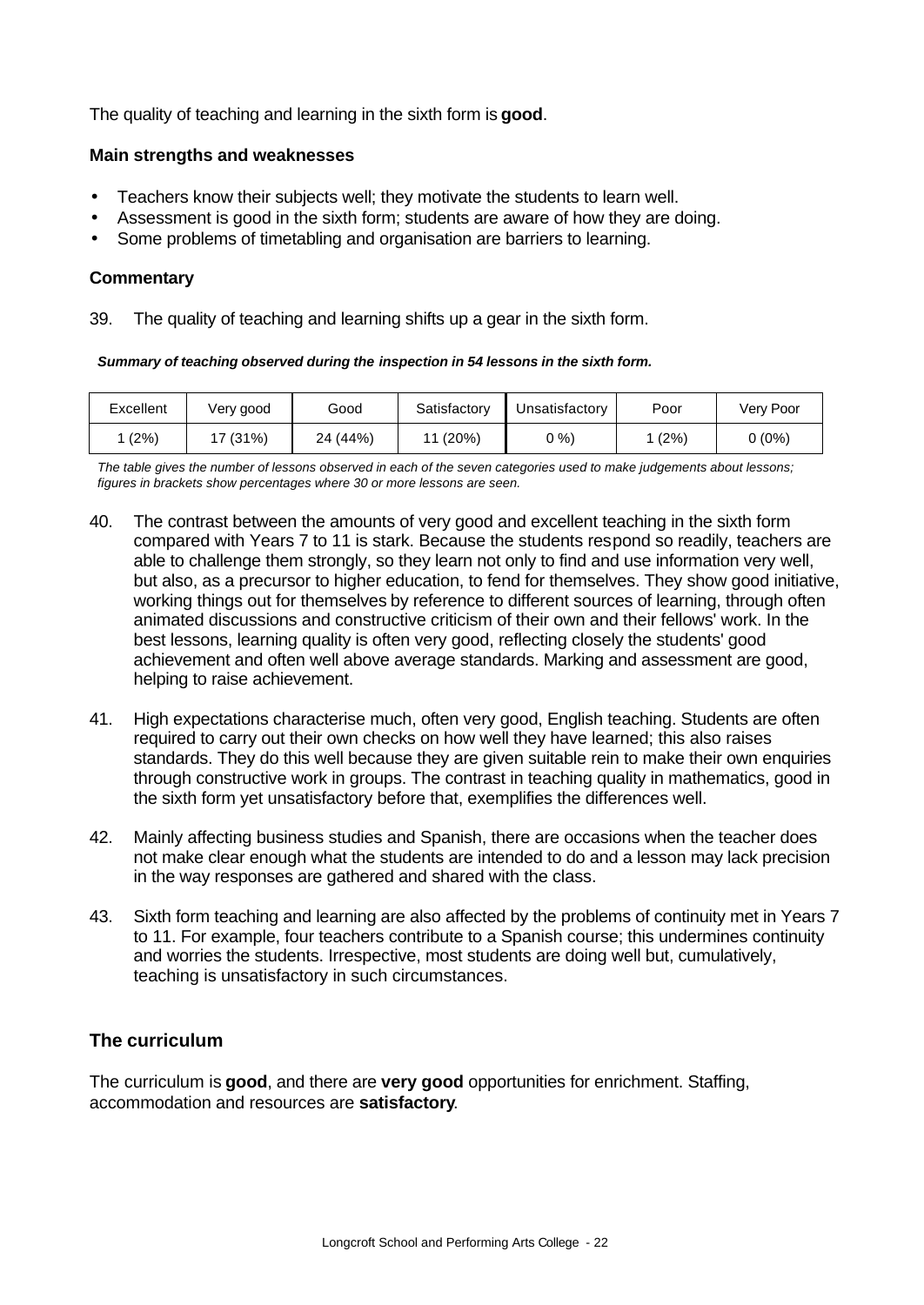#### **Main strengths and weaknesses**

- There is a good range of courses for pupils in Years 10 and 11, and in the sixth form.
- There has been a good start in broadening the curriculum to make it more appropriate for all pupils.
- Pupils have good opportunities to take responsibility and show initiative.
- There is a very good range of extra-curricular activities.

- 44. The school's status as a performing arts college contributes to the good breadth of experience available in Years 10 and 11. Opportunities to study drama, dance, music and performing arts are choices that clearly benefit these self-confident and articulate young people. This complements the very good range of extra-curricular activities providing opportunities for social development as pupils work together and put themselves to the test, either in front of an audience or against an opposing team. There are also three languages available, each of which brings opportunities to travel abroad.
- 45. The curriculum has effectively improved with extra courses for pupils in Years 10 and 11 who are not motivated by traditional ways of learning. Applied GCSE courses relate skills to the workplace; practical courses, in areas such as hairdressing and vehicle maintenance, offer chances to learn that do not depend on earlier academic success. Pupils in Years 10 and 11 who have difficulties coping are offered an alternative off-site accredited curriculum. Whereas there is good support for pupils with special educational needs, the most able pupils have not been identified in Years 7 to 11. Although they achieve well, individual teachers are not equipped to ensure that they are challenged to achieve as well as they could in every lesson.
- 46. A new, 25-period week has been introduced to reduce identified under-achievement. It aims to increase both the range of subjects available and the frequency of contact between teachers and pupils. Unforeseen management difficulties this year meant that the timetable was constructed in some haste, and has not matched the school's aspirations. As well as throwing up far too many instances of more than one teacher teaching given classes, in subjects such as ICT and careers the teaching teams were assembled at short notice and this is impeding the continuity of learning, and standards.
- 47. The match of teachers and support staff to the demands of the curriculum, in both the main school and sixth form, is satisfactory. Since the previous inspection the school has been through severe staffing turbulence and, as a consequence, standards have declined. However, the situation in most subjects has now been resolved. There are deficiencies in teaching expertise in mathematics and ICT, which contributes to lowering standards in these subjects. There is a satisfactory level of support staff, however, the split site means that laboratory assistants are unable to support science teaching well enough.
- 48. Accommodation is satisfactory. The recent building programme has increased facilities in dance and these are of good quality. Music accommodation, particularly in the upper school, has improved and is now good overall. Refurbishment of some science laboratories has taken place but is still not completed. Learning resources are now in place in the library and this is an encouragement for individual study for pupils. The school still lacks some teaching spaces. The lower school building is too cramped, congestion continues on stairways.
- 49. Resources are satisfactory. The business manager controls resource management effectively. Much improved since the previous inspection, resources are now good in science. They are also good in design and technology with good provision of ICT systems and electronic equipment. Resources are also good in physical education and history. Resources are very good in music, well equipped with keyboards, a recording studio and their own ICT room, and in the performing arts.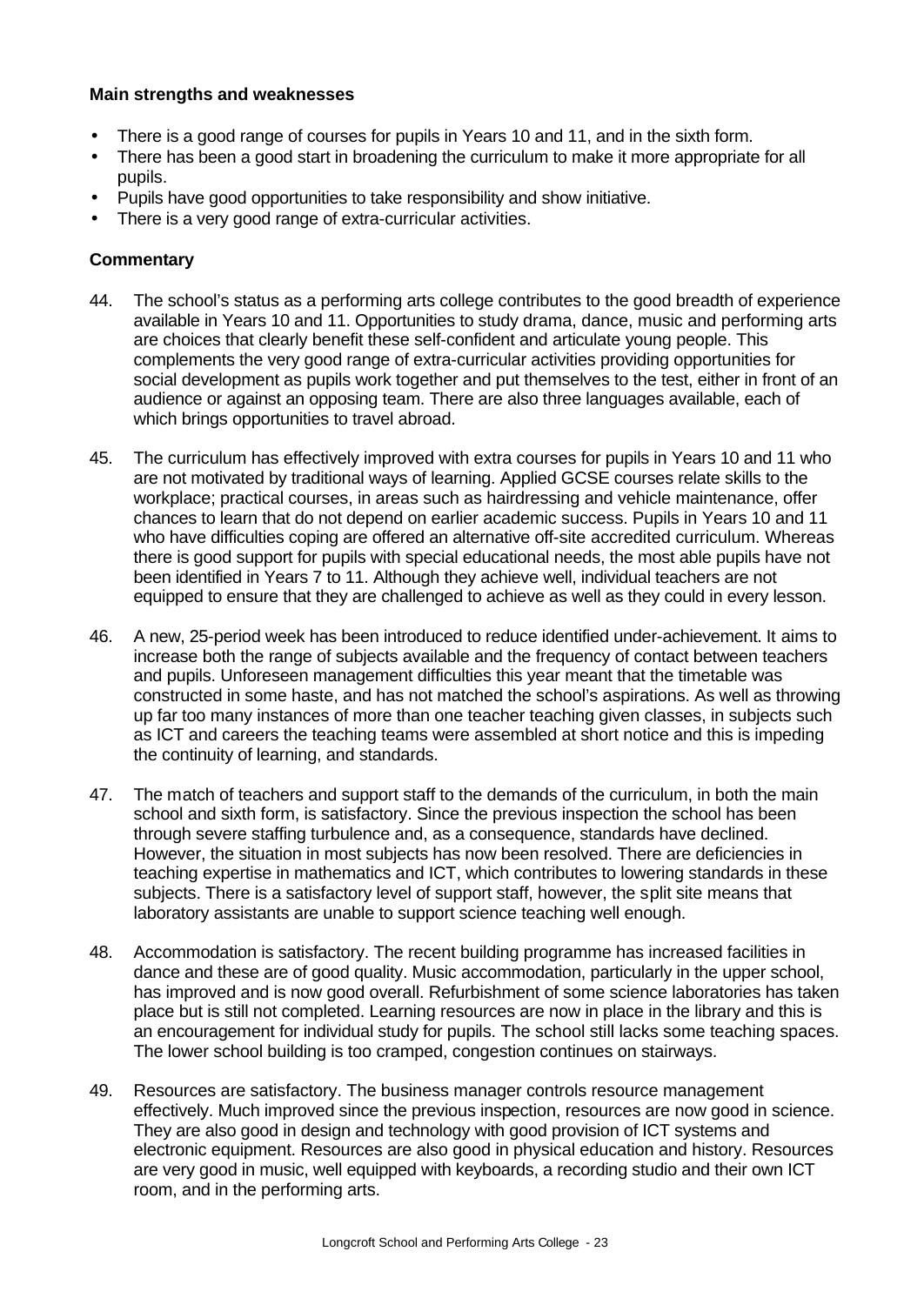# **The sixth form**

The overall quality of the curriculum to meet the needs of students in Years 12 and 13 is **good**. Students have a wide choice of A-levels, which is particularly enhanced by the emphasis on performing arts, which is **very good**.

Main strengths and weaknesses

- Students have access to a wide range of examination courses.
- Enrichment opportunities are broad and varied, and students appreciate them.
- The range of vocational courses is small.

#### **Commentary**

- 50. Twenty-five courses include traditional ones as well as successful innovations such as critical thinking, and good opportunities for students to develop key skills within their other taught courses.
- 51. The large number of GCE A-level courses appeals to the interests of a very wide range of students, and there are good opportunities for them to build on and expand their learning from earlier years. The school has made extra courses available to cater for specific requirements, though this does include some lessons being taught after the end of the school day.
- 52. There are also good opportunities to develop a greater breadth of skills through enrichment courses that span a wide range of subjects from moral and ethical thinking to community sports leader qualifications. Students particularly appreciate the accredited courses, which they see as equipping them well for when they leave school. There are too few vocational courses and this dissuades some pupils in Year 11 from continuing studying at school. There is good support for private study, and students particularly appreciate the way communication skills are developed within their other subjects.
- 53. The range of extra-curricular activities beyond the strong performing arts initiatives is less than students expect, though there are good opportunities for continued personal development through community initiatives and support for younger pupils.

#### **Care, guidance and support**

The arrangements for pupils' care, welfare and health and safety are **satisfactory**. The support, advice and guidance, based on monitoring, that pupils receive is **satisfactory.** The involvement of pupils through seeking, acting on and valuing their views is **satisfactory.**

#### **Main strengths and weaknesses**

- Pastoral teams have a good knowledge of the pupils in their care.
- The contribution that the Real Game in Years 7 and 8 makes to pupils' preparation for life beyond school is good.
- Use of Key Stage 3 Strategy funding to provide support to raise pupils' attainment has helped to improve provision well.
- Insufficient time is allocated for academic monitoring.
- The quality of careers education in Years 9, 10 and 11 is adversely affected by the low amount of time given to it.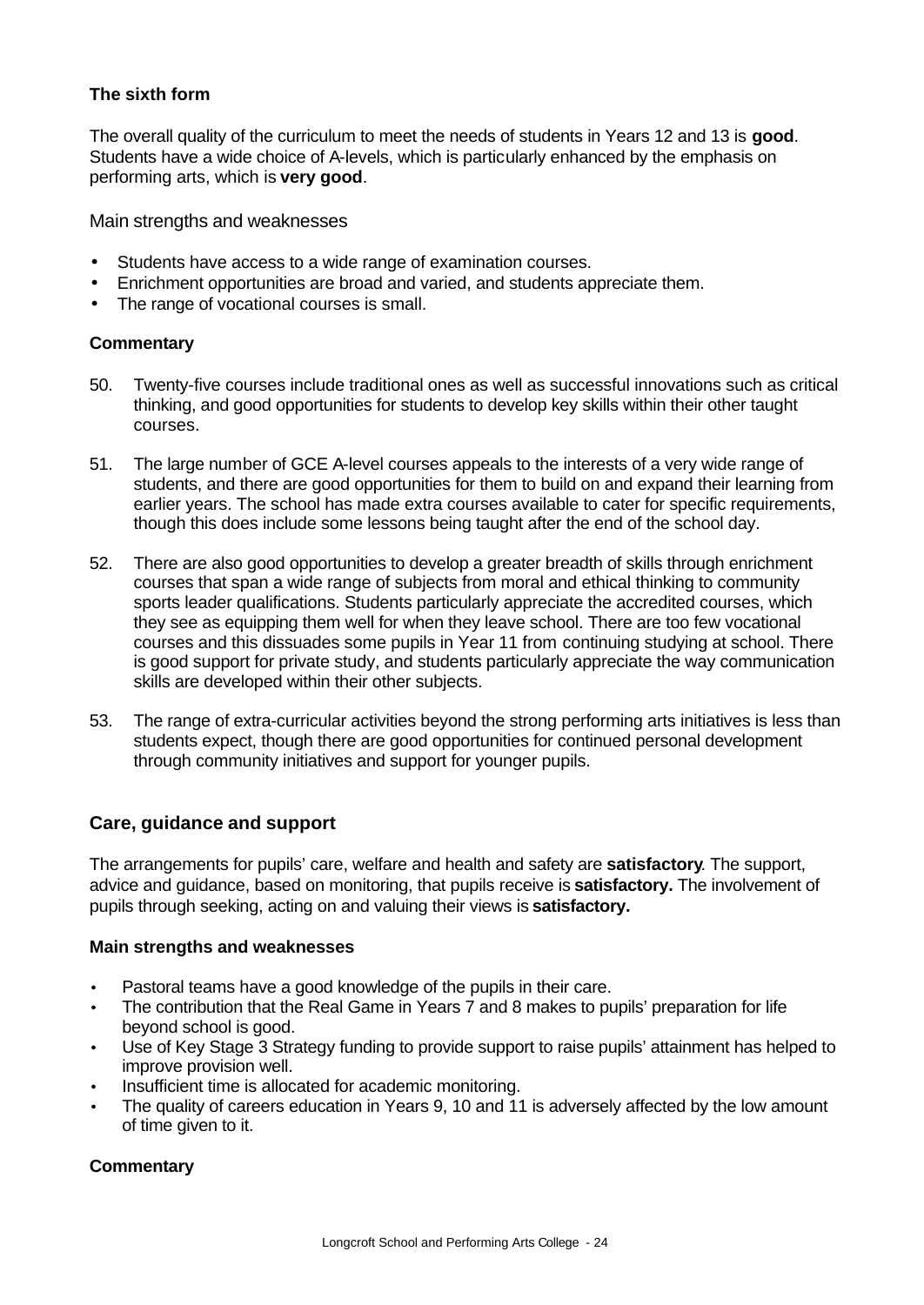- 54. The induction arrangements for pupils coming into the school are good. Pastoral teams build strong relationships with the pupils and their supportive families. The teams promote good learning and provide help when needed. Pupils interviewed were confident that they would be able to ask members of staff for help, either academic or personal. Satisfactory twice-yearly reporting of progress involves Year 7 to Year 9 parents in an annual review and target setting meeting based on these progress reviews. However, the time allocated for form tutors to carry out reviews at times other than this lacks standardisation and this reduces the effectiveness of academic monitoring. Key State 3 Strategy funds have been effectively used to support pupils in Year 7 with catch-up units in English and mathematics, a mentoring project for Year 8 pupils and booster classes for Year 9. Two teaching assistants work effectively with pupils to help improve writing skills after analysis of English national test results showed these to be a weakness.
- 55. The school successfully gained the Careers Mark award in 2001. The careers co-ordinator provides teachers with resources and suitable guidance. The Real Game is effectively taught in Years 7 and 8 by tutors who have undergone training. However, provision is unsatisfactory in Years 9, 10 and 11 where pupils only receive 14 lessons in total over the three years. Lessons are taught in blocks and the gap between can be as long as a year. Staff teaching careers in these years have been given no related training and the quality of some careers lessons is unsatisfactory, failing to help pupils' preparation for post-16 education, training or work. Connexions personal advisers provide individual interviews for all pupils in Year 11.
- 56. There are good improvements in the ways pupils' views are sought and they are now involved in interviews for staffing posts. The school and year councils, for example, provide an effective forum for pupils to express their views about the school and areas they would like to see improve. The results of the pupil questionnaire prior to the inspection highlighted concerns about behaviour, but inspectors found no evidence to support this during the inspection. However, concerns about homework were justified, as staff did not always comply with the set homework timetable, so leading to inconsistency in amounts set over the week.

#### **The sixth form**

The support, advice and guidance students receive are **satisfactory.** The involvement of students through seeking, acting on and valuing their views is **good.**

#### **Main strengths and weaknesses**

- New support, advice and guidance systems introduced this year are working.
- Reviewed induction arrangements for pupils coming into the sixth form are an improvement.
- The active involvement of students in the school is very good.

#### **Commentary**

57. New guidance systems provide clear structures for checking regularly students' attendance and work. Weekly one-to-one interviews with tutors ensure that any issues arising are quickly and effectively sorted out. Students are supported well in their applications to universities. Arrangements for the induction of students into the sixth form have been reviewed this year to improve the programme that students undertake. The newly introduced key skills and enrichment programmes help students' learning and widen their studies beyond the academic. Opportunities to undertake community service, for example, helping in lower school lessons, or in the wider community, make a positive contribution to students' overall personal development. Students chair the school council and take an active part in improving the school for its community: this prepares them well for life beyond school.

# **Partnership with parents, other schools and the community**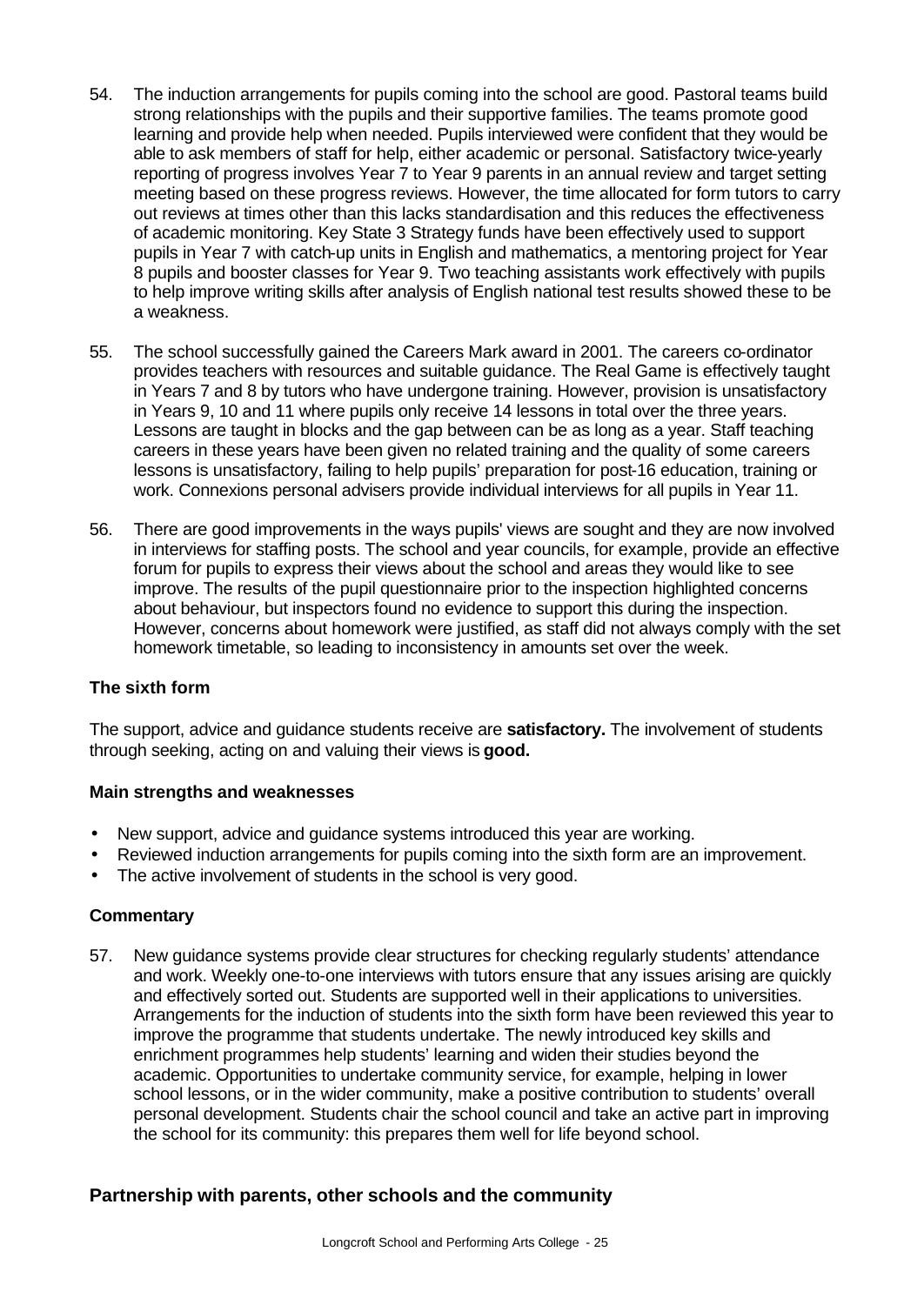The effectiveness of the school's links with its parents is **satisfactory.** The school's links with the community are **very good.** Links with partner schools through the school's specialist status as a performing arts college, are **very good.** The school's links with other schools and colleges are **good.** 

### **Main strengths and weaknesses**

- Links with partner primary schools through the school's performing arts status are very good
- Links with other schools and colleges are good.
- Links with the community are very good; they extend and enrich pupils' educational experiences, particularly in the performing arts.
- Parents hold the school in high regard.
- Parents expressed concern about the information they receive about their child's progress.

- 58. The school's partnership with its parents is satisfactory. Parents at both the meeting prior to the inspection and through the questionnaire expressed a high regard for the school; they are very supportive. Their only big concern was about the information they receive about their child's progress. Annual meetings are held where parents have the opportunity to talk to staff based on information from the progress review. In Years 7 to 9 this is with the form tutor where targets are set to help pupils raise the standards of their work both academic and personal. As arrangements allow parents to visit at pre-arranged times, the rate of attendance at these meetings is very high, which is good. Inspectors agreed with parents' concerns, as when they ask questions, form teachers are often unable to give satisfactory information. In Years 10 and 11, parents have evening meetings with subject staff, but attendance rates are much lower. A significant number of parents said that one report and one meeting a year were insufficient to keep them informed and felt that teachers generally do not communicate enough about progress. Although consultation does occur, the school does not routinely seek the views of its parent body. Planners were generally thought to be unhelpful as a means of communication, because a minority of teachers did not notice or respond to messages in them.
- 59. The quality of the school's links with the community is very good. The school benefits from effective links with local business and industry both as a source of sponsorship and for placements that reinforce classwork or give pupils experience of the world of work. Discussions, with a view to running courses for employees of sponsoring companies in presentation skills and public speaking using the in-house expertise of the school's performing arts staff, are innovative. Further very good links allow pupils to use work-based situations to mutual benefit. The involvement of adults from the community through performing arts is growing. The school's commitment to becoming a 'gateway to the arts' is starting to provide a good stimulus. Community dance workshops, run by a celebrated male dancer, are a good example of this.
- 60. There is a good partnership with other schools and colleges. The induction arrangements for Year 6 pupils coming into the school are good, and bridging units in mathematics and English help the transition. Eight members of the science department have observed literacy lessons in primary schools. Primary pupils are regular visitors to the school. Links with further education colleges, and other alternative provision providers, are good.
- 61. Through its specialist school status, performing arts staff undertake a programme of work with partner schools in music, drama and dance. Primary headteachers said that the awarding of specialist status had opened up a whole new area of exciting experiences for their pupils. It also provided valuable professional development for their staff. All parts of the primary curriculum are helped, not just the performing arts. Mobile lighting rigs and sound equipment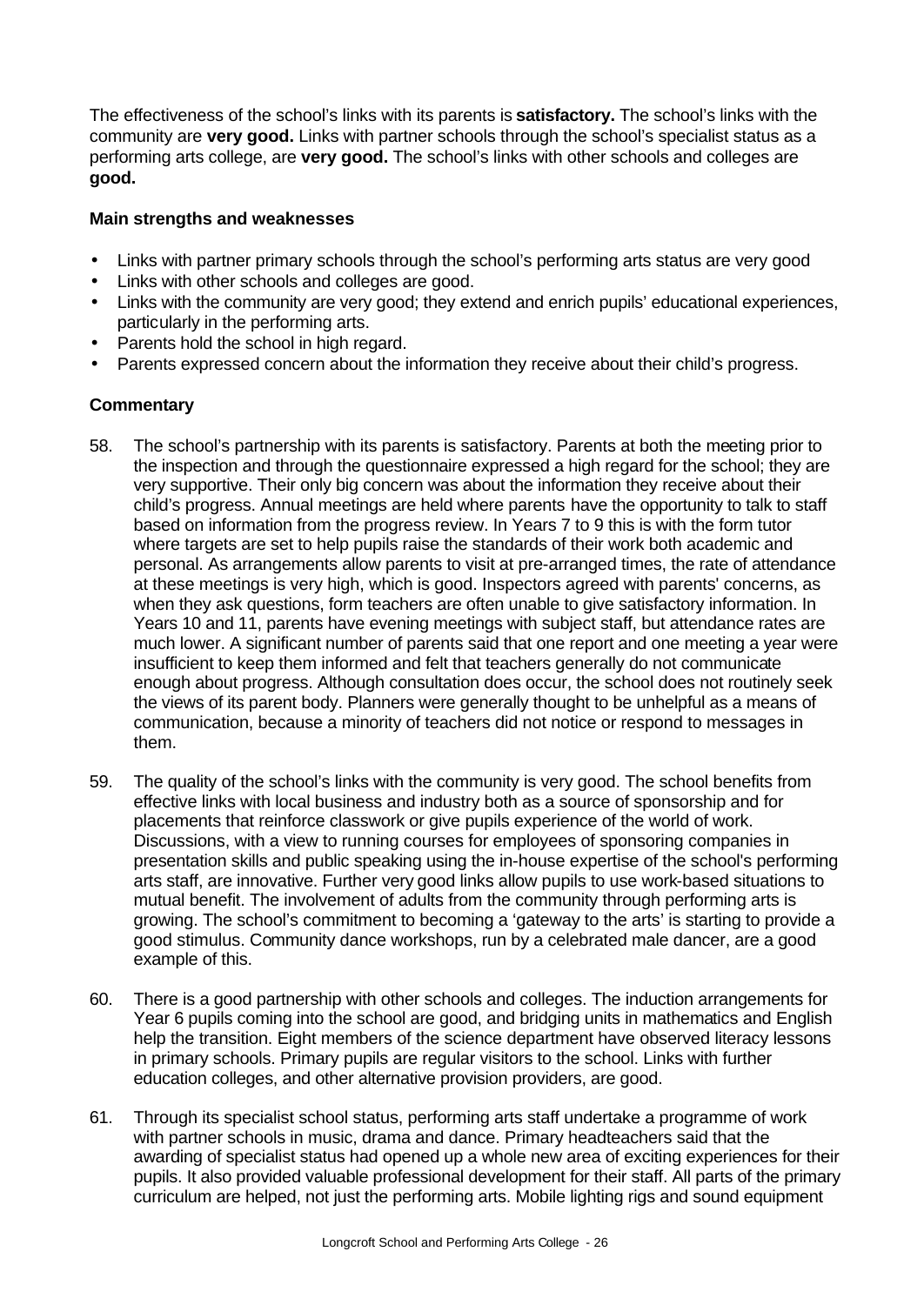enrich performances, and pupils from the school often operate the equipment. Primary school pupils benefit from the use of the school's facilities, such as the recording suite. The school has encouraged partner primary schools to apply for the Arts Mark Award. Performing arts staff also work in a partner secondary school; a GCSE twilight dance course for pupils attending this school was not successful due to transport difficulties.

### **The sixth form**

Links with the community, other schools and colleges are **very good.**

#### **Main strengths and weaknesses**

- Recently introduced community service provides a good service and enrichment.
- Support given to primary schools through the performing arts by students is first rate.
- Young sports leader and community sports leader awards benefit both primary schools and the community.

#### **Commentary**

62. As in the main school, students are actively involved with, and benefit from links with the community particularly through the community service they undertake as part of their enrichment programme. Students work well with partner primary schools, mainly through the performing arts and sports. The young sports leader and community sports leader award courses run by the school benefit both the community and primary schools.

# **LEADERSHIP AND MANAGEMENT**

Leadership and governance of the school are **satisfactory**. Management is **unsatisfactory.**

#### **Main strengths and weaknesses**

- Efforts to raise standards have not paid sufficient attention to whether pupils are doing as well as they could in every lesson, and standards remain well below those in similar schools.
- The headteacher inspires respect and enthusiasm amongst the great majority of staff.
- There has been a sustained effort to raise standards over the last three years.
- Some developments have been put in place under duress, after the sudden departure of a deputy head.
- Monitoring systems are not robust enough to ensure that good intentions actually help pupils to do better.
- Several subjects are well led and managed.
- Barriers to learning have a depressing effect on standards.

- 63. The headteacher is well respected because she works extremely hard, but she has not been able to delegate enough work to managers working alongside her because the management team has been too small. The positive ethos in the school reflects her clear philosophy, and is seen in the effective way that pupils are helped to develop and mature. However, the sudden loss of one member of the senior management team, not long after another, showed clearly how too much responsibility was entrusted to too few individuals, without back-up or clear grasp of the risks involved. A consequence of this is that a poor timetable and deployment of staff for this year are both undermining pupils' achievement.
- 64. Governors have worked closely with the headteacher to respond to a series of unforeseen challenges. However, their emphasis has been more on support in difficult times than on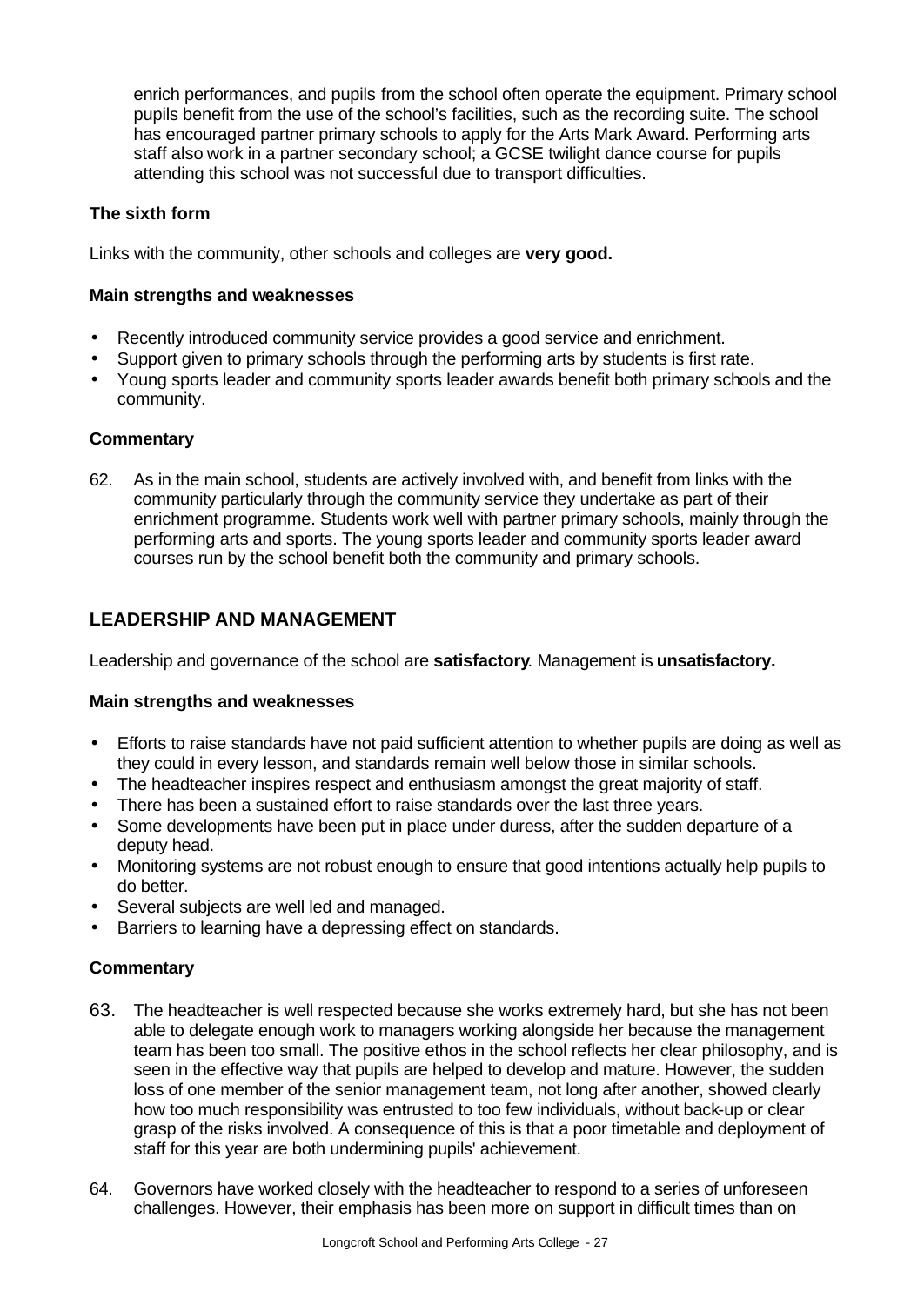challenge to be sure that their recommendations were having the desired effect. The developments over recent years have meant that provision in several subjects is well organised; the English and science departments, for example, are well led; physical education is very well led. Serious weaknesses remain in the organisation of mathematics, ICT and religious education.

- 65. The comprehensive strategies to raise standards have been focused on improving the teaching and curriculum that are provided for pupils. There has been too little emphasis in plans and lesson observations on checking whether all pupils are doing as well as they can. So, evaluation of the effect of these strategies suggested that they were doing well, even though standards had not risen enough.
- 66. When improvements have been put in place, the checks to see whether they are working have not been sufficiently systematic. Consequently, senior managers are not informed enough about which aspects of the work are not being done as well as they should be. An example of this is where data was made available so that all teachers could judge whether pupils were doing as well as they could. In the subjects where teachers are not making use of this data, standards are lower than elsewhere in the school; monitoring had not made this link.
- 67. The school runs efficiently from day to day as a positive and inclusive community. Sound financial management has enabled development, such as the investment in ICT, to continue even though there has been less money available than was anticipated. However, governors have not ensured that the school provides a suitable daily act of collective worship.

| Income and expenditure $(E)$ |           | Balances (£)                     |
|------------------------------|-----------|----------------------------------|
| Total income                 | 4,437,003 | Balance from previous year       |
| Total expenditure            | 4,445,043 | Balance carried forward to the i |
| Expenditure per pupil (1545) | 2,877     |                                  |

| Financial information for the year April 2002 to March2003 |
|------------------------------------------------------------|
|------------------------------------------------------------|

| Income and expenditure $(E)$ |           | Balances (£)                        |         |
|------------------------------|-----------|-------------------------------------|---------|
| Total income                 | 4.437.003 | Balance from previous year          | - 6.276 |
| Total expenditure            | 4,445,043 | Balance carried forward to the next | - 840   |

68. Numerous aids to learning result from the school's specialist status. It has managed to extend its curriculum, to become much more closely involved with its local communities and to be a strong point of focus for the arts. The award has increased the school's main strengths, broadened the out-of-school enrichment activities available to pupils and students, but benefits have not produced enough improvements in the weakest areas of provision, mathematics, languages and religious education, especially. Barriers to learning outweigh the aids, namely recruitment problems after large, anticipated and unexpected staff changes; they are well rehearsed in this report. Some staff reluctance to change has contributed to the upheaval; it is not overcome, although there are improvements. The split site aggravates the situation and initiatives to improve performance and learning have not been helped by the effects of the poor timetable, also amply spelled out in this report.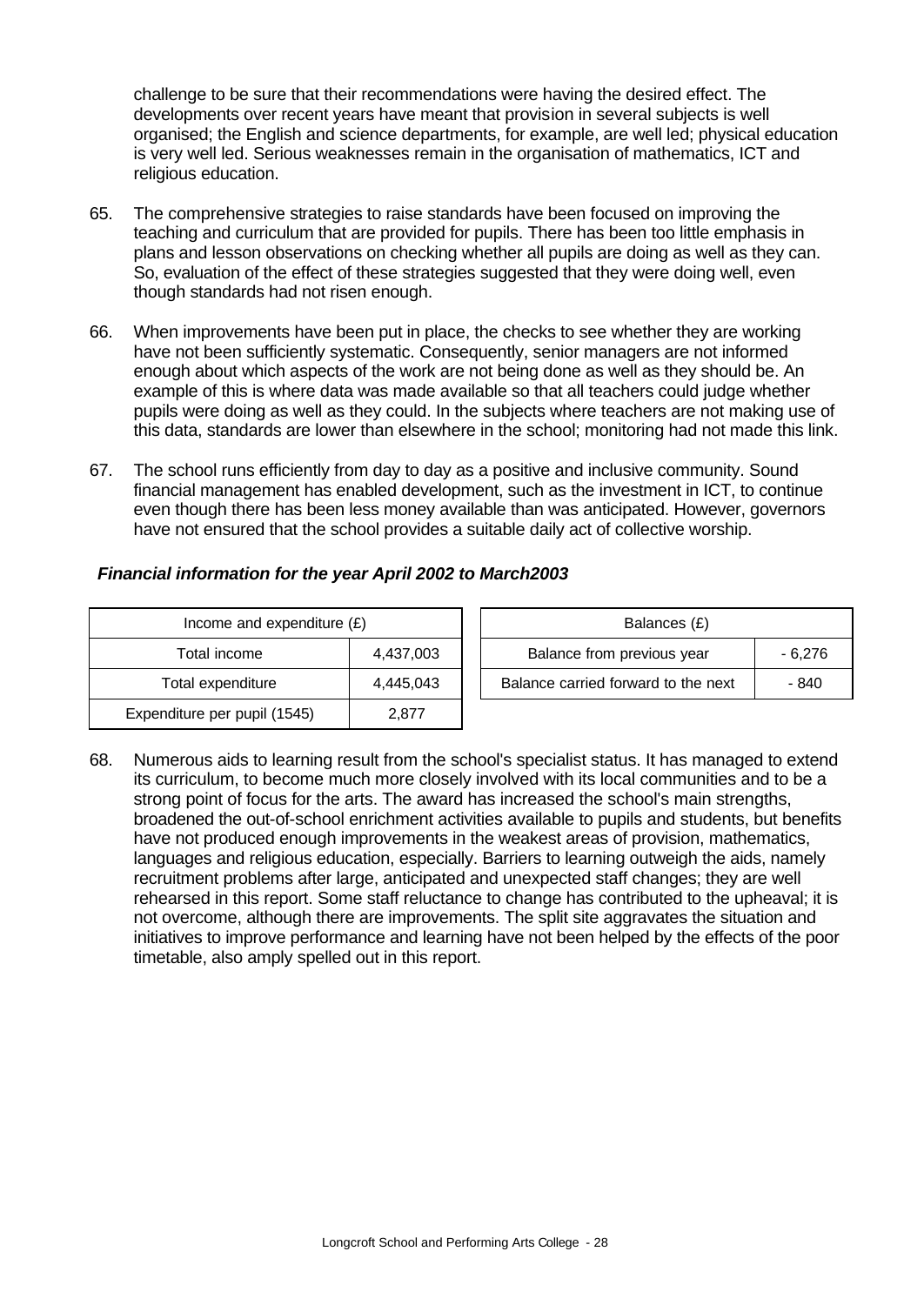# **The sixth form**

Key staff with responsibility for the sixth form provide **good** leadership. Management is **satisfactory**.

#### **Main strengths and weaknesses**

- There is more rigorous monitoring of attendance and punctuality.
- A clear vision for a more inclusive curriculum is in place.
- There is more rigorous monitoring of students' progress across different subjects.
- Some resistance to change undermines standards.

#### **Commentary**

- 69. A recently appointed head of sixth form used an initial evaluation of strengths and weaknesses to develop a very clear vision of how the provision should be developed. As well as seeking more academic rigour, she has sought to introduce courses that will appeal to a wider range of students, and to ensure that students attend all of their lessons, and use their private study constructively.
- 70. Very well supported by senior managers, the head of sixth form has made good progress in introducing more consistent approaches to monitoring students. Attempts to monitor progress by gathering information about current grades in every subject proved more difficult than expected because some teachers were unwilling or unable to provide the information.
- 71. The sixth form is a viable entity, its budget balances. Some small classes are costly to mount, but they help to broaden provision and to cater the better for the range of student wishing to remain in school post-16.

# **Community Education; workplace learning; French, German, Spanish**

Community education is **very good**. Workplace learning is **good**. French, German and Spanish are **unsatisfactory.**

#### **Main strengths and weaknesses**

- Performing arts provision has given a real boost to community education.
- Workplace learning provides a few pupils with relevant, practical learning opportunities.
- Standards in French, German and Spanish are too low.

- 72. Each extra item is covered more fully in other parts of this report. The school's interrelationships with its communities are very good. Primary and partner secondary schools benefit substantially from close working arrangements that give extra dimensions to their provision. Work with amateur and professional organisations broadens pupils' experiences well and extra resources are used very well to foster the sense of community.
- 73. The local education authority work-related learning team educates a few pupils permanently. Most pupils who benefit from the alternative curriculum study National Curriculum subjects in school and spend one and a half days on placement doing a pre-NVQ course in motor vehicle engineering or a NVQ level 1 in hairdressing. In addition, some pupils work in school on the Prince's Trust Initiative supported by staff from the local youth club. These pupils spend time improving their skills in literacy, numeracy and ICT together with some instruction on craft skills. The pupils' attitudes and attendance records have improved.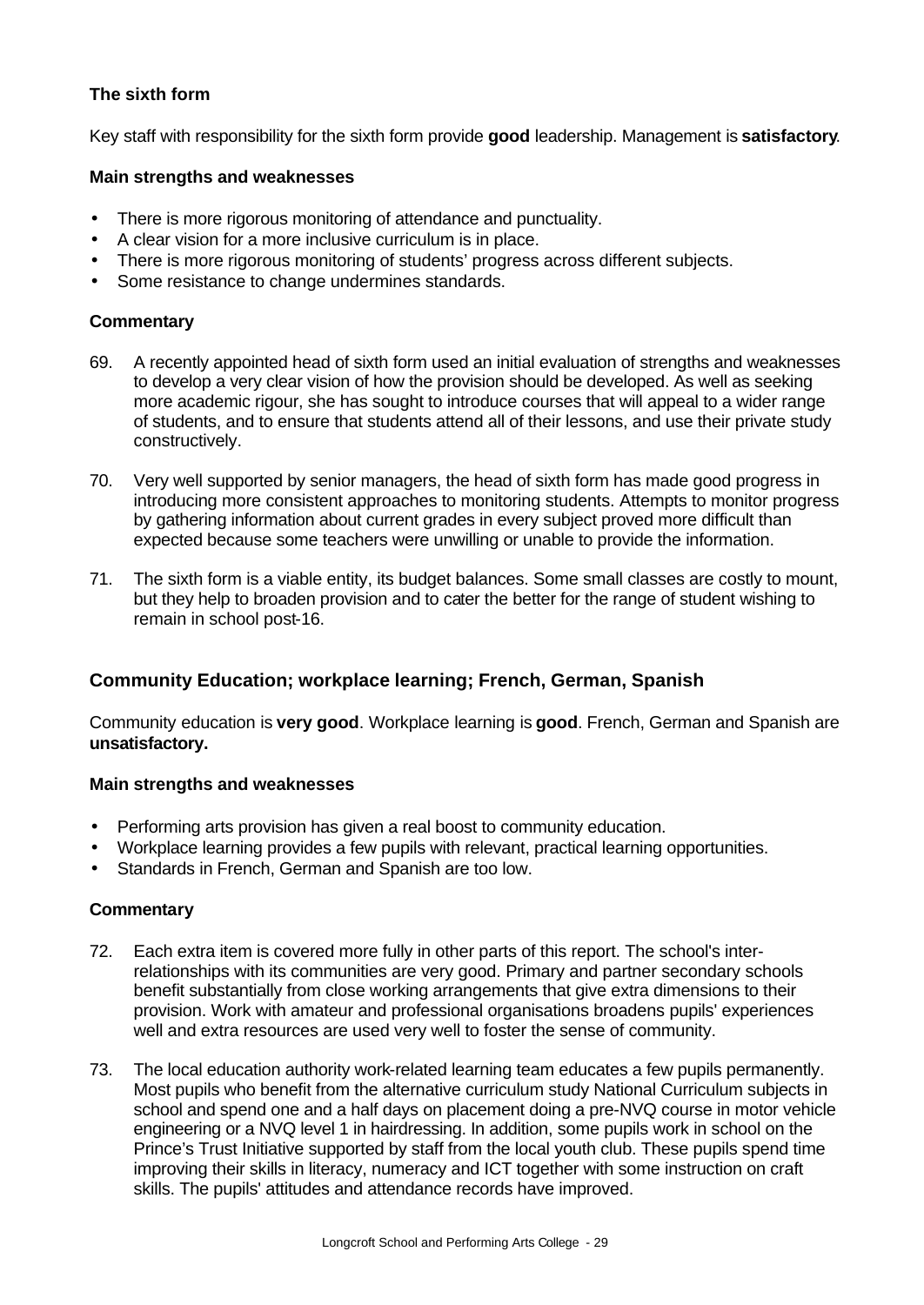74. The school is large enough to teach three foreign languages. Unsatisfactory management and teaching weaknesses are common to each one and underlie standards that are too low. The new head of languages appreciates what is needed to be done and is taking relevant steps. In common with other aspects of management, the school has not put a rigorous enough system of checks on performance in place for governors to gauge the effectiveness of very recent changes to the management structure.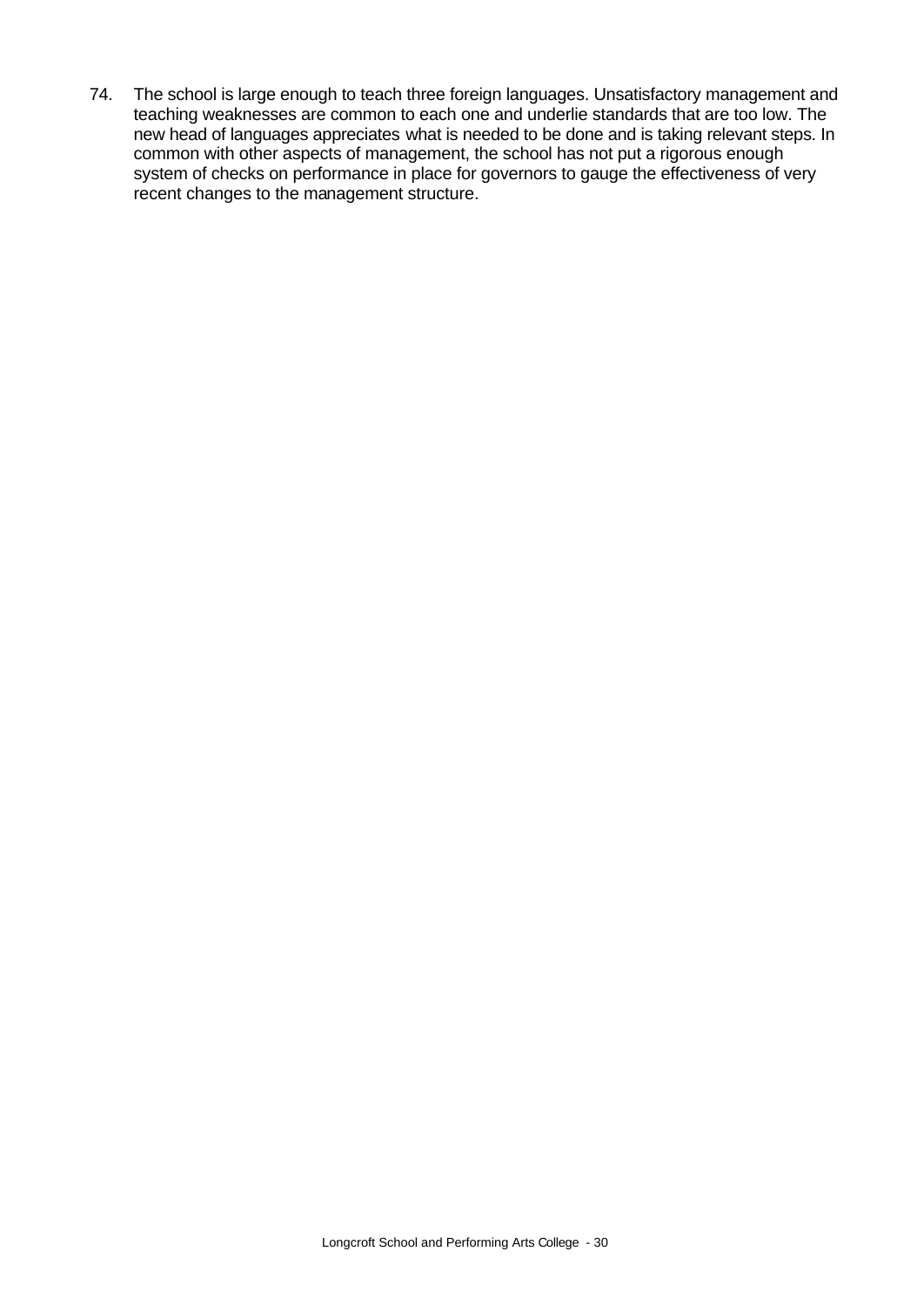# **PART C: THE QUALITY OF EDUCATION IN SUBJECTS AND COURSES**

# **SUBJECTS AND COURSES IN KEY STAGES 3 and 4**

# **ENGLISH AND MODERN FOREIGN LANGUAGES**

# **English**

Provision in English is **good.**

#### **Main strengths and weaknesses**

- Achievement is good.
- Standards are above average and improving.
- The quality of teaching and learning is good.
- Pupils have positive attitudes to their work.
- In spite of improvement, some pupils' writing is seriously flawed.

- 75. Results in the 2003 national tests taken at the end of Year 9 were better than at the time of the previous report: they were above the national average and about those of similar schools. The proportions gaining the higher levels (6+) were above the average for similar schools. Standards of work seen indicate continuing improvement in the work of the most able and of the pupils who start the school with very low attainment levels. The achievement of these pupils is good. All pupils make good progress in the development of the skills of speaking, listening and reading with understanding. Achievement overall in Years 7 to 9 is satisfactory. In writing, the achievement of some pupils in the middle range of ability, although satisfactory, is less than that of others. Like others, they become ambitious in their use of language and develop good understanding of techniques appropriate to different styles of writing. Clarity of expression or accuracy of spelling does not always match these strengths. The weaknesses reduce the achievement of a significant minority of pupils especially in Years 7 and 8.
- 76. Standards are above average in Years 10 and 11 and pupils achieve well. Results in the GCSE examinations in 2003 were above average in English, more so than in recent years and well above the standards evident at the time of the previous report. Results in English literature were well above the national average and the average for similar schools, though the proportion of students entered was well below average. The attainment of boys has improved and is not significantly different from that of girls.
- 77. The quality of teaching and learning is good. All teachers have very good knowledge of the subject and good understanding of the needs of pupils. They ensure that all pupils are challenged in ways appropriate to their abilities. They explain tasks very clearly and the pace of lessons is brisk so pupils learn to use time efficiently. Variety of activities in lessons also helps concentration. Pupils take pride in their work and are pleased with their successes and the approval of their teachers. Because they quickly develop confidence in their teachers and each other, they are willing to contribute to discussions, explore ideas and make judgements knowing that their contributions will be valued. Pupils' learning benefits greatly from the emphasis teachers place on developing technical skills of speaking, listening and reading to gain understanding and writing in different ways for different purposes. They also learn to assess their strengths and weaknesses in writing. A class of pupils in Year 8 was observed reading each other's work and, using the same standards as used by teachers and examiners, suggesting ways of improvement. The importance teachers place upon pupils' understanding how their work will be assessed has a positive effect upon learning. Pupils are well motivated, work purposefully and are able to build upon good understanding of earlier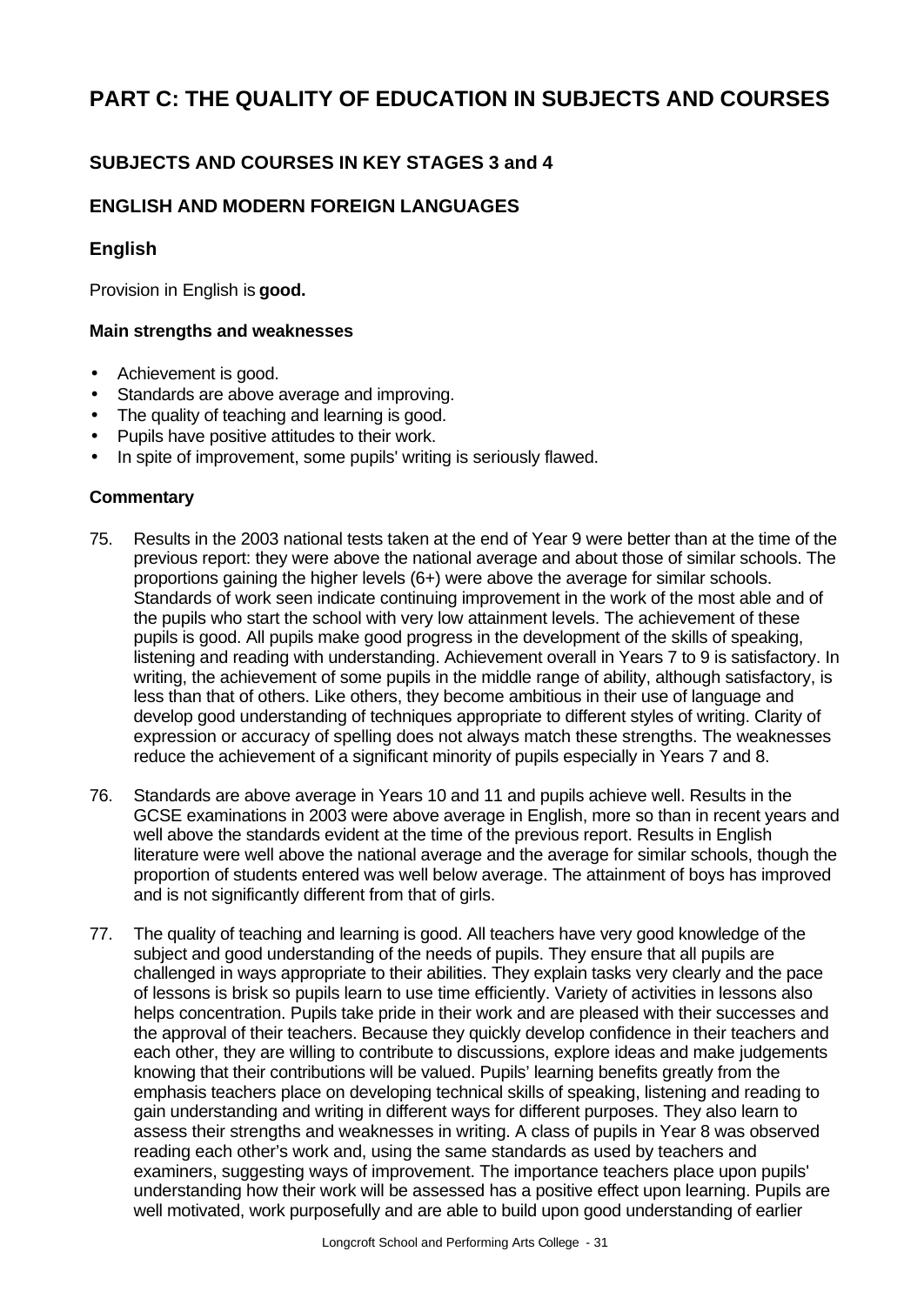work. The best learning takes place when pupils are fully challenged and are fully active in their learning. Teaching is occasionally less effective when teachers talk too much or allow the pace of lessons to slacken.

- 78. Teaching and learning of pupils with special educational needs are strengthened by the very good quality of help provided by very capable learning support assistants. Pupils with severe difficulties of reading and writing, including the very few for whom English is not the first language, make good progress especially when taught in small groups by specialists attached to the learning support department.
- 79. Effective management of the department is evident in the raising of standards in recent years; the sharing of responsibilities and the efforts made to reduce the effects upon pupils of staff absences and some difficulties resulting from problems of timetabling teachers with classes. Good improvements since the previous inspection have resulted also from the school's reviews of departmental successes and needs, together with the support of advisory staff from the local authority.

#### **Language and literacy across the curriculum**

80. Standards of literacy are good. Most pupils have wide, general vocabularies and in most subjects they quickly become confident in the correct use of technical terms. Those with identified problems of reading and writing make good progress so that they achieve results in examinations beyond reasonable expectation based on attainment when they enter the school. Pupils use language confidently in speech and writing. The quality and maturity of discussion in subjects such as English and drama are well above average and contribute considerably to the development of skills and understanding. The libraries on both sites have been considerably improved since the previous report, which judged them inadequate. They are now equipped as resource centres with computers as well as an improved range of texts. The number of books is below the average for a school of this size. Pupils make good use of the libraries at break and lunch times because they find them useful and attractive and the librarians are always helpful.

# **Modern foreign languages (French, German, Spanish)**

Provision in modern foreign languages is **unsatisfactory.**

#### **Main strengths and weaknesses:**

- There is substantial underachievement and results in GCSE examinations in French, German and Spanish are below average.
- The quality of teaching and learning is unsatisfactory.
- Students' have positive attitudes and their behaviour is good.
- Pupils are given too few opportunities to use the language themselves.
- Assessment information is not used effectively to meet needs of all pupils in lessons.

#### **Commentary**

81. Standards of work seen are below average in French, Spanish and German. Pupils have a very limited range of structures and vocabulary and are not confident in speaking and responding in the languages being learned. They have difficulty recalling previously learned language and are not confident in manipulating the languages themselves without recourse to written notes or models. In Year 9, pupils are not familiar enough with basic vocabulary and structures to easily understand the main points from short texts and extracts of speech.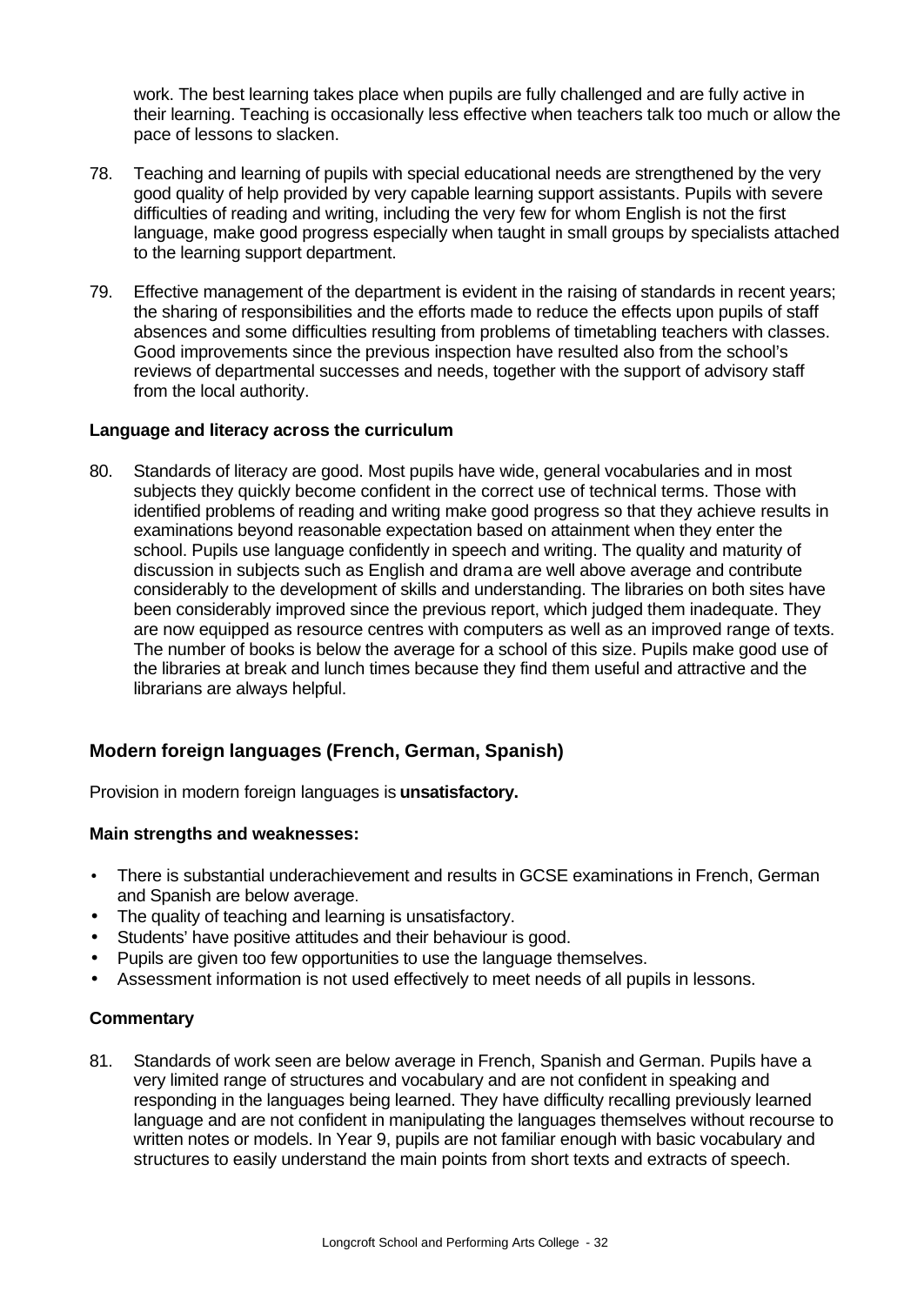- 82. In 2002, the proportion of pupils gaining higher GCSE grades, A\*-C, was below average. Pupils do better in other subjects than they do in languages. Girls perform better than do boys. Lower attaining pupils and pupils with special educational needs, however, make satisfactory progress, with most obtaining a grade at GCSE. In 2003, the proportion of pupils gaining higher grades in GCSE declined in French and in German they declined significantly. In Spanish there was some improvement. This represents significant underachievement in relation to pupils' prior attainment.
- 83. There are no significant differences between provision in French, German or Spanish in Years 7 to 11. The quality of teaching and learning is unsatisfactory; this leads to unsatisfactory achievement. Expectations are often too low or inappropriate. There is significant inconsistency in teaching methods across the department. There is some very good practice, but four out of every ten lessons were unsatisfactory and led to unsatisfactory progress. Teachers have a good command of the languages they teach and pupils make good progress developing their listening skills where the language being learned is used extensively and effectively to conduct activities. Higher attainers are effectively challenged to interpret some unfamiliar language for others. However, opportunities are often missed to do this and some lessons are conducted mainly in English, which is a weakness. Presentations of new language are mainly clear, using visuals or the overhead projector, so pupils rapidly understand and use the language appropriately themselves; on some occasions too much new language is introduced at once so pupils have difficulty absorbing and remembering it. In many lessons, pupils are given too few opportunities to practise or use the language themselves so they lack confidence in speaking and responding and do not have a secure foundation on which to build.
- 84. Pupils have positive attitudes towards their learning. They have mature attitudes to their learning when they are asked to evaluate their own progress and identify ways they can improve. They are usually well behaved; they settle quickly and listen attentively. When given the opportunity they work well in pairs and small groups, concentrating on tasks set and concerned to do well. On a few occasions, when pupils' needs are not adequately addressed or when control and management are unsatisfactory, they lose concentration and their behaviour deteriorates.
- 85. Leadership of the subjects is good. A very new head of department has a good grasp of strengths and weaknesses and a clear vision of the way forward. Management of the subject is unsatisfactory. Effective action has been taken to raise standards in Spanish. Action taken to monitor and develop teaching and learning and eradicate inconsistencies has had little impact as yet and there has been insufficient improvement since the previous inspection. The use of assessment and pupils' involvement in evaluating their own progress are only beginning to have a positive impact upon their understanding of how to improve. The split site is a barrier to effective checking of the quality of teaching and learning, making it hard to help newly qualified teachers who sometimes suffer when faced with classes disillusioned by their previous experiences with temporary teachers.

# **MATHEMATICS**

Provision in mathematics is **unsatisfactory.**

# **Main strengths and weaknesses**

- Too much unsatisfactory teaching leads to underachievement.
- Schemes of work, range of teaching materials, use of assessment and ICT fail to support learning and teaching effectively.
- Rapid staff turnover has undermined pupils' self-esteem and their faith in reaching acceptable standards.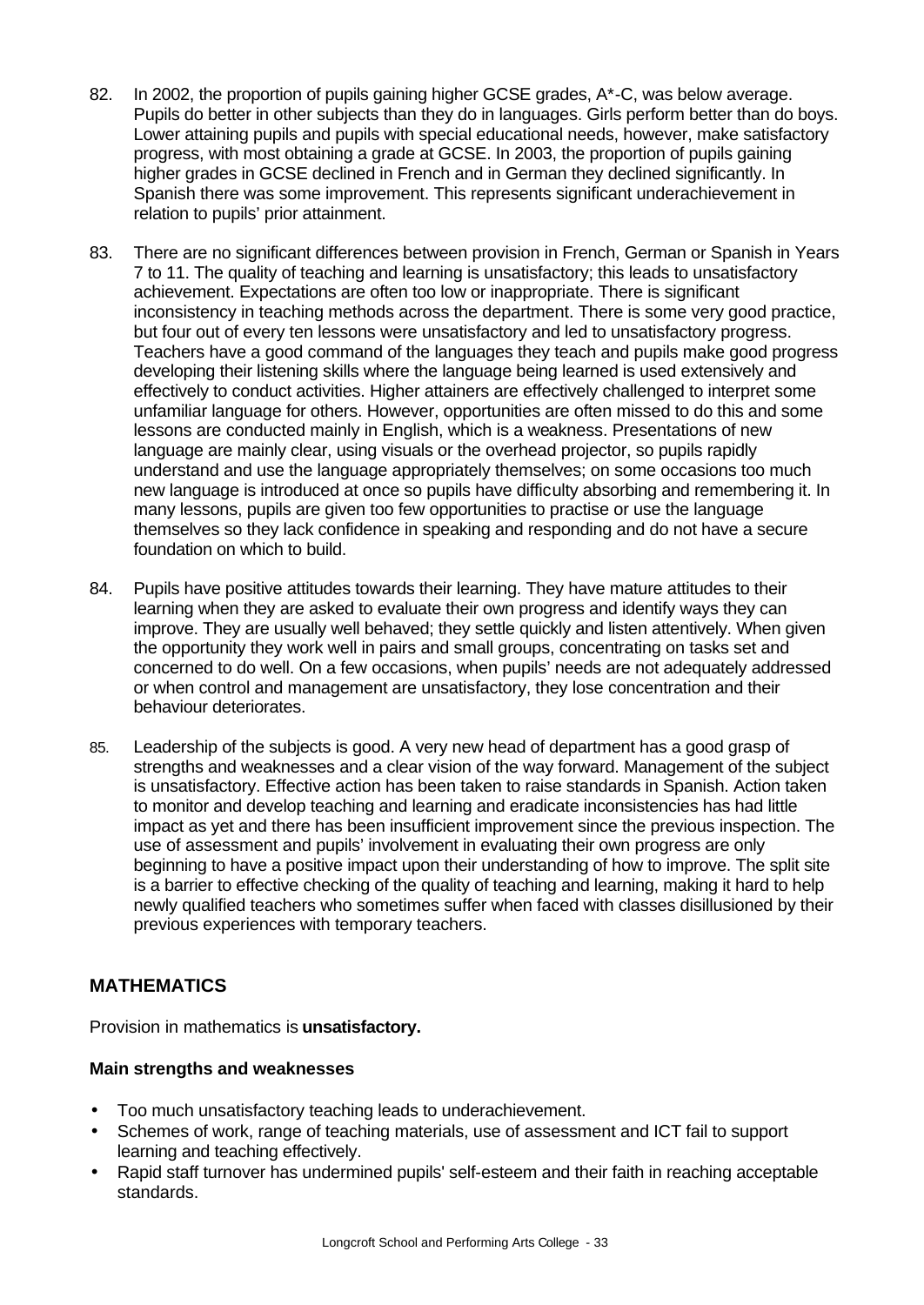• The newly appointed acting head of department has identified how improvements may be made and is beginning to put these into place.

### **Commentary**

- 86. Standards seen in Year 9 are broadly in line with national averages, but the most recent point scores in national tests were well above average compared with both national and similar school results: a marked improvement over preceding years. In Year 11, pupils' standards are below average, reflecting the 2003 GCSE results. Results are poor when pupils' above average starting points, as 11 year-olds, are taken into account. However, the results of the early modular GCSE courses for 2004 show distinct improvement. None-the-less, middle attaining Year 11 work showed gaps in understanding and confidence in applying mathematical knowledge to new topics and to ones already studied; particularly in using trigonometry and statistics. Most pupils in Year 9 have effective calculation skills, including percentages and ratio, and some understand sequences linked to generating formulae. Higher ability pupils possess the potential to achieve very good results, however poor teaching, sometimes bordering on nothing more than supervision, weakens the challenge of some lessons. As a result, achievement is impaired, giving unacceptable variations in standards between classes. Pupils know this and are quick to comment upon it.
- 87. Teaching and learning are unsatisfactory. Too many lessons have a poverty of purpose because of poor explanations and communication, weak classroom management and poor relationships. Some pupils in a high ability Year 10 lesson took scant notice of the teacher, and those that did were often left confused. As a result, many were still no wiser about the basic links between numerical and algebraic fractions at the end of the lesson; this is poor preparation for higher grade GCSE. Some pupils are unaware or lack interest in past, current or predicted levels of attainment. Most classes have regular homework, but too many books are unmarked, so inaccurate work is overlooked.
- 88. Low-attaining classes, including pupils with special needs, are often better taught with more imaginative use of teaching material; well-trained teaching assistants support them ably. Mathematical targets were not always specified in individual educational plans and the overall lack of ICT implies a lost learning opportunity. Well-taught lessons have clearer planning and a good pace of work. Middle attaining Year 9 pupils benefited from a well-organised lesson and securely grasped the underlying links between radii, diameter and circumference. Expectations were high, books regularly marked and content coverage good. As a result, their achievement is now very good compared with attainment on entry.
- 89. Leadership, since the previous inspection, has presided over a declining situation and is unsatisfactory, as is management. The very recently appointed acting head of department has identified the need to raise attainment and is building on systems to make improvements.

#### **Mathematics across the curriculum**

90. The National Numeracy Strategy is identified in many mathematics lessons, however the evidence points to incidental instances within other subjects without any planned or measured responses. In science, design and technology, geography, art and music the satisfactory use of basic calculations, appreciation of shape and perspective together with measurement and the use of scale drawings were in evidence. There is particular use of data handling and statistics.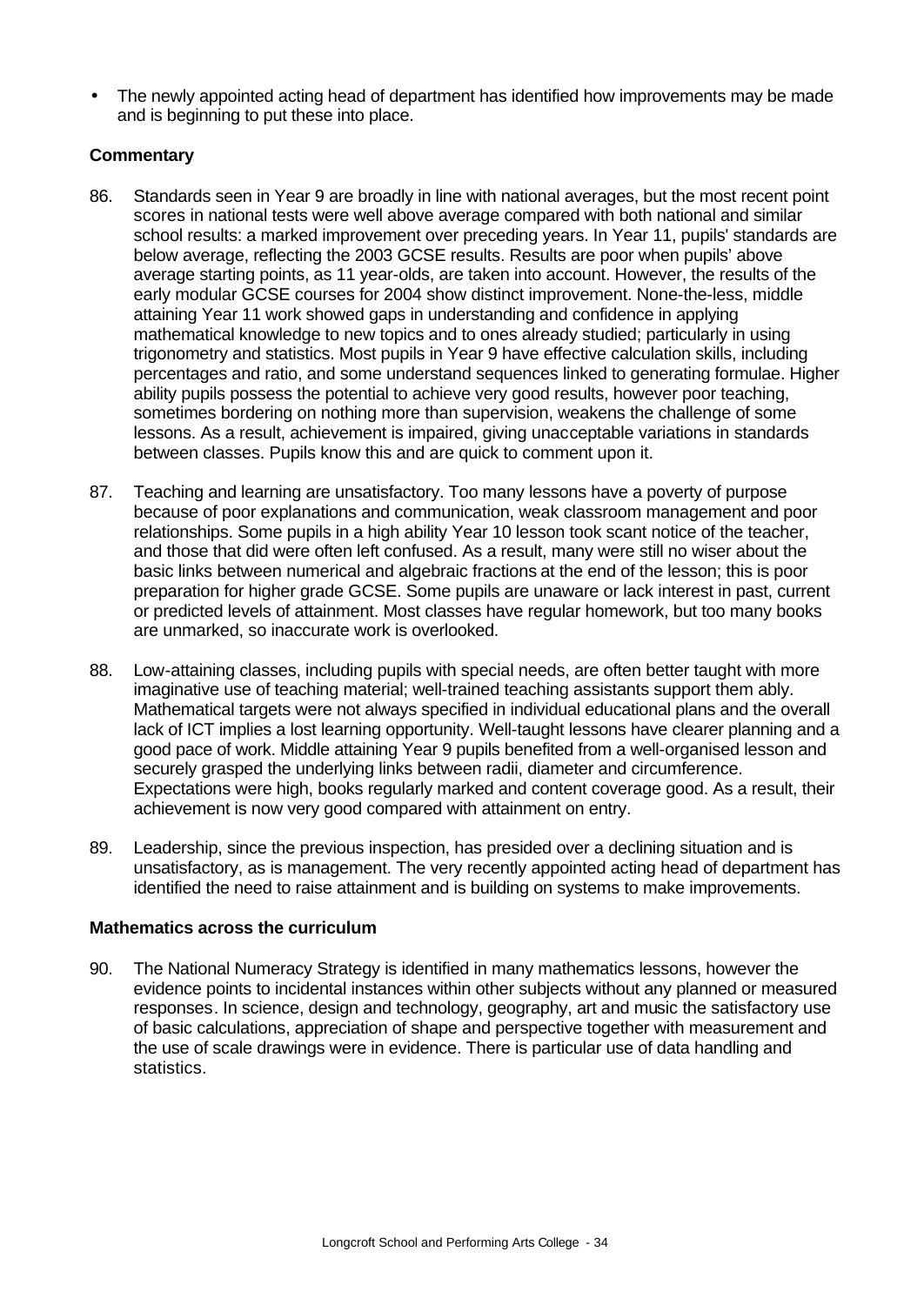# **SCIENCE**

Provision for science is **satisfactory.**

### **Main strengths and weaknesses:**

- Some pupils are not achieving as well as they should, but there are real signs of improvement.
- Arrangements for teaching groups in lower school mean that sometimes the needs of all pupils are not met.
- The new curriculum leader is having considerable impact on the work of the faculty.
- Relationships between teachers and pupils are very good.

- 91. Up to the end of Year 9, most pupils achieve satisfactorily. In 2001 and 2002, standards at the end of Year 9 fell but remained in line with all schools nationally. Compared with similar schools and pupils' prior attainment, results in 2003 were well below that expected at average levels but well above at the higher levels (6+). Average point scores were well above average compared with similar schools. Higher attaining pupils, therefore, achieved well but some pupils did not reach their target grade and their achievement was unsatisfactory.
- 92. The change in 2003 to double science for all pupils at GCSE improved results and they are now slightly above similar schools. This represents satisfactory achievement for most pupils.
- 93. In lessons, most pupils are achieving satisfactorily, attaining the levels and grades in line with their ability. When pupils attain above expected levels it is because of good teaching, which extends their understanding. Pupils with special educational needs achieve well in relation to targets set for them when helped by the good learning support assistants and given challenging tasks such as when a Year 7 boy was making a presentation about his cartoon strip describing fertilisation. Very able pupils only achieve well when teachers provide work that challenges them to extend their understanding. A top ability Year 9 class successfully developed their ideas about the principle of levers by discussing a cartoon character trying to roll a boulder off a cliff.
- 94. Teaching is good. It is better in Years 10 and 11 than up to the end of Year 9, where it is satisfactory. The good lessons in all years provide plenty of activities to challenge pupils to think, to discuss with their peers and to check their progress. Speaking is fostered well in lessons and sometimes teachers give homework exercises to write creatively about science such as a letter from an 'agony aunt' about the spread of disease. There is more of a mixed picture in lower school where there is too much teaching that is no more than satisfactory. Occasionally, the teacher over-directs and talks too much, or the lessons lack pace and challenging tasks with, in some cases, an over-emphasis on note copying. Key words needed for each lesson are not always displayed prominently or reinforced sufficiently. In Years 7 and 8 there is a wide ability range in each group and often teachers do not provide sufficient variety of tasks to extend the brightest or support the learning of others, resulting in satisfactory or, on occasion, unsatisfactory teaching. The attitude of all pupils to work is good and they behave well in all lessons; this raises achievement.
- 95. The time-tabling arrangements and the delay in making up classes by ability until Year 9 is having a negative effect on the achievement of many pupils. Many groups have three teachers per week and so each lesson needs to start with reviewing previous work, often for a considerable time; this is a weakness that undermines achievement.
- 96. The department holds much attainment data about each pupil, and uses it well to check progress and set target grades, which are shared with pupils. Most pupils' work is marked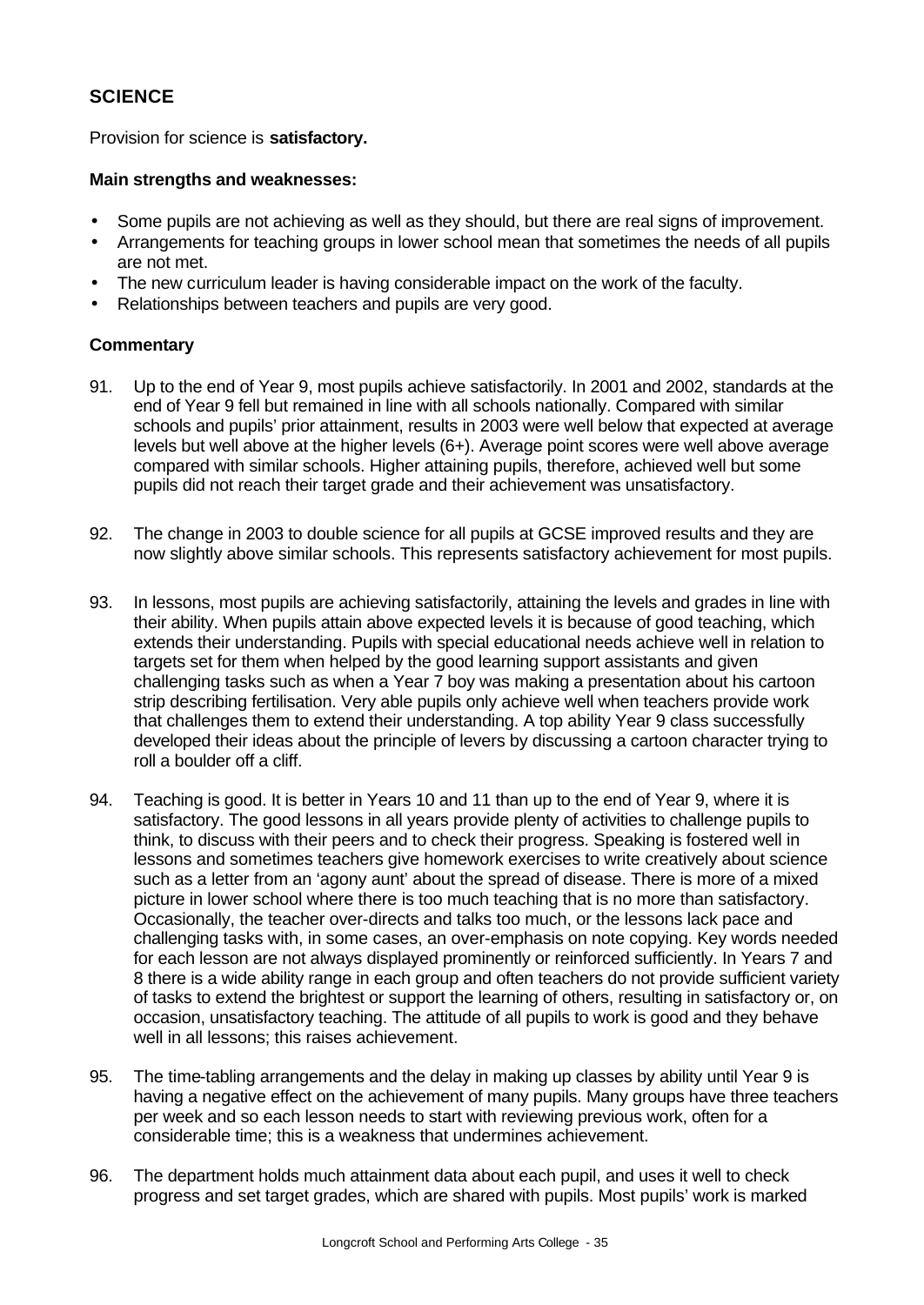thoroughly with detailed help given on how to improve. However, some books are poorly presented, with unfinished work.

97. The impact of the recently appointed head of faculty has been very considerable. She has built a team of mutually supportive subject specialists, half of whom have joined the school in the last year. Many systems to check the work of the faculty take place such as a detailed analysis of examination results, then used in the annual improvement plan. New courses in Year 7 and Year 10 have been introduced and purposes of each lesson are shared with pupils. The faculty has its own suite of computers to use the Internet and CD-ROMs but there are no computers in laboratories. Consequently, pupils do not get the opportunity to collect data from experiments using ICT.

### **INFORMATION AND COMMUNICATION TECHNOLOGY**

Provision in information and communications technology (ICT) is **unsatisfactory**.

#### **Main strengths and weaknesses**

- Ineffective leadership is not supporting the very large non-specialist teaching team.
- Management is insufficiently rigorous.
- Teaching is unsatisfactory in Years 10 and 11 and standards are too low.
- The curriculum has been effectively improved; it is sound in Years 7 to 9.
- Teachers manage pupils' behaviour well, and classroom relationships are good.

- 98. Standards in ICT are below average by the end of Year 9, and Year 11. GCSE examination results have been poor for the last two years and older pupils are currently working with below average skills. Pupils in Year 9 covered the same basic introduction to spreadsheets as Year 7 during the inspection week. A GCSE class in Year 10 covered the same ground at a less demanding level. This is because the work in earlier years has not developed their skills effectively, and teachers have to work hard to help them to catch up.
- 99. The overall level of skills which pupils bring to the school is below average, but they are achieving satisfactorily in Years 7 to 9. Teaching and learning are satisfactory as teachers use the well-planned materials and manage behaviour well. However, leadership is ineffective. Many of the eighteen people teaching ICT are new to the subject. Several staff have some management responsibility, only one of whom is a subject specialist. The school has not been able to afford a leader of this subject. As a result, some fundamental principles are not being consistently applied and this is slowing the pace of learning, and restricting the level of challenge for the most competent pupils.
- 100. Teaching and learning are unsatisfactory in Years 10 and 11, principally because management is ineffective. The size and the wide range of other responsibilities of the teaching team means that meetings, after school training sessions and word of mouth monitoring are ineffective ways of maintaining consistency. Managers make assessment information available on the school Intranet, but do not ensure that all teachers are using it. Consequently, day-to-day assessment of pupils' progress in relation to what they should be achieving is unsatisfactory. Teachers are developing effective end-of-unit assessments but in between these, pupils do not know how well they are doing, or what they need to do to achieve their next target. Whilst pupils with special educational needs are well supported and make similar progress to their peers, other pupils are not monitored as carefully, or given appropriate tasks to challenge them. This is the main reason for unsatisfactory achievement in Years 10 and 11.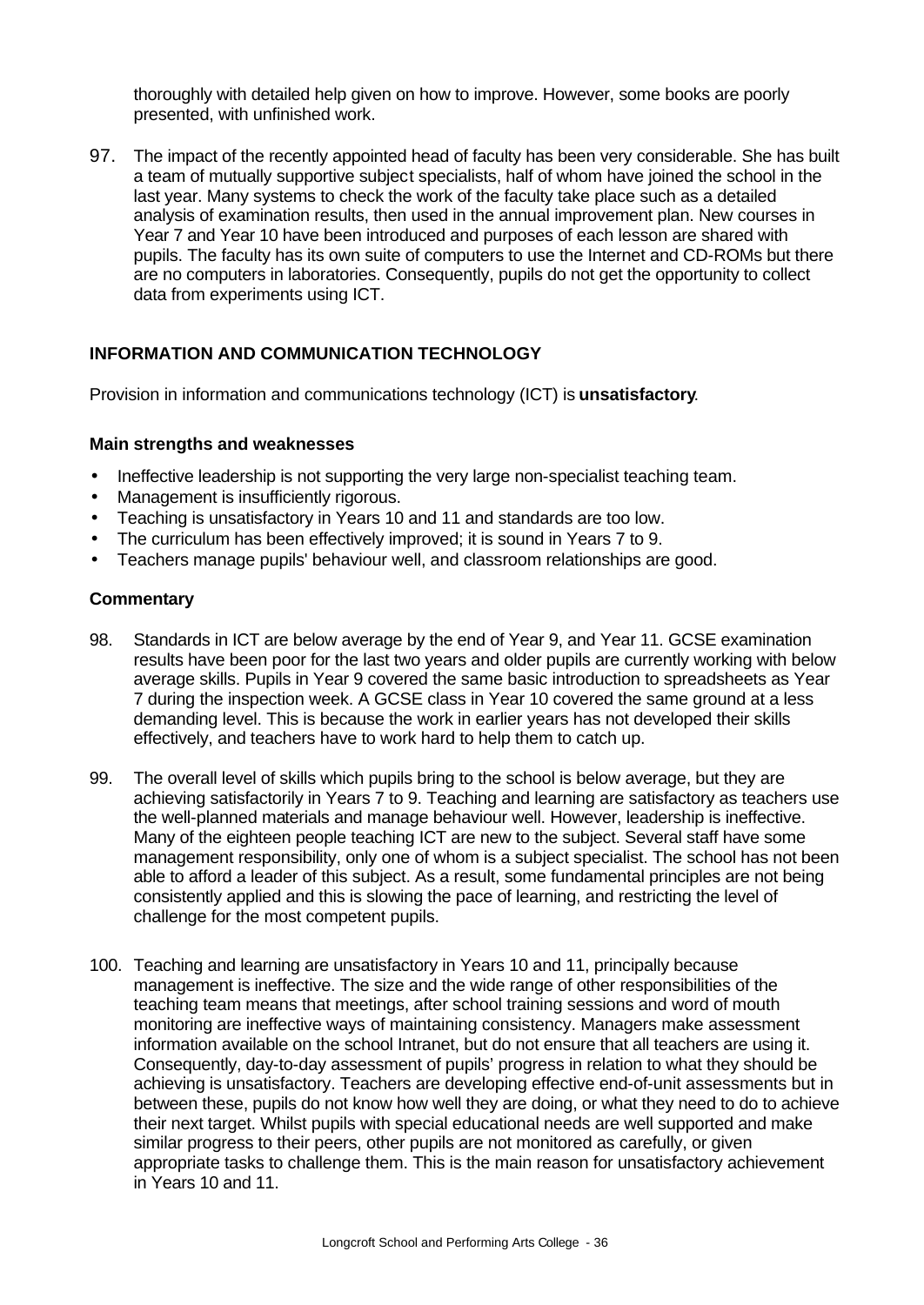101. Recent improvements, such as an overhaul of the curriculum across all years, heavy investment in new resources, and recruitment of some experienced specialist teachers has been satisfactory.

### **Information and communication technology across the curriculum**

102. Pupils in all years have adequate skills to research and present their work, but insufficient use is made of ICT to enliven learning across all subjects. The technology is used well in design and technology and in music: and pupils benefit as a result. In other areas such as mathematics and science the opportunities are not fully exploited, either because teachers lack confidence, or are not using appropriate resources.

# **HUMANITIES**

# **Geography**

Provision in geography is **satisfactory.**

#### **Main strengths and weaknesses**

- The recently appointed head of department gives good leadership but there has been insufficient time for his work to impact upon the standards.
- Teachers demonstrate good specialist knowledge, which is leading to gradual improvement.
- Teaching methods are frequently insufficient to meet the wide range of pupils' abilities.
- Unsatisfactory assessment procedures mean that pupils' progress is not checked well enough to help improve examination results.
- There are weaknesses in marking; pupils do not know what to do to improve their work.
- Standards are average, but too many pupils are unable to analyse issues well enough.

- 103. The recently appointed head of department has good clear ideas to improve standards. However, assessment, monitoring of pupils' work and improvements in teaching have yet to make an impact on standards. Overall, the progress made since the previous inspection has been satisfactory.
- 104. Teaching and learning in Years 7 to 11 are satisfactory. Teachers apply good geographical knowledge well in teaching. In a Year 11 lesson on earthquake disasters, the teacher answered well numerous questions from inquiring pupils. Lessons are well planned with appropriate purposes that are usually shared satisfactorily with pupils. Consistency in lesson planning reveals signs of improving standards. Frequently, though, in the middle of the lessons, there are too few activities and tasks planned to meet the needs of all abilities. Pupils' good attitudes help them learn. Written work is checked regularly, but inconsistent marking fails to help pupils to improve further. Too many classes In Years 7 to 9 are shared between teachers; this is a big barrier to continuity. At the same time, the tracking of pupils' progress is not rigorous enough, especially for those doing GCSE.
- 105. Pupils join the school with a wide range of geographical experiences. By the end of Year 9 standards in geography are average. Given their starting base, pupils achieve satisfactorily. In Year 9, most pupils have a basic understanding of geography and discussion with them shows a close interest. They know the importance of regular annual rainfall in order to produce food. However, when looking on a map for Olympics venues, many couldn't find Stockholm or St. Louis. Pupils' books show effective use of diagrams, charts and maps to illustrate their work. Many successfully label, shade, use titles, key and scale; good labelling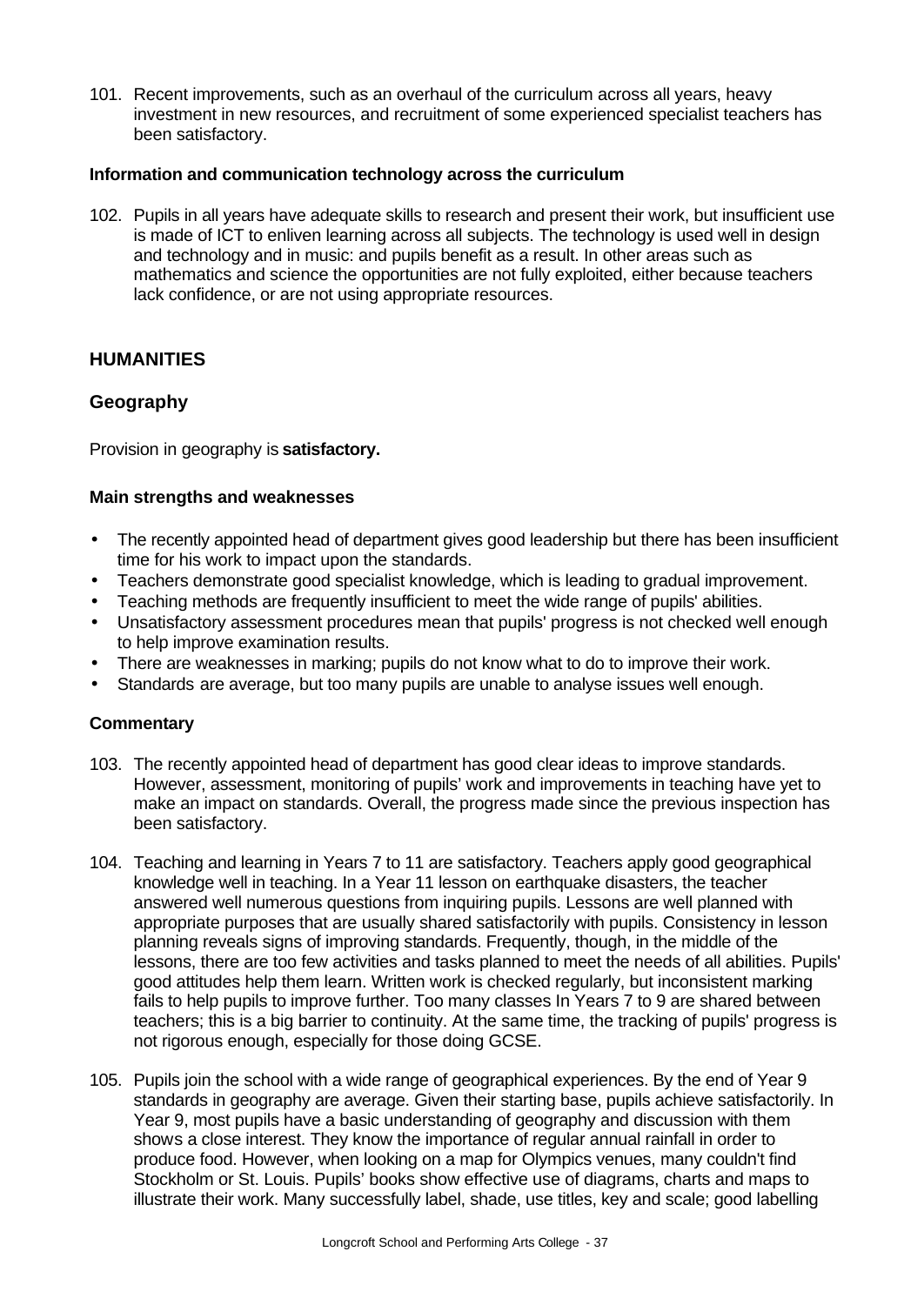was missing in some work. Many pupils use technical words like environment and meridian correctly. Mathematical ideas, for example, ninety degrees south are successfully used in map work. In Years 10 and 11, standards are average and achievement is satisfactory. However, many pupils find analysis difficult, for instance, the consequence of re-generation for both physical and human geography; their work fails to evaluate well enough. Good use of computers helps successful investigative work. Overall, results in the 2002 and 2003 GCSE examinations were broadly average and pupils did as well as they did in their other subjects.

# **History**

Provision in history is **satisfactory**.

#### **Main strengths and weaknesses**

- Good teaching, learning and assessment are raising pupils' achievement.
- Innovative leadership is improving the quality of teaching and learning.
- Poor timetabling hinders pupils' learning and inhibits monitoring.
- Inconsistencies have resulted in unsatisfactory standards in recent GCSE examinations.

- 106. Teaching and learning are good, but they are not checked thoroughly enough. There are consistent strengths. Most teachers plan their lessons well, with clear purposes that pupils understand. Effective starter activities capture pupils' interest and teachers review what has been learned. Teachers have high expectations, so pupils work hard and behave well. Pupils learn to work both independently and collaboratively. Attitudes are positive. In Years 10 and 11, the skills for examination success are taught effectively. For example, a Year 11 class completing a GCSE question on Stalin's rise to power used an examination mark scheme to assess each other's work, and set targets to improve. Overall, pupils' achievement by Year 9 and by Year 11 is satisfactory. Pupils reach standards, which are typical for their age, in their knowledge and understanding, their written work and use of historical terms. Because the skills of using and evaluating historical sources are taught very systematically, pupils' attainment in this work is above average by Year 9. Some GCSE pupils show weaker understanding of some topics, for example of appeasement in the 1930s, than of others. By Year 11, pupils of above average ability achieve well, producing high level written work. Pupils with special educational needs make satisfactory progress, but extra materials, better to match their needs, are unavailable. Through its curriculum and methodology, the department makes a good contribution to the development of pupils' literacy, their skills of using ICT, and to their personal, social and moral education.
- 107. Leadership is good. The head of department provides a very good role model of professional practice. He has led the department in reviewing its work and into an ambitious project called 'accelerated' learning. Training has been effective. In selected lessons, pupils have a range of different ways of learning to pick from; they review their needs and choose one. Pupils are very positive about these opportunities. For example, a Year 9 class responded enthusiastically to a choice of imaginative ways to present evidence on the assassination of President Kennedy. In an excellent Year 11 lesson, imaginative ways of learning made very difficult work on Lenin understandable to pupils of all abilities, resulting in very good gains in knowledge. There is a clear pattern of success, with raised achievement in lessons with such imaginative teaching. Some good practice has spread from the original pilot classes.
- 108. Many classes in Years 7 to 9 are split between two teachers; this has a negative effect on continuity of learning. The split site and the separation of the head of department from the rest of his team greatly inhibit management and the exchange good practice. Management is satisfactory, but there is inconsistency so teaching is no more than satisfactory in numerous lessons. Target setting is well established for individual pupils, but not for each GCSE class.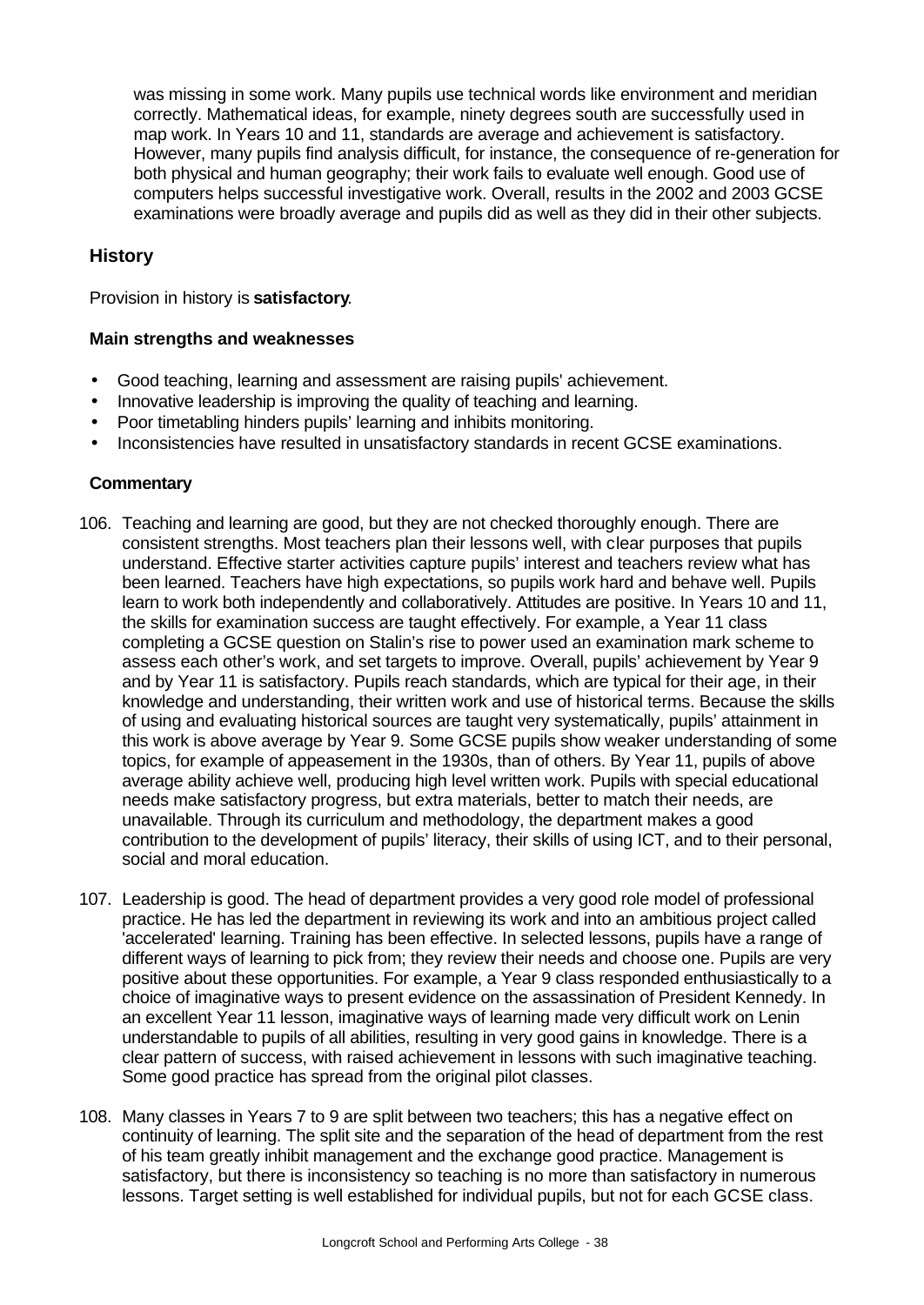- 109. Pupils' work is mostly marked regularly and assessed thoroughly. Pupils are, therefore, clear about their performance, their targets and how to improve. They are regularly involved in reviewing their own progress and setting targets for improvement. There are, however, occasional inconsistencies between staff in carrying out the scheduled assessments.
- 110. The review of teaching is a response to unsatisfactory GCSE results. In 2002, GCSE results were below average; boys' attainment was above that of girls. Most pupils did less well in history than in their other subjects. GCSE results in 2003 were even lower, with girls' attainment better than that of boys. Under-achievement was concentrated heavily in particular groups. Instability and inexperience in staffing affected one group. The improvement in teaching and learning seen during the inspection has not yet had time to result in improved examination results, but there is every indication that it will do so. Improvement since the previous inspection is satisfactory: recent examination results are lower than those reported in that particular year, but standards of pupils' work have been maintained. Teaching, assessment and the use of ICT have improved.

# **Religious education**

Provision in religious education is **unsatisfactory.** 

### **Main strengths and weaknesses**

- Leadership of the department lacks commitment to improving standards.
- Poor and ineffective assessment is a barrier to pupils' achievement, especially in Years 10 and 11.
- Pupils perceive they have few opportunities to become involved in their own learning.
- The department does not use ICT to improve learning and reinforce teaching.

- 111. The leadership and management of this subject are unsatisfactory. Some revision of the schemes of work has recently been tackled, but not in any effective detail. On the other hand, a pilot GCSE short course has been introduced. Lessons are not planned well or far enough ahead, nor do they explicitly reflect whole school policies. Professional development has been neglected and an inexperienced teacher does not get enough help. There is no extra-curricular enrichment programme planned. Resources, including the library, are potentially a good support for extended learning and research and are not used regularly enough.
- 112. Standards at the end of Year 9 are average. Pupils are able to express themselves using some religious terminology with understanding, for example, in describing beliefs and rituals in the main world religions. Many are able to evaluate the connection between belief and action. Lower attaining pupils and those with special education needs have difficulty completing work because it is not always tailored to their learning needs. Their verbal contribution in some lessons is often thoughtful and indicates a satisfactory understanding of the topics covered. Boys tend to dominate group and class discussion, with girls more passive and less forthcoming. Given the about average level of prior attainment, overall achievement is satisfactory.
- 113. In Years 10 and 11, standards are below average. Higher attaining pupils produce some thoughtful work with the occasional evaluative comment, but they do not have the depth of knowledge and understanding one would expect at this stage because they have not had the time to discuss and reflect on what they are being taught. Assessment procedures are wholly inadequate and the lack of rigour in monitoring progress in the department is a real barrier to raising achievement, particularly at this level. Unfinished or untidy work is the hallmark of some disengaged pupils who make little or no intellectual effort. Year 11 pupils who do not do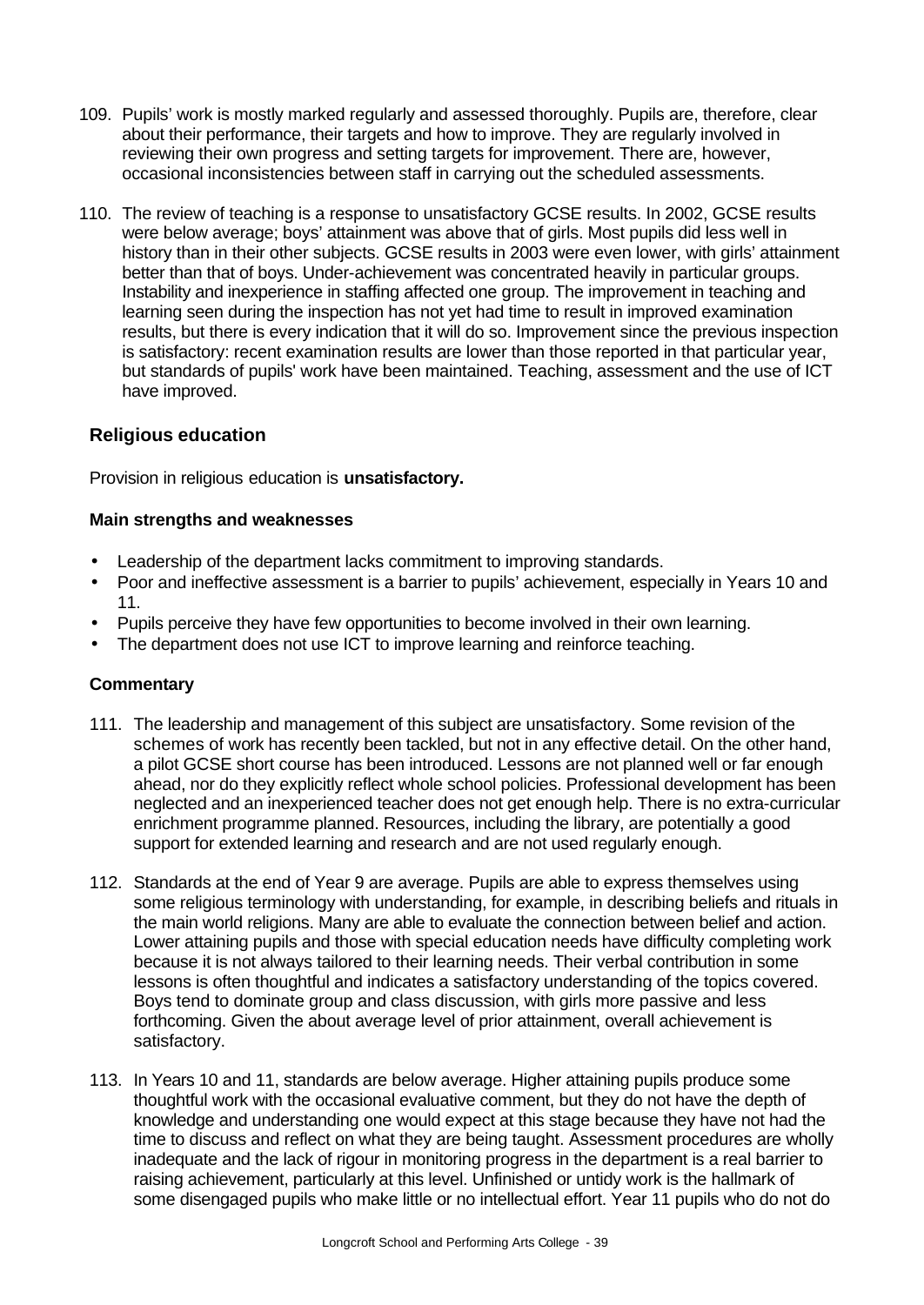the short GCSE course make little progress because the number of lessons allocated is the bare minimum. The results of the recent GCSE mock-examination were below average at this stage suggesting poor revision and examination preparation. Achievement is unsatisfactory because generally most able pupils are given unchallenging tasks, and are not working to a level appropriate for their age and abilities. They do not know what level they are at or what level they are to aim for.

- 114. Teaching and learning are unsatisfactory. Unsatisfactory teaching arises when the teacher talks too much; pupils complain that they have few opportunities to discuss the topics they are working on. There is little variety in teaching methods, with an overuse of text and writing, which leads to boredom and, on occasion, disruptive behaviour. Mainly in Years 7 to 9, where teaching and learning are satisfactory, there is some good teaching; pupils are involved in their own learning and contribute their ideas enthusiastically to group discussion. The marking of pupils' work is helpful because it shows them how to improve. Literacy is well supported, especially in the rehearsing of key words, for example, Arabic terms in the study of Islam. Pupils can address moral issues, and produce some very thoughtful writing on, for instance, marriage and cohabitation. Pupils' personal development is fostered in some lessons, particularly in moral debates and the occasional opportunity for meditation, which meets their spiritual needs.
- 115. Improvement since the previous inspection has been unsatisfactory. Most of the issues raised then have not been addressed, particularly planning and assessment.

# **TECHNOLOGY**

# **Design and technology**

Provision in design and technology is **good.**

#### **Main strengths and weaknesses**

- Achievement is good and pupils reach above average standards.
- There are good systems to monitor progress and to set targets for improvement.
- Teaching and learning are good.
- In a small proportion of lessons, pupils do not learn enough about materials or scientific principles to enable them to solve problems.
- Pupils' attitudes to learning are very good.

#### **Commentary**

116. In Years 7-9, standards are above average, as they have been consistently over the last three years. Pupils use the design process effectively to design and make products in all materials areas. They have good practical skills. Standards are lower in electronics, because pupils do not always understand the principles of the work. They recognise components in a circuit but do not know enough about their function within systems to enable them to solve problems. In work seen, standards are above average in Years 10 and 11. The proportion of pupils gaining GCSE higher grades, A\*-C, was above the national average in 2003. This is a significant improvement since the previous inspection and is largely the result of improved systems for checking progress and the early identification of weaknesses in learning. Both boys and girls present their work particularly well, often making effective use of ICT. Pupils have good practical skills and a good knowledge of the materials they use. However, they do not always write on-going evaluations in sufficient depth and tend to focus too much on what they do rather than why.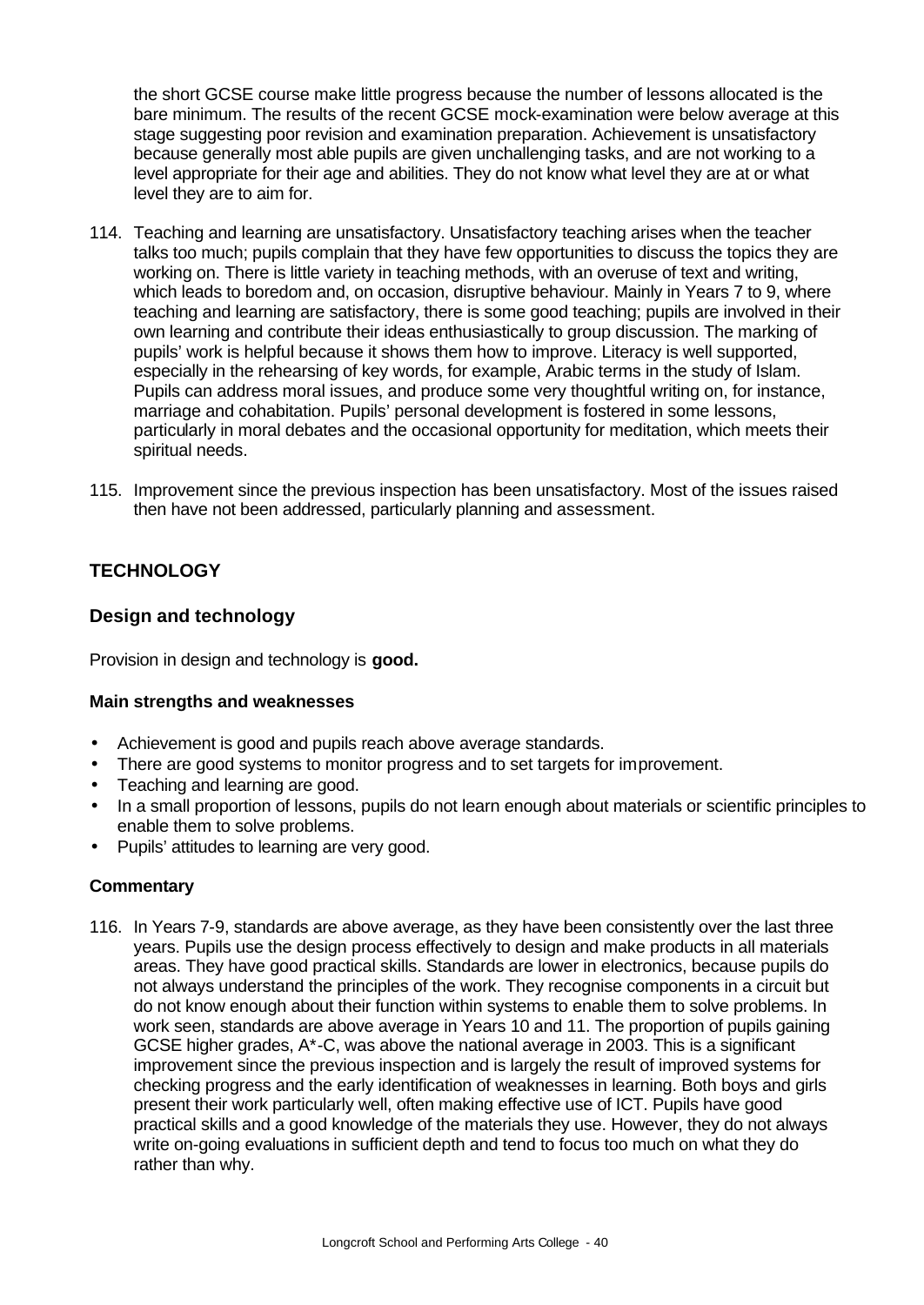- 117. Pupils of all levels of ability, including those with special educational needs, achieve well. Most pupils exceed the targets set for them on the basis of their earlier attainment. They enter the school with below average experience and knowledge of the subject overall and make particularly good progress in their first year in learning to use a wide range of hand and machine tools and in designing and making products that are unique to individuals. The highest attaining pupils, both boys and girls, work independently and have very good problem solving skills. Although achievement is satisfactory in electronics, it could be better because work is insufficiently focussed on learning about why things happen in electronic circuits.
- 118. The quality of teaching is good. Work is well planned and modified to meet the needs of different groups of pupils although, in a few lessons, specific tasks were not sharply enough focussed for the least able in Years 7 to 9. Teachers have high expectations and, by thorough marking of work and close checking of progress, they guide pupils towards higher standards. Pupils are kept informed of the standards they are reaching and if they are sufficiently high. Because they are highly motivated, pupils follow advice from teachers on how to improve their work. Pupils work hard in lessons because teachers provide them with interesting and challenging work and ensure that pupils keep up to date with projects. Teachers make sure that pupils understand how their work will be graded in examinations so that they know what they need to do.
- 119. Leadership is good and the department is well managed. There is a strong commitment between staff to raise standards and they do this partly by adopting a common approach to teaching core elements of the subject. Teachers are involved in the development of the subject through good delegation of responsibility for particular aspects. Improvement since the previous inspection is good. Standards are higher and work is more challenging. There are useful links with industry and homework now is better planned.

# **VISUAL AND PERFORMING ARTS**

# **Art and design**

Overall the quality of provision in art and design is **good.**

#### **Main strengths and weaknesses**

- Teaching is good, so achievement from Year 7 to Year 11 is good; standards are rising.
- Pupils are active in their own education, as there is a very good partnership with teachers.
- Leadership and management are good, promoting high expectations and standards.
- Teacher assessments in Year 9 are inaccurate.

- 120. By the end of Year 9 standards are average. Standards are improving because the pupils have access to a wide range of materials and experiences, they respond well, profess to enjoy the subject, and they make good progress. Achievement is good considering the relatively poor craft skills pupils have at the start of Year 7. By the end of Year 9, powers of observation through drawing have improved because of broad experiences in painting, printing, ceramics, sculpture and the use of mixed media techniques. The pupils who do take art in Years 10 and 11 make good progress and achieve well. Achievement is good because of good teaching and the positive pupils' attitudes. A scrutiny of pupils' work suggests GCSE results will improve substantially on the well below average ones of previous years.
- 121. The quality of teaching is good and pupils' interest is high. Lesson planning is very effective, with challenge and choice for all pupils. Very good relationships are based on mutual respect. Numerous pupils in all year groups say that art is one of their favourite subjects because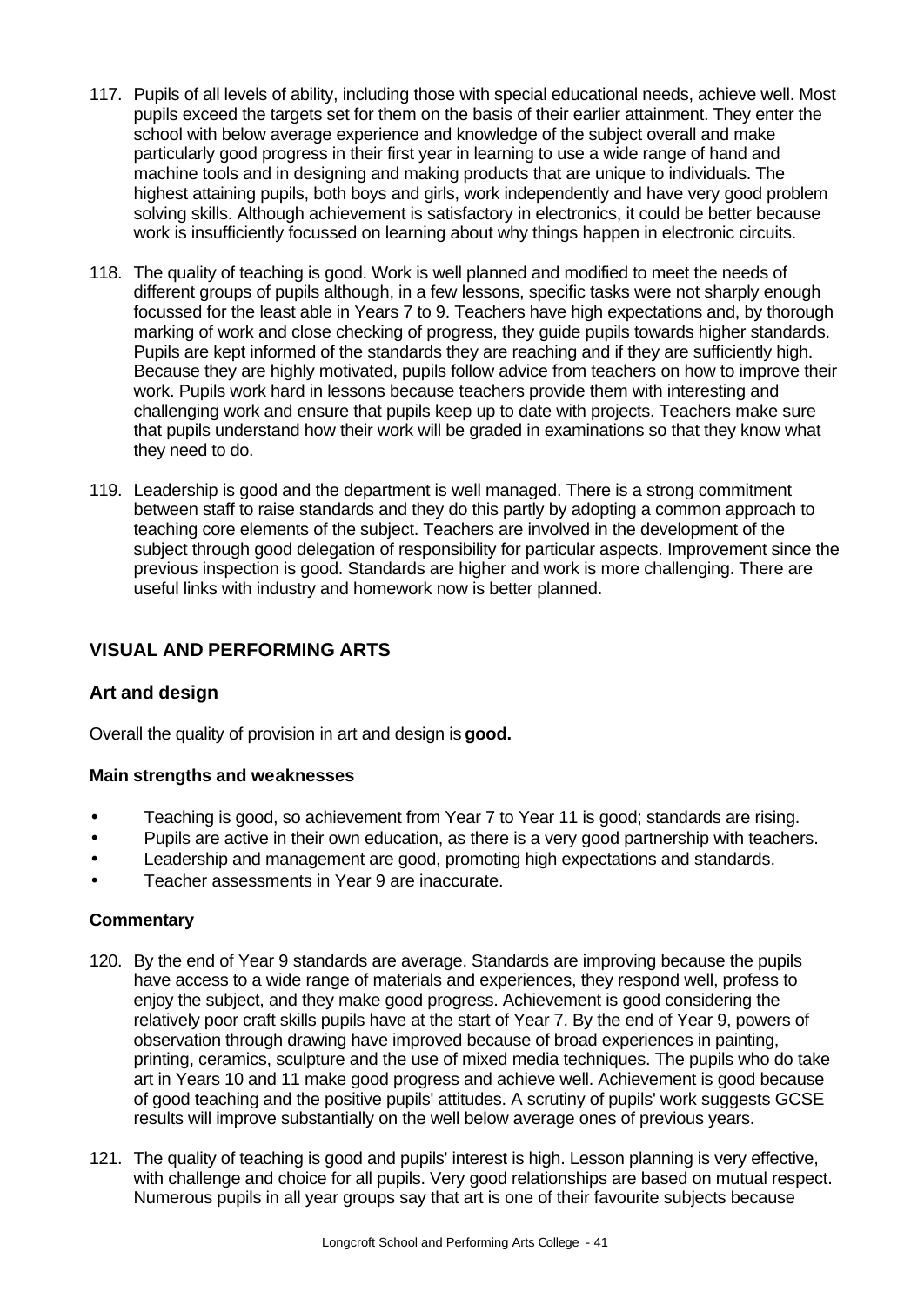lessons are interesting and the teachers are very helpful. Art helps pupils' personal development because it encourages them to develop opinions through discussion, to share ideas and to be organised. Language skills are improved because key words are introduced into most lessons as part of policy. Most pupils talk engagingly about their work, using technical language well. Ideas of scale, proportion, symmetry, perspective, area and volume are help broaden the pupils' appreciation of the importance of mathematics. References are made in all lessons to the work of significant artists and cultures to raise creative and visual appreciation and to develop critical thinking. ICT does not play a big enough part in extending pupils' learning experiences. Good displays celebrate high standards. Homework is set regularly and is used effectively as preparation or reinforcement for lessons.

122. Provision is good because an effective team of teachers is raising standards. Leadership is good. There is a clear structure for the present and future development of the subject. However, the teacher assessments at the end of Year 9 are too generous, particularly when awarding the higher grades beyond National Curriculum Level 6. Work is marked and constructive oral and written feedback tells pupils how to improve. Careful checking on the quality of teaching is improving learning. Good accommodation gives the pupils pleasant and attractive working conditions. A good range of enrichment activities stimulates interest well.

### **Music**

Provision in music is **good.**

#### **Main strengths and weaknesses**

- Good quality teaching helps pupils to learn well and develop good attitudes to the subject.
- The sequencing of activities in the curriculum in Years 7 to 9 and time lost moving between sites limits pupils' achievement, which is, however, satisfactory.
- There is a strong programme of extra-curricular opportunities.
- There are many good inter-arts and community initiatives, developed through the performing arts college status and the good leadership of the department.
- Resources to enhance learning, especially in the upper school, are very good.

- 123. In Years 7 to 11 teaching is good. Lessons have clear structure, often developing well the pupils' use of appropriate language. Good, often very good, management of pupils' behaviour is reinforced through clear routines, developing respect and good attitudes to the subject, very good in Years 10 and 11. Work is well tailored to the needs of those with special educational needs, and with some opportunities for higher attaining pupils to take initiative. There is a consistent approach to homework, which pupils readily respect. However, there are inconsistencies between teachers and lessons. Although in lessons using computer technologies teachers have begun to be critical of departmental practice by observing each other's lessons, this is not sufficiently widespread to ensure consistent best practice in all lessons.
- 124. Despite good teaching and a wealth of extra-curricular opportunities, pupils' achievement in music is no more than satisfactory. It is not better because in Years 7 to 9 the way different activities follow each other fails to back up already learned skills strongly enough. Some classes lose too much time moving between sites.
- 125. In GCSE in 2003, an above average proportion of pupils took the examination and attained results that were in line with the national average. The difference between boys and girls results was not as marked as the picture nationally. Work observed in Year 11, during the inspection, corroborates average standards. There is a wide range of ability and some pupils, especially those, who fully exploit the range of supplementary activities for developing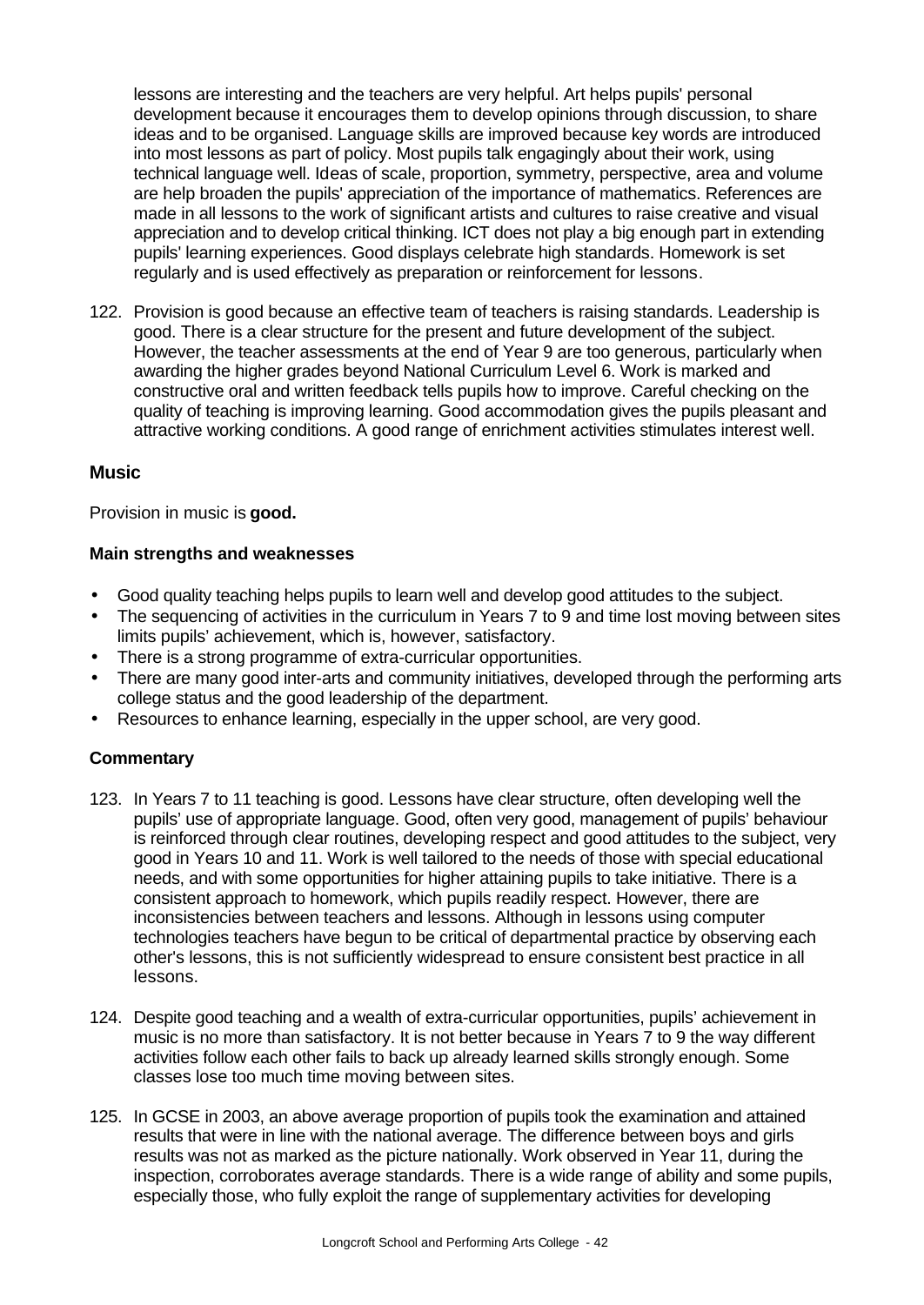performance skills, are on course for very high grades. All pupils use computers well to develop compositions and understand the ideas underlying music from different times and cultures. By the end of Year 9, standards are average and pupils' achievement is satisfactory. They play a range of instruments with growing confidence of how to combine these in ensembles. They use chords in and respond to stimuli imaginatively in compositions. However, they are self-conscious about singing and, except in the choirs and productions, have too few chances to develop their voices.

126. The department is well led and managed. The staff share a clear vision for the subject. All contribute enthusiastically to a well-planned extension programme, including instrumental tuition, orchestras, choirs, bands and ensembles, regular and highly successful large scale productions such as 'Crazy For You', concerts, tours abroad and workshops. With the performing arts college status, there have been many significant innovations and collaborations with music-making bodies and services, very well equipped computer and studio facilities, musicians in residence. One teacher collaborates regularly with primary schools. Improvement since the previous inspection is satisfactory. Higher levels of achievement and language use in Year 7, the flexibility of a vocational performing arts course and twilight courses, open also to adults, in Years 10 and 11 are clear signs that greater improvement is imminent.

# **PHYSICAL EDUCATION**

Provision in physical education is **good.**

#### **Main strengths and weaknesses**

- **·** Standards are well above the national average at GCSE and have been so over the past three years.
- **·** The quality of teaching is good, so pupils learn well.
- **·** Pupils' attitudes are very good; this helps learning.
- **·** Leadership and management are very good.
- **·** The amount of curriculum time in Years 10 and 11 is too low.

- 127. By the end of Year 9 and Year 11 standards are mostly in line with those expected. They are below in gymnastics, where pupils in Year 8 lack understanding of the technique of flight and produce low quality work in their jumping. They have not achieved enough from the previous year. In volleyball, low ability pupils in Year 9 achieve well in the new game. They volley and dig the ball over the net with good control and maintain a rally with a partner. They demonstrate average standards. At GCSE low ability pupils in Year 10 achieve well in their theory work and have a good knowledge of the bones of the body and relate the movements of joints to a range of different sports. In Year 11 standards are above average in badminton. Pupils play the game with good knowledge and understanding of the strategies of attack and defence.
- 128. Because of the good quality of teaching and subject knowledge, results in the GCSE examination in 2003 were well above the national average and all pupils achieved a pass. There was no difference between the performance of boys and girls. Teachers plan lessons well and have high expectations of pupils; mediocrity is not acceptable. The good progress and achievement of lower ability pupils, including those with special educational needs, at GCSE particularly, is a result of the high expectations, which are shared by all teachers. In every course, all pupils are integrated into lessons where the curriculum is truly inclusive. Teachers form very good relationships with their pupils, who say they enjoy the subject and like their teachers. The evaluation of work by pupils themselves has not improved sufficiently since the previous inspection. Assessment of pupils' performance is good, particularly at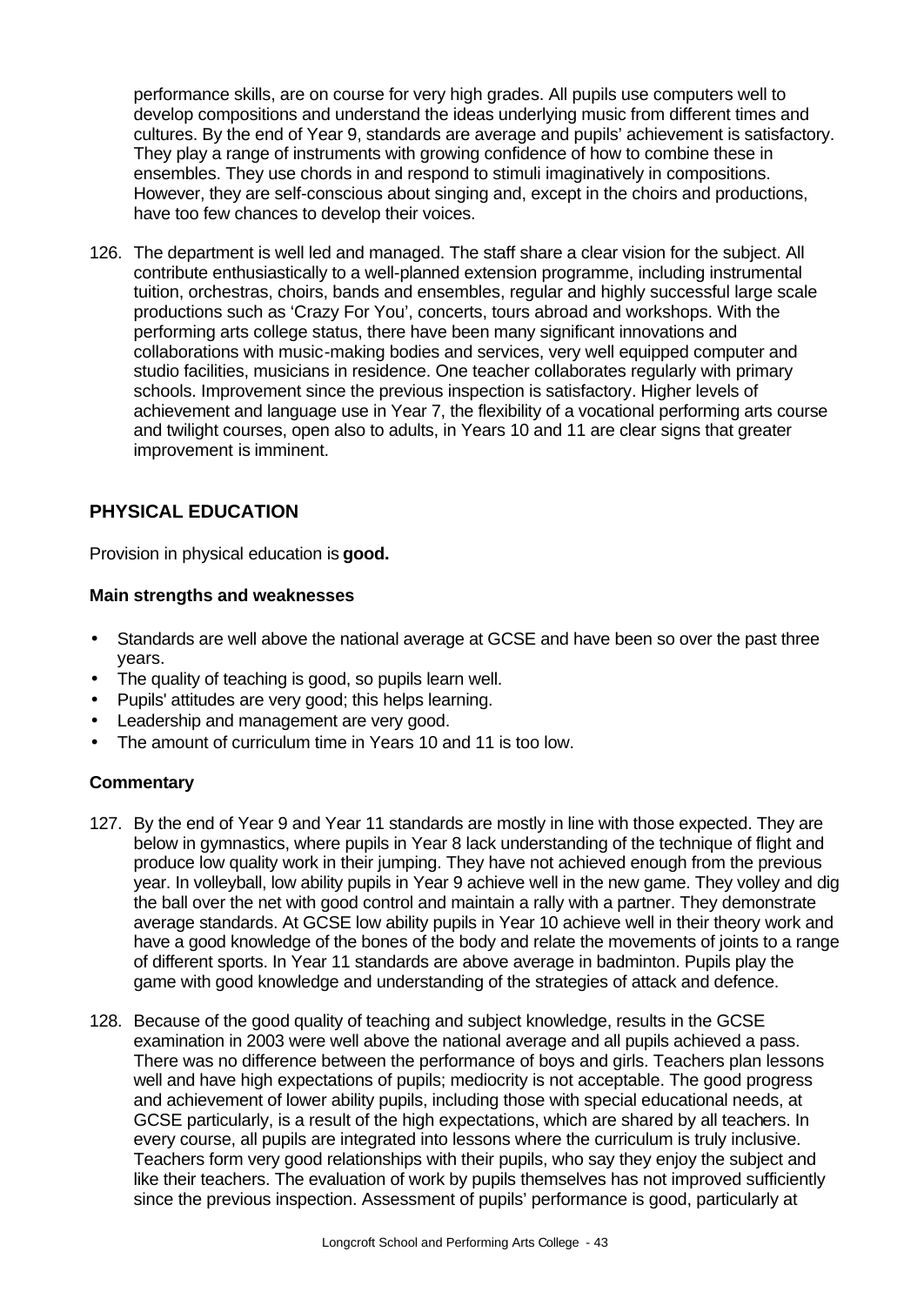GCSE and all pupils are aware of the progress they are making. Marking at GCSE is less rigorous and there was no evidence of graphs, calculations or data handling in pupils' work.

- 129. Pupils' attitudes are very good. They work hard and respond positively to their teachers. They concentrate well on the work set in lessons, listen well, working co-operatively in groups; as a result, learning is good. Many show pride in their written work at GCSE and some make good use of word processing to enhance their presentation. They demonstrate good leadership skills in the successful Sports Leaders' Award and take part in good a range of extra-curricular activities to increase their personal development. There are few non-participants in lessons.
- 130. Leadership and management are very good. The highly enthusiastic head of department is a very good teacher and role model. She is committed to raising and maintaining high standards. There is a clear vision in the department and a comprehensive analysis of examination results takes place each year. There is a very good ethos and the newly qualified teacher makes a positive contribution to the high standards achieved.
- 131. The amount of time devoted to the core curriculum for Years 10 and 11 is too low for the pupils to make enough progress through the programmes of study, so stopping achievement being any more than satisfactory.
- 132. Changing accommodation is unsatisfactory and there is no departmental base for all staff to meet.

# **BUSINESS AND OTHER VOCATIONAL COURSES**

The school does not teach business studies at this stage. One vocational GCSE class in health and social care was sampled. Good teaching had set up stimulating situations in which a class of girls worked enterprisingly in groups, preparing topics for subsequent presentation. Several used computers to research and embellish their work. Although the use of English had room for improvement, indications are that results will be well up to the school average.

# **PERSONAL, SOCIAL AND HEALTH EDUCATION AND CITIZENSHIP**

#### **Citizenship**

Citizenship is taught as a separate subject in Years 9, 10 and 11; in Years 7 and 8 effective use is made of a course called the Real Game to introduce the citizenship curriculum. English and history also make a good contribution.

Provision in citizenship is **satisfactory.**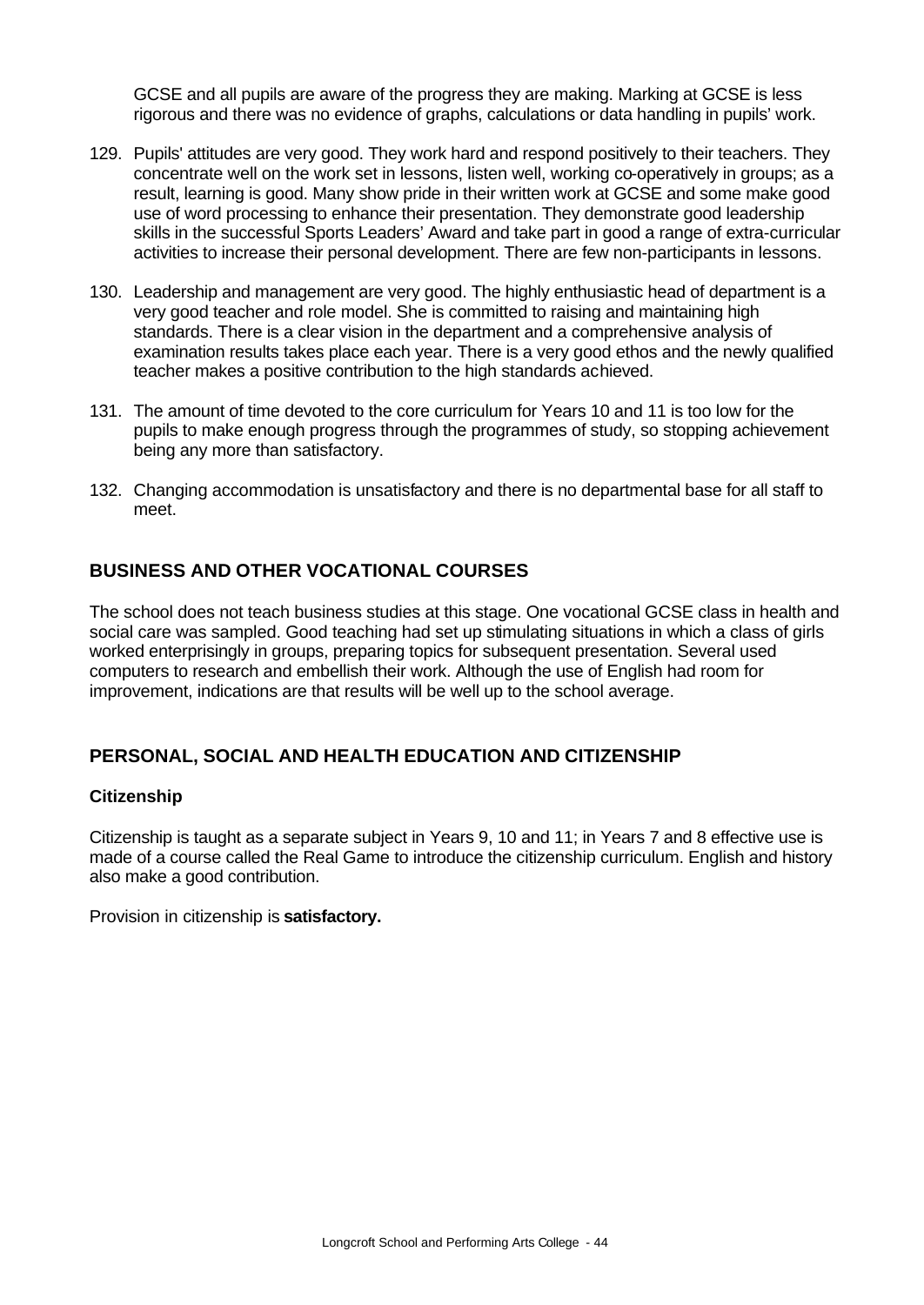#### **Main strengths and weaknesses**

- The recently appointed citizenship co-ordinator is giving good leadership and direction.
- A large team of teachers has too little experience and training; this constrains consistency and development of the subject.
- There are no consistent assessment procedures to check pupils' progress.
- There is no structured programme of checking quality, especially in Years 7 and 8.
- The school and form councils give good opportunities for active citizenship.

- 133. Pupils join the school with very different experiences in citizenship. By the end of Year 9 standards are average and pupils achieve satisfactorily. By the end of Year 9, pupils have a clear understanding of the debating process. They begin to develop discussion skills, for instance, as seen in a Year 9 lesson on personal identity. Pupils develop conventions of debate, working together as a small team on discussion tasks. By the end of Year 11, pupils have an average understanding of law-making and a basic knowledge of local and national government. They are developing good listening skills and many are willing to voice their opinions, as seen in a Year 11 lesson on racism. Year 11 pupils explore ways to help to eliminate prejudice and Year 10 pupils successfully debate discrimination in the work place making correct use of technical words like tribunal. Discussion with high attaining pupils shows a good level of understanding about possible ways of overcoming prejudice. Many pupils show knowledge of consumer rights, but do not always know what action they should take when shopping. All Year 11 pupils, including those with special educational needs, achieve satisfactorily.
- 134. Teaching and learning are satisfactory in Years 7 to 11. Lesson planning is good. The purposes of lessons are usually shared with pupils and frequently checked at the end of the lesson. However, because the citizenship course is at the development early stage, extra materials and methods are not available to reinforce teaching and learning. However, many lessons include practical activities ensuring all pupils are well involved. For example, in a Year 10 lesson, pupils debated discrimination in the work place, which captured the imagination of all, including pupils with special educational needs. Learning is successfully helped by the pupils' good and positive attitudes. In a Year 10 history lesson, pupils were challenged about Roman civilisation. The idea of living in a civilised society generated discussion about the law, toleration, respect for others and public hygiene: it showed that pupils are becoming more aware of their role as citizens. Teachers encourage pupils to share opinions with others and develop their own ideas through open discussion, as exemplified in a Year 11 lesson on "What is legal at 16 and 18". Marking and assessment of pupils' progress are inconsistent. Citizenship, in subjects, is not made sufficiently explicit and given a high enough profile. Opportunities are missed in tutorials and lessons, for instance, in a Year 8 drama lesson when making mention of Baghdad and its rulers. Consequently, pupils are often not aware that they are becoming better-informed citizens.
- 135. The co-ordinator gives good clear vision and direction. Working with colleagues, he has brought some structure through the development of a separate examination course for Years 9, 10 and 11. The course in Years 7 and 8 does not ensure coverage of the subject. At present, there are insufficient systems to enable monitoring of progress or ways to judge achievement over time. Citizenship was not a curriculum subject at the time of the previous report.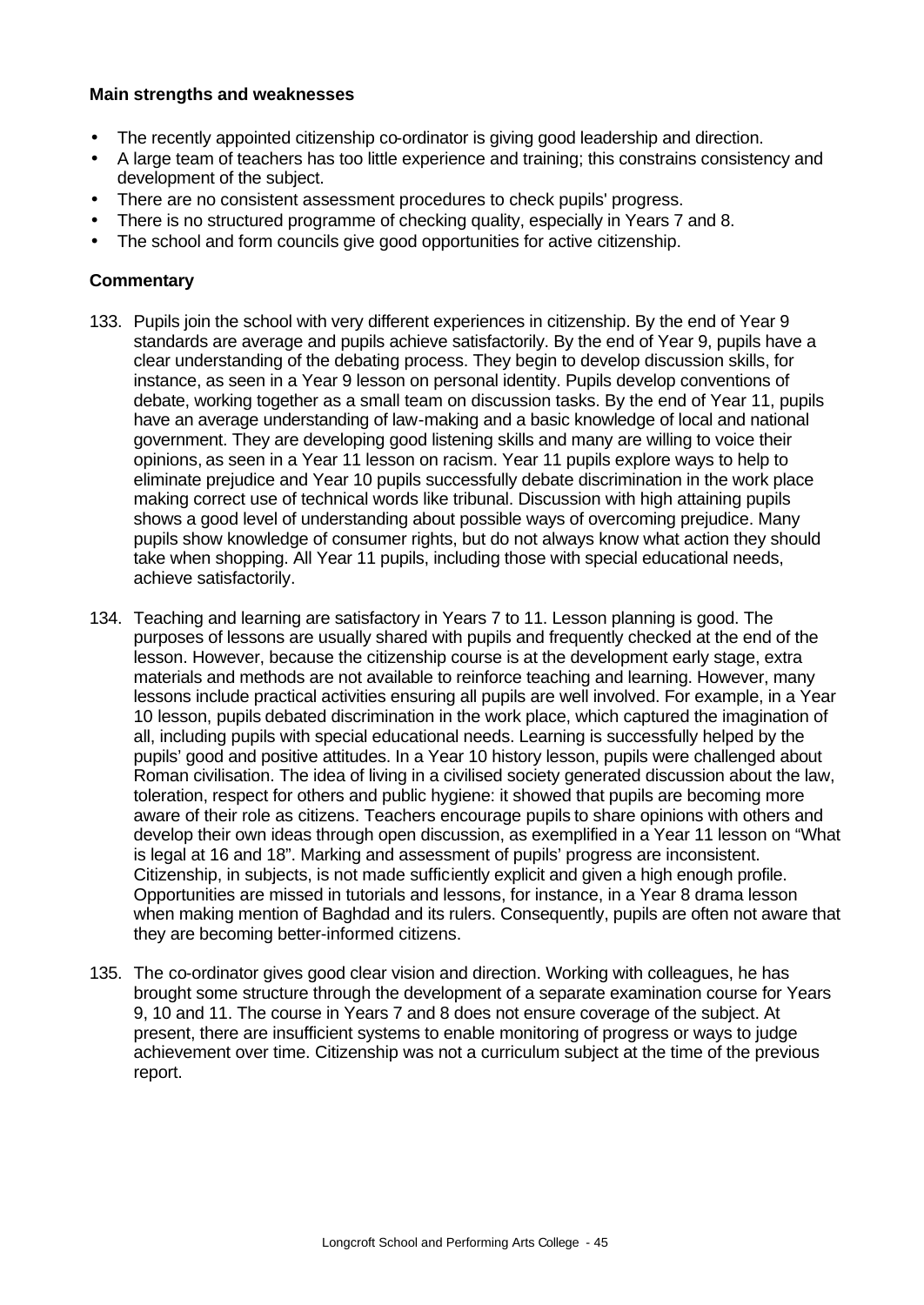# **SUBJECTS AND COURSES IN THE SIXTH FORM**

In the inspection, ten subjects and courses were inspected and are reported on in detail. Work in other subjects and courses was sampled and contributed to the overall picture of teaching and learning in the school. The table below shows entry and performance information for the one-year cohort completing an AS course in 2002. The table excludes subjects where the numbers entered were too few to make a comparison with national figures.

| <b>Subject</b>              | <b>Number</b><br>entered | % gaining grades A-E |         |             |         | % gaining grades A-B |         |  |  | Average point score |  |
|-----------------------------|--------------------------|----------------------|---------|-------------|---------|----------------------|---------|--|--|---------------------|--|
|                             |                          | School               | England | School      | England | School               | England |  |  |                     |  |
| Biology                     | 6                        | 100                  | 81.6    | 16.7        | 3.2     | 31.7                 | 33.2    |  |  |                     |  |
| <b>Business Studies</b>     | 5                        | 40                   | 89.1    | $\Omega$    | 31.7    | 10.0                 | 35.4    |  |  |                     |  |
| Chemistry                   | $\overline{7}$           | 42.9                 | 84.8    | $\mathbf 0$ | 36.9    | 11.4                 | 35.2    |  |  |                     |  |
| <b>General Studies</b>      | 62                       | 95.2                 | 78.6    | 35.5        | 25.7    | 39.4                 | 30.0    |  |  |                     |  |
| History                     | 9                        | 88.9                 | 91.8    | 11.1        | 37.2    | 32.2                 | 37.8    |  |  |                     |  |
| Information Technology      | 11                       | 90.9                 | 78.2    | 54.5        | 20.6    | 44.5                 | 28.5    |  |  |                     |  |
| <b>Mathematics</b>          | 13                       | 38.5                 | 74.2    | $\Omega$    | 34.3    | 11.5                 | 31.3    |  |  |                     |  |
| <b>Other Sciences</b>       | 5                        | 100                  | 83.4    | 20          | 32.3    | 40.0                 | 33.4    |  |  |                     |  |
| <b>Other Social Studies</b> | 8                        | 100                  | 83.2    | 50          | 32.5    | 46.3                 | 33.6    |  |  |                     |  |
| Sociology                   | 8                        | 50                   | 83.7    | $\mathbf 0$ | 33.6    | 15.0                 | 33.8    |  |  |                     |  |
| Sports / PE Studies         | 6                        | 50                   | 88.2    | 16.7        | 27.7    | 20.0                 | 33.8    |  |  |                     |  |

#### *Level 3 GCE AS level courses*

# *Level 3 GCE A level and VCE courses*

| <b>Subject</b>               | <b>Number</b><br>entered | % gaining grades A-E |         |        |         | % gaining grades A-B |         |  | Average point score |
|------------------------------|--------------------------|----------------------|---------|--------|---------|----------------------|---------|--|---------------------|
|                              |                          | School               | England | School | England | School               | England |  |                     |
| Art and Design               | 13                       | 100                  | 96.1    | 53.8   | 48.7    | 89.2                 | 85.1    |  |                     |
| Biology                      | 19                       | 95                   | 91.6    | 45.0   | 36.3    | 85.0                 | 74.1    |  |                     |
| <b>Business Studies</b>      | 10                       | 100                  | 96.4    | 10.0   | 32.8    | 68.0                 | 76.5    |  |                     |
| Chemistry                    | 10                       | 90                   | 94.0    | 70.0   | 45.9    | 104.0                | 81.1    |  |                     |
| <b>Communication Studies</b> | 8                        | 100                  | 98.3    | 50.0   | 36.8    | 92.5                 | 81.1    |  |                     |
| English / English Language   | 17                       | 100                  | 98.3    | 70.6   | 36.5    | 96.5                 | 80.1    |  |                     |
| English Literature           | 14                       | 100                  | 98.5    | 35.7   | 43.7    | 84.3                 | 84.3    |  |                     |
| French                       | 5                        | 100                  | 96.2    | 4.0    | 46.1    | 84.0                 | 83.0    |  |                     |
| Design and Technology        | 11                       | 100                  | 95.3    | 45.5   | 35.5    | 87.3                 | 76.5    |  |                     |
| Geography                    | 24                       | 100                  | 97.1    | 50.0   | 40.5    | 98.3                 | 80.9    |  |                     |
| History                      | 13                       | 92.3                 | 97.1    | 23.1   | 41.0    | 73.8                 | 81.2    |  |                     |
| <b>Mathematics</b>           | 21                       | 95                   | 93.3    | 62.0   | 52.2    | 93.3                 | 84.7    |  |                     |
| Law                          | 15                       | 100                  | 94.3    | 80.0   | 38.9    | 102.7                | 77.7    |  |                     |
| Physics                      | 16                       | 87.5                 | 92.8    | 37.5   | 42.8    | 73.8                 | 78.6    |  |                     |
| Sociology                    | 15                       | 100                  | 95.4    | 60.0   | 29.6    | 88.0                 | 79.1    |  |                     |
| Sports / PE Studies          | 10                       | 100                  | 95.4    | 20.0   | 29.5    | 72.0                 | 73.2    |  |                     |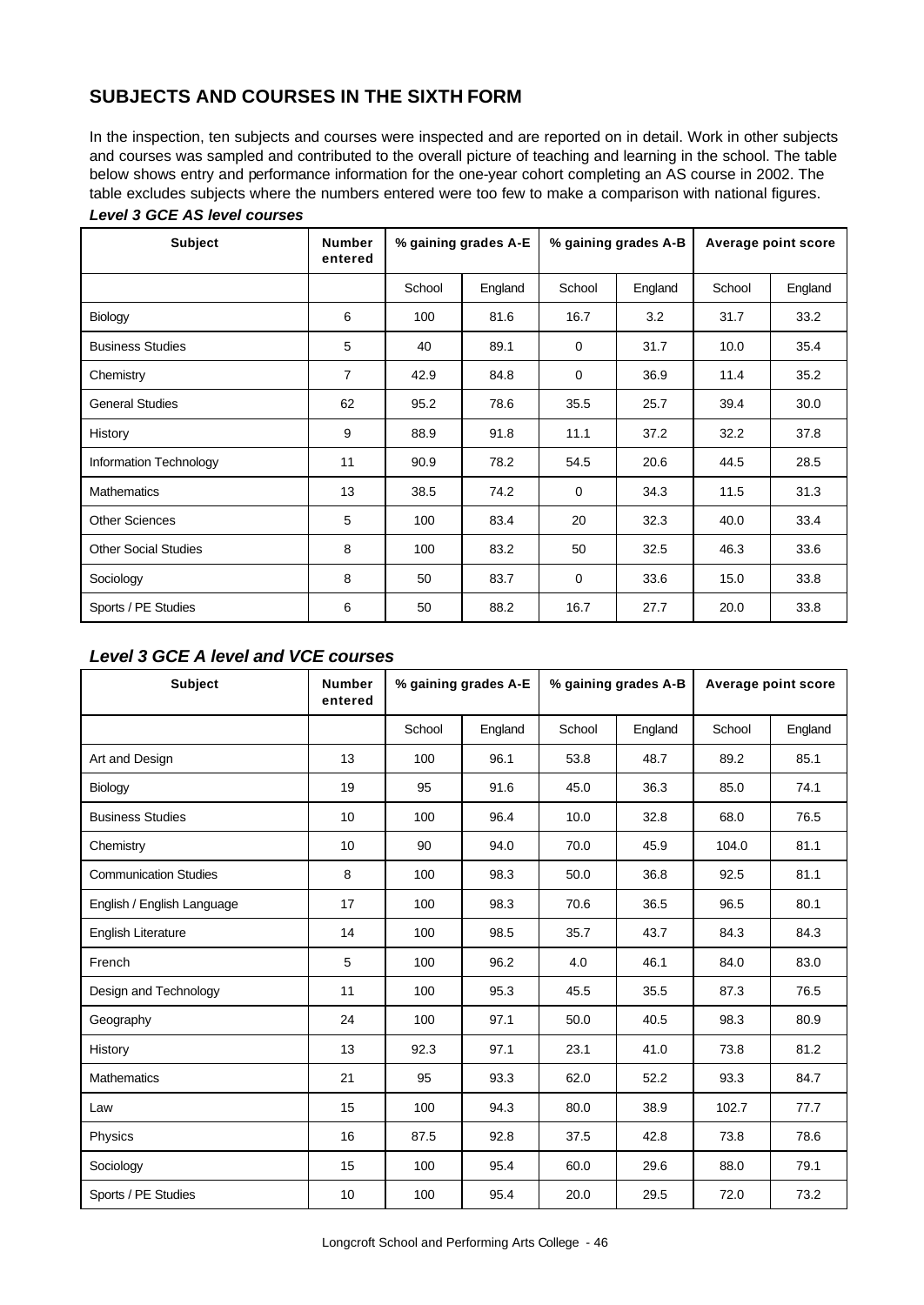| . | Leisure and Recreation |  | 100 | 86.9 | 20.0 | $40 -$ | 68.0 | $ \sim$<br>58.3 |
|---|------------------------|--|-----|------|------|--------|------|-----------------|
|---|------------------------|--|-----|------|------|--------|------|-----------------|

### **ENGLISH, LANGUAGES AND COMMUNICATION**

#### **English**

The focus of the inspection was English language and literature. Lessons were also sampled in English literature. One AS level lesson was seen. Standards are above average and teaching and learning are very good. Expectations are high and students are confident, they contribute their ideas well. Achievement is good: students have moved on quickly from their work at GCSE.

Provision for English language and literature is **very good**.

#### **Main strengths and weaknesses**

- Students achieve very well and reach above average standards.
- The quality of teaching and learning is very good.
- Positive relationships between students and with teachers contribute to progress.

#### **Commentary**

- 136. In each of the last three years, results have been better than the national average especially for the proportion gaining the highest grades (A-B). Work seen indicates that these above average standards are continuing and students are achieving very well.
- 137. Classes in Year 12 have already adapted very well to the increased demands of AS level studies. They work well individually and in groups, for example preparing to report their views to the full class. They are fluent speakers who are confident in mature discussions, where everyone's opinions are valued. Most write very effectively in both creative and analytical forms, as they both express personal judgements and use evidence to support their judgements well. They usually write well but, occasionally, their attempts to achieve stylistic effects obscure, rather than embellish, meaning.
- 138. Already considerable strengths are developed further in Year 13. Students are very well prepared for examinations and know how their work will be assessed. In one lesson, students analysed lines from 'Othello' and were then provided with an example of a sample candidate's analysis together with the chief examiner's comments. Their assessment of the answer and the grading of the work demonstrated both their good understanding of the play and their ability to make balanced judgements based on evidence.
- 139. The quality of teaching is very good. Teachers have very good understanding of the aspects of language and literature they teach. They make sure students know what to do and, to use time efficiently, set short time limits for completing the work. Teachers question skilfully both to confirm students' understanding and to deepen it; they will not accept superficial answers. Teachers' energy, enthusiasm and high expectations consistently make students enjoy their work, not least because their contributions are always valued. Students draw on teachers' guidance and on their own thinking and experiences to develop considerable independence.
- 140. The course is well matched to the interests and abilities of students and to the skills and interests of teachers. It is well organised and most pupils who begin the course complete it successfully.

#### **Language and literacy across the curriculum**

141. Students show good literacy skills across the full range of subjects. There are good opportunities to develop discussion, close analysis of written evidence, and writing in a wide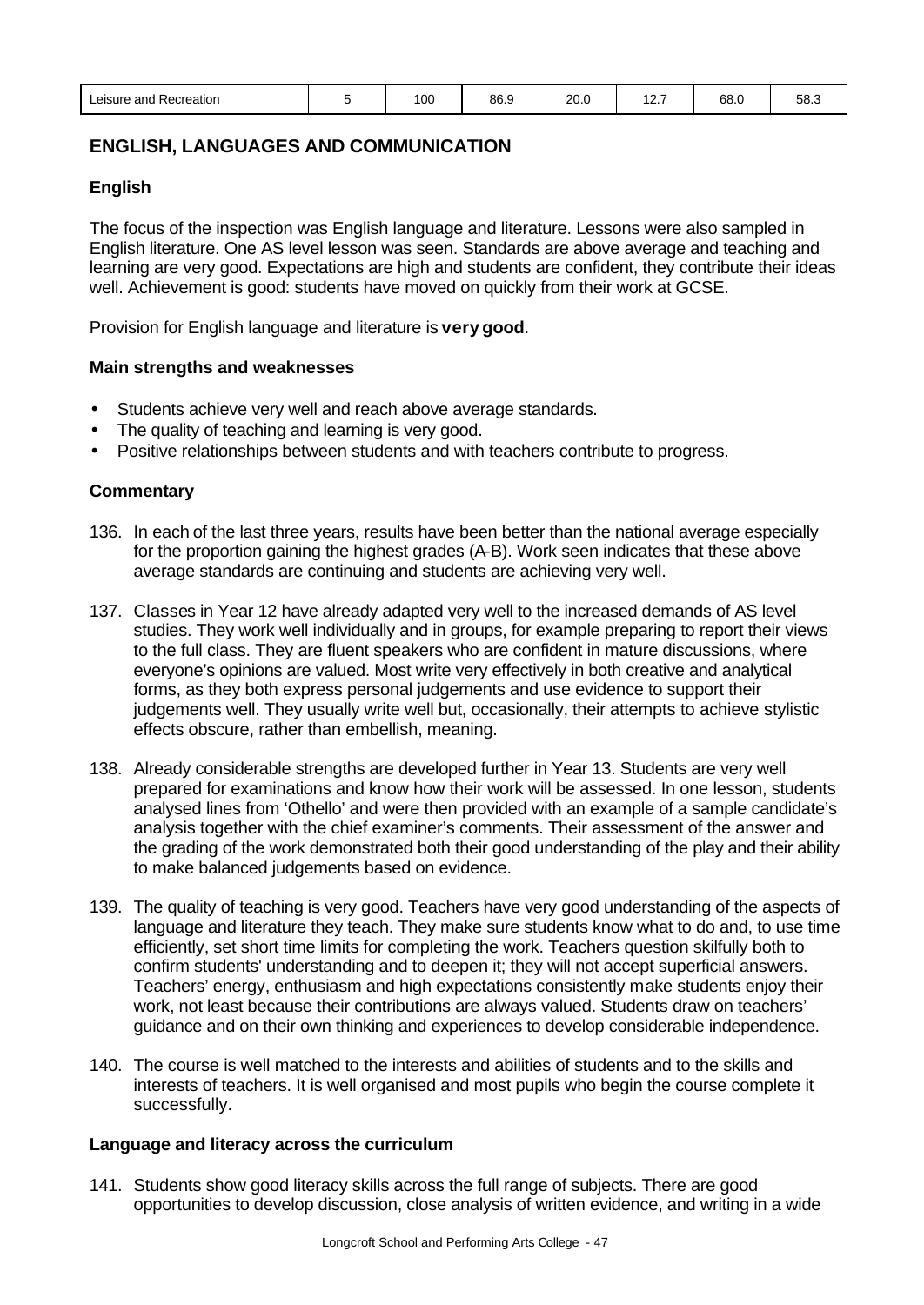range of styles; these skills are actively promoted both as key communication skills, and as preparation for immediate and future examination requirements.

# **Modern Foreign Languages**

# **Spanish**

Provision in Spanish is **unsatisfactory.**

### **Main strengths and weaknesses**

- Standards are below average and students achieve less well than they should.
- Students' attitudes are positive and they have good relationships with their teachers.
- Standards in speaking and responding are below average.
- Students' progress is severely hampered by poor co-ordination between teachers and lack of continuity in lessons.

### **Commentary**

- 142. Achievement is unsatisfactory. Students in Years 12 and 13 write accurately, but they are too dependent upon guidance and written notes to speak fluently and respond spontaneously in discussions and debate. They have a satisfactory understanding of Spanish culture and society but do not use this knowledge sufficiently to illustrate their arguments and accounts. The department is taking appropriate action to improve this.
- 143. A/S and A-level results in 2002 were below average. In 2003, results remained below average. Students have positive attitudes towards their learning; they appreciate the help and guidance given by their teachers and the opportunities they have to work independently to develop their listening skills. They are, however, concerned about continuity in a course taught by four different teachers.
- 144. Teaching and learning are satisfactory. Teachers have good knowledge of the subject and use the language extensively and very effectively to conduct lessons and develop listening skills. Lessons are well planned with well-sequenced activities designed to enable students to extend their range of language. Teachers question skilfully, but their concern for students to succeed sometimes results in students depending on them too much in speaking tasks; they don't have enough scope to make their own mistakes, at their own pace, and to learn from them. Day-to-day assessment is good and students are well informed about how to improve their work.
- 145. Leadership and management of the subject are unsatisfactory. Retention to the end of the course is satisfactory. Although students make appropriate progress within individual lessons, the way the course is organised and the lack of effective co-ordination and communication between the teachers involved, severely hampers students' progress overall and results in significant underachievement.

# **MATHEMATICS**

Provision in mathematics is **good.**

#### **Main strengths and weaknesses**

- A level results have been consistently above national average.
- Teaching and learning are good; teachers know examination requirements inside out.
- Retention rates are high and the subject is generally a popular choice for students.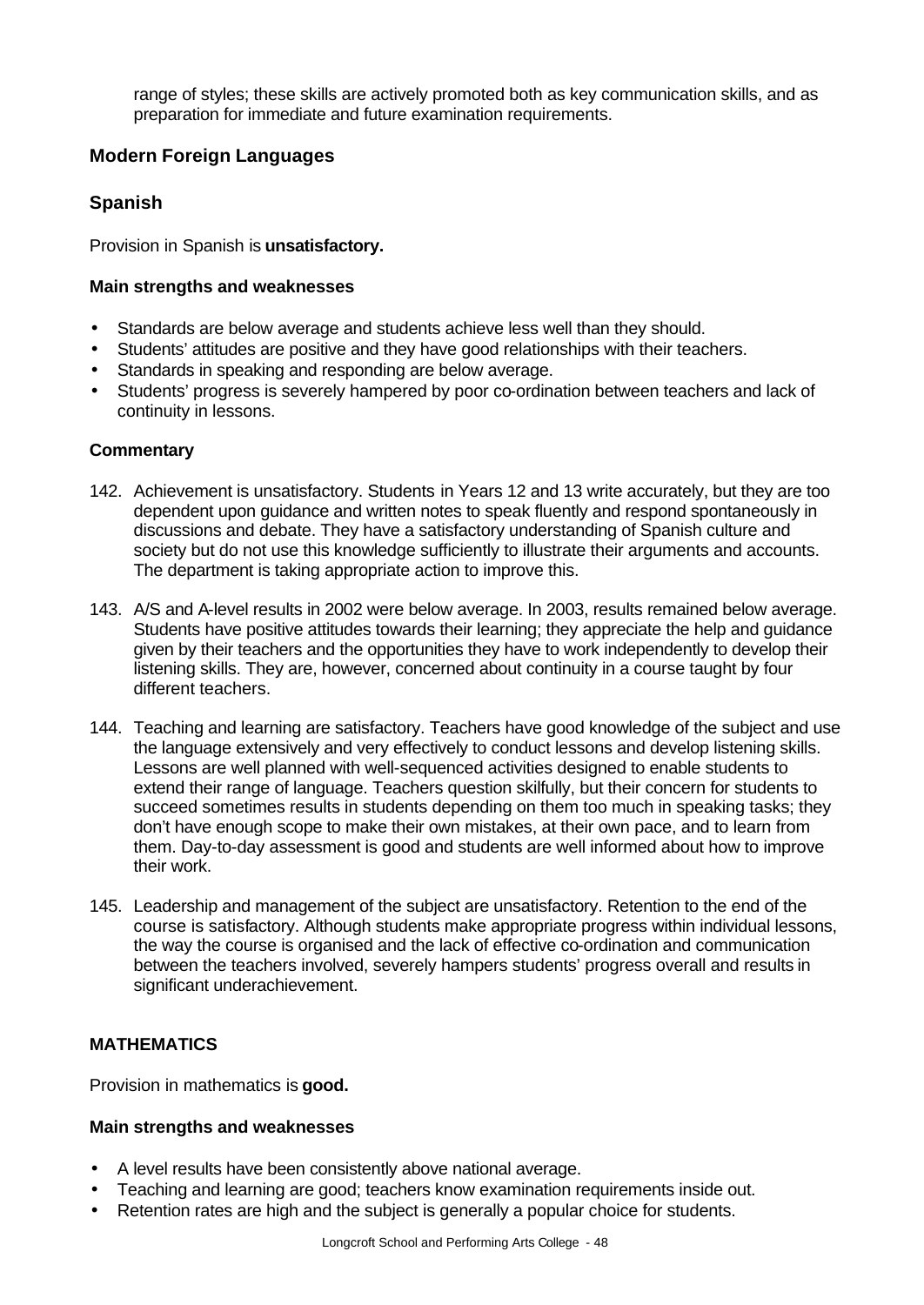• ICT is not sufficiently used to support students learning.

#### **Commentary**

- 146. A-level results have been above average, although those in 2003 suggest a marginal dip to broadly equal to previous national averages. The current Year 13 provisional results at AS level are very good with most students continuing their studies from Year 12. Students are recruited having secured the highest grades at GCSE and have then achieved well to gain A or B grades at A-level. Recruitment is good and greater proportions of boys choose the subject than is the case nationally. Boys out-perform girls. There are effective opportunities for students to re-sit GCSE.
- 147. Work seen during the inspection reflects the trend of results prior to 2003. Achievement is good. In Year 12, very good work was seen in various modules where students had a sound grasp of mechanics and made effective use of prior knowledge. Work is often well presented and marked frequently, with good guidance for improvement. No evidence was seen of the use of ICT in lessons, or in students' work.
- 148. Teaching is good; it leads to good learning. Teachers plan their work methodically, they have very good subject knowledge and explain the work from first principles, which, together with additional support, is well received by students. Teachers are well respected; as a result the climate for learning is very good and contributes to the progress students make. A very good Year 13 lesson included a thorough review and then a further development of the subject, helping students in calculating the gradient to a curve and hence the approximation to a solution. Good relationships bring about students' engagement in lessons, however students generally remain reluctant to start or pursue open dialogue.
- 149. The subject is well led and managed, and the results over time are a testimony to the quality of teaching and learning.

#### **Mathematics across the curriculum**

150. There is no specific policy for mathematics across the sixth form though individual subjects help students improve their technical language and higher-level analytical and evaluative skills in the range of numerical work required for A-level work.

# **SCIENCE**

The focus was on **biology** but physics and chemistry were also sampled.

In 2002 results in chemistry were very high in relation to all schools nationally. This was repeated in 2003 with four out of five students attaining a high grade. One Year 13 chemistry lesson was observed: students learnt well about different opposing reactions by writing an examination question and mark scheme that was tested on the rest of the group.

More students choose physics and results are more varied. Results in 2002 were below national figures and students did less well than in other subjects in the school. A third of the large number of students, mainly boys, attained the higher grades. In 2003 results were similar: the few girls who took the subject all attained a high grade but only a fifth of the boys. In a Year 12 physics lesson, students learnt very well because the teacher's very good subject knowledge and first hand industrial experience sustained students' interest. Their knowledge was constantly challenged as they answered examination questions on mechanics written by their classmates.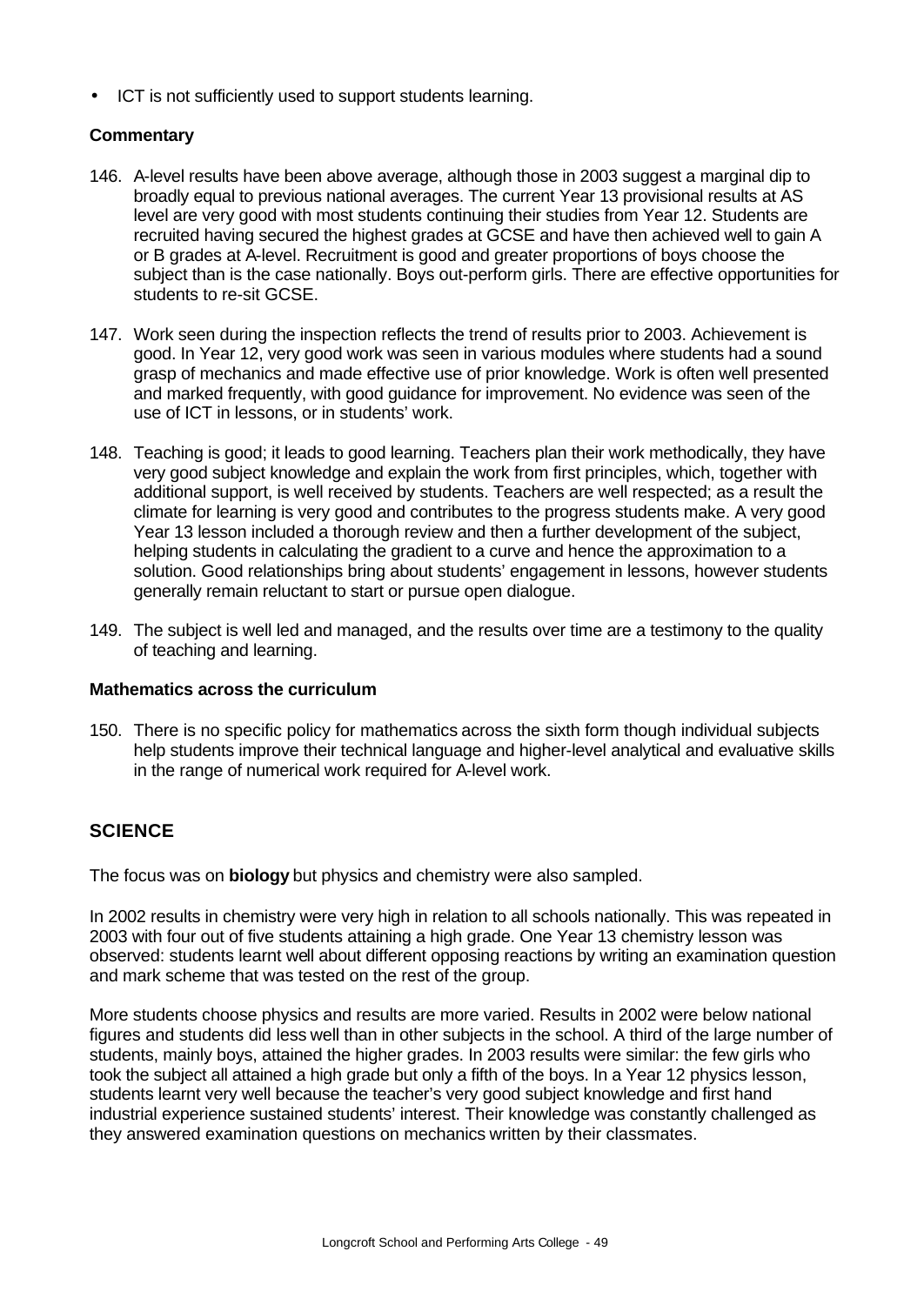# **Biology**

Provision in biology is **good**.

### **Main strengths and weaknesses**

- Teaching is good and develops students' independence as learners.
- Lessons are well put together with different activities to help students learn.
- Very good relationships between students and teachers help to raise standards.
- There are few opportunities for the staff to attend courses or share ideas.

### **Commentary**

- 151. A-level results in 2002 were well above the national average and were an improvement on previous years. Almost half of the candidates attained a high, A or B, grade, with girls doing better than boys, but overall, candidates did less well in biology than in their other subjects. The 2003 results were very similar. AS level results were above average in 2002, with half the girls**,** but fewer boys, attaining the highest grades. In 2003, boys outperformed girls at AS level, but there was a drop to 50 percent in the pass rate.
- 152. Biology recruits well but not all students complete the first year of the course. Those going into the second year all complete the course. Overall, results exceeded predictions in 2003 and achievement was satisfactory, given the students' different GCSE starting points.
- 153. Teaching is good and students learn well because the methods used develop independence and confidence. The teachers' very good subject knowledge is put to good use in a variety of ways to present the subject. In most lessons there are plenty of opportunities for students to work on their own or in groups. Students' research skills are developed effectively and they learn well by tasks such as presenting their findings to others about, for example, the parts of the cell. Several students produced very good presentations at above-expected standards, whilst most reached standards in line with course expectations. Knowledge is successfully reinforced when students have to write their own examination questions to test their peers or by practical activities such as dissection.
- 154. All students apply themselves very well and relationships are very good. Files, which show satisfactory standards and achievement, are well organised with completed work and notes made to extend classwork, allowing students to learn well and to achieve satisfactorily. Often used, examination questions are marked thoroughly, with good guidance on how to improve. Many students are very appreciative of the help they receive from their teachers both in and out of lessons. However, there are insufficient opportunities to exchange ideas and attend courses for a staff relatively new to A-level teaching.

# **INFORMATION AND COMMUNICATION TECHNOLOGY**

#### **Information and communication technology across the curriculum**

Students have satisfactory skills to enable them to use information technology to extend their studies. There are adequate resources for private study.

# **HUMANITIES**

**History** was inspected in depth, and lessons in geography, law and psychology, and critical thinking were also sampled.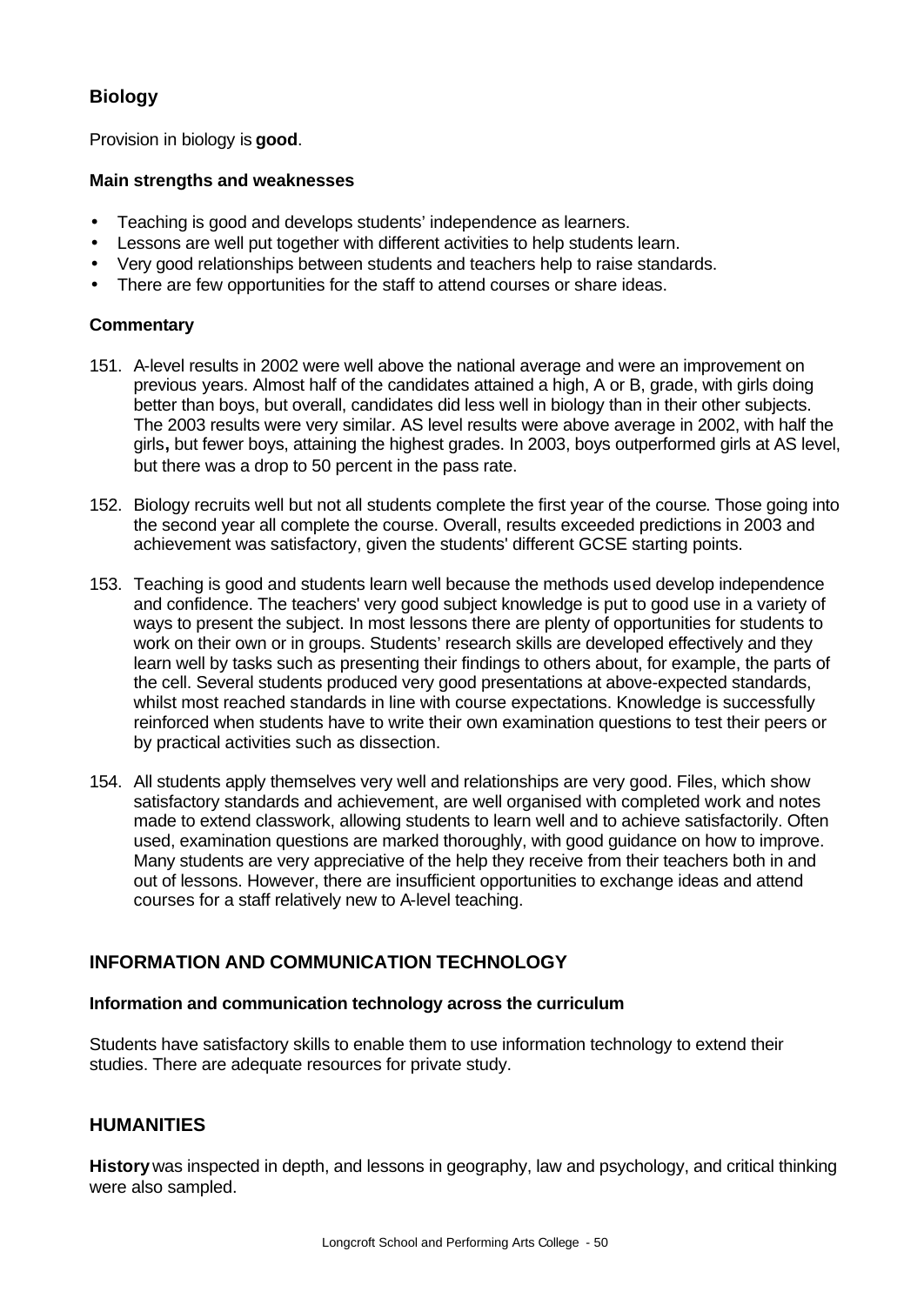A-level geography results are above average; these were reflected in the work seen in Year 12. Very good teaching and learning were founded on a combination of the teacher's deep knowledge, good use of available resources, very good working relationships with students whose attitudes were very good.

Good teaching and learning in law included skilful questioning and a good pace to the lesson which led to good achievement; standards are above average.

Students in Year 12 find the ideas in psychology challenging, but good teaching is helping them to gain a good understanding. Evaluation skills are less well developed. Standards are average.

In an excellent critical thinking lesson the huge leap which students had made since coming into Year 12 was very apparent. A very high level of challenge was met with enormous enthusiasm as students developed and shared sophisticated intellectual arguments. Standards were well above those expected.

# **History**

Provision in history is **good**.

#### **Main strengths and weaknesses**

- Good teaching equips students with the skills essential for success in examinations.
- Very good assessment helps student achievement.
- Students' knowledge and some aspects of understanding are insufficiently developed.
- Poor timetabling and insufficient book resources hinder students' learning.
- Students' attitudes are very positive.

- 155. Good teaching makes sure crucial skills develop very systematically in well-planned lessons where students are consistently challenged to think things out for themselves. Time is well used and students work hard. As a result, students achieve well; they reached above average grades at AS level in 2002, and the 2003 results improved further. There was some loss of momentum in A-level over the past two years, with below average results, particularly at the highest grades, but achievement remained satisfactory.
- 156. Year 12 and Year 13 students make good progress in their analytical writing, though they sometimes revert to narrative when unsure. Students can use and evaluate historical sources effectively to pick out and use information. They understand different historical interpretations and use these effectively in answers, though sometimes at the expense of developing their own conclusions. The very small number of students with special educational needs makes good progress. Students regularly assess work themselves using examination criteria. Teachers also assess work regularly and very thoroughly, giving students a clear understanding of how they are doing and how to progress towards their targets. They then use these assessments and students' self-evaluations effectively to refocus their teaching and planning.
- 157. Students' knowledge is satisfactory and their understanding is good. Students do not always have the very detailed knowledge, which would allow them to write comprehensive, well supported arguments that are very important at A-Level. In a good Year 12 lesson on Pitt and the French revolution, the teacher carefully checked students' factual knowledge. In some other lessons, teachers spend too little time asking questions to check knowledge and understanding at higher levels.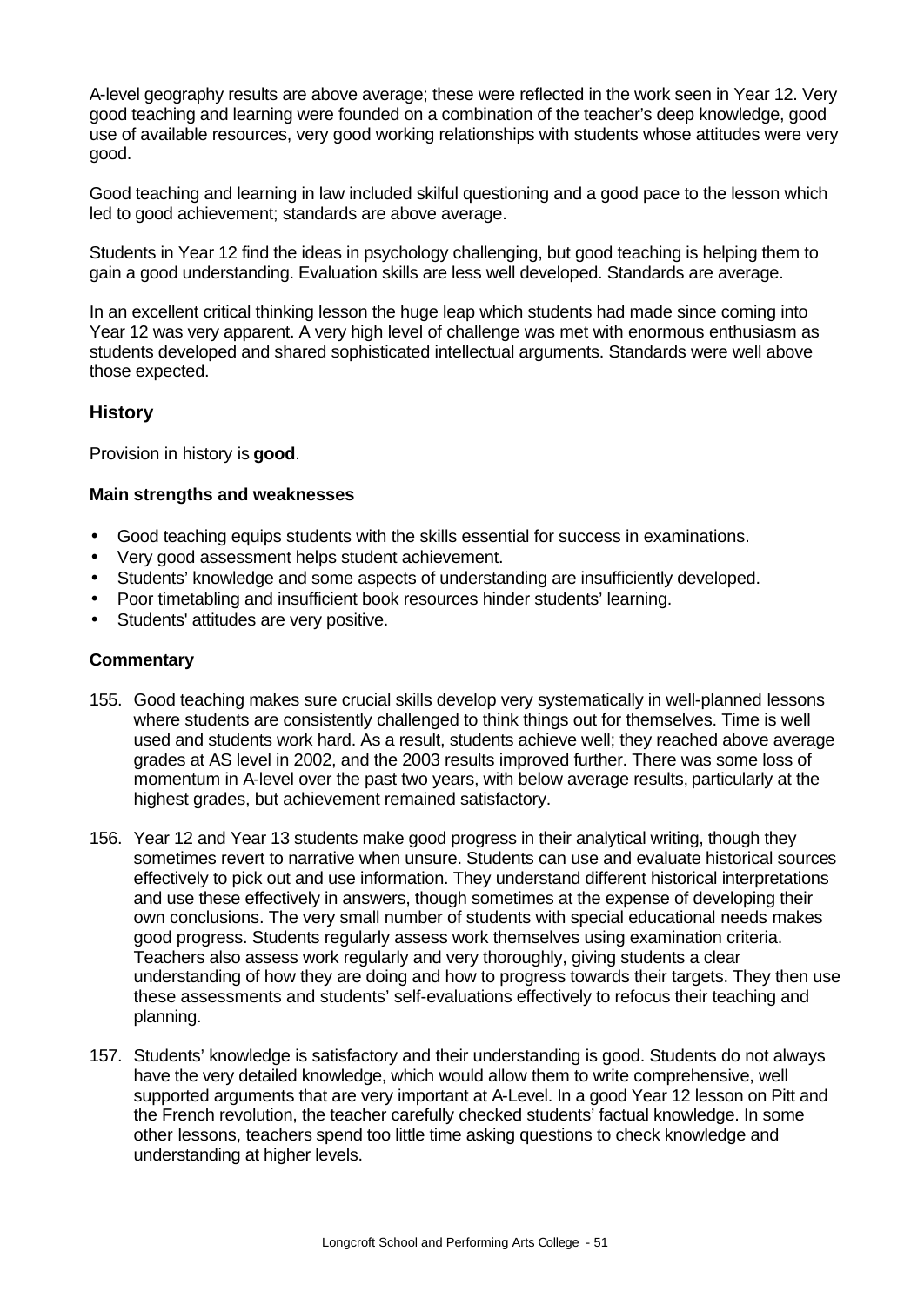- 158. While the head of department provides good leadership, working across the split site inhibits monitoring, teamwork and the sharing of good practice. The Year 12 group suffers particularly from poor timetabling with half of their total time allocated all at once, after the end of school. This makes it difficult for them to sustain their concentration and affects standards. Though students have good access to information technology, book resources are insufficient so students do not do enough independent reading to help them develop depth in their knowledge and understanding.
- 159. Students have very positive attitudes towards the subject and their teachers. In class, they work very well, both individually and in collaboration with others. Recruitment to the subject is healthy and retention is good: almost all students who embark on the courses complete them.

# **ENGINEERING, TECHNOLOGY AND MANUFACTURING**

The focus subject was **graphics with materials technology**. Lessons were also sampled in textiles and resistant materials.

In an A-level textiles lesson, teaching and learning were very good. The teacher provided highly motivating work on recyclable materials for dressmaking, which inspired students to work creatively. Students reach very high standards in both practical skills and their knowledge and understanding of design and materials. Students' achievement is very good in relation to prior attainment and all are exceeding targets set for them.

In an AS resistant materials lesson, students were achieving well, exceeding the targets set for them. This is because the quality of teaching is very good, students work hard and they are very keen to learn. They have good practical skills and good knowledge of the materials and processes they use. Students choose to work on ambitious projects and are inspired by the work of famous craft persons, for example in the world of chair design.

# **Design and technology**

Provision in design and technology is **good**.

# **Main strengths and weaknesses**

- Students achieve well and reach above average standards in examinations.
- Teaching, learning and relationships are very good.
- Teachers check students' progress closely; they give very good guidance on how to improve.
- Students learn to work independently and manage their work very effectively.
- Students do not use their very good knowledge when explaining their coursework.

# **Commentary**

160. Standards are above average in Years 12 and 13. AS and A-level results have been above average over the two years in which students have been examined. In Year 12, students have adapted very well to the extra rigour of work demanded: they show keen interest. Students have good drawing skills and communicate their ideas very effectively using hand drawn and computer images; their presentation skills are very high. In Year 13, students plan ambitious projects with real clients with whom they keep in touch throughout the life of the project. This enables them to modify their plans to meet the needs of end users and to produce high quality work. They use very good practical skills to make 3-dimensional models as further checks on quality and practicality. Students' understanding of the work is secure so they are able to provide answers and explain work when asked direct questions. Higher attaining students express their ideas very well in writing, but, like others, do not always go into enough depth in analysis of their work or justify their decisions against set criteria.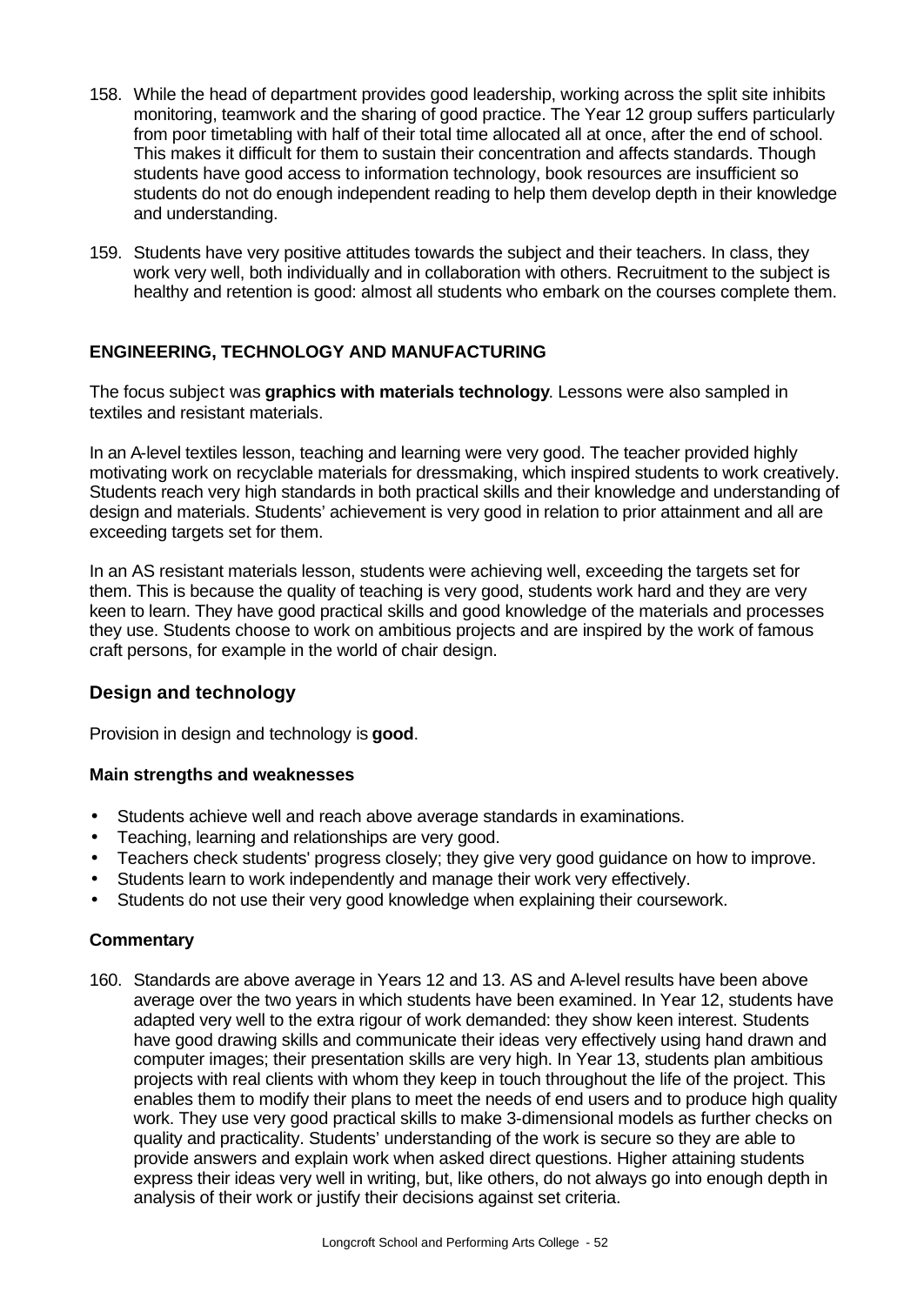- 161. Achievement is good in Years 12 and 13, largely because students are very well taught and they have very positive attitudes to learning. They manage coursework very well so that they are able to meet deadlines with time to spend on improving their work when necessary. Students learn extra skills to meet the requirements of their projects, for example architectural drawings or interior design. By Year 13, students have gained significantly in both their academic and personal development. They work independently and discuss their work confidently.
- 162. The very good relationships between teachers and students result in mutual respect and very high levels of co-operation. Teachers have very good subject knowledge and their enthusiasm for the subject inspires students to work creatively and to aim for high standards. Teachers monitor their progress closely and provide very good constructive criticism. Teachers show very good understanding of how students learn and plan work to match their individual needs; they select very effective methods to enable them to learn effectively about design and how to work productively with their clients.
- 163. Leadership is good and courses are very well managed. Graphics and materials technology was not taught at the time of the previous inspection, but is now a valued addition to the curriculum.

### **VISUAL AND PERFORMING ARTS AND MEDIA**

The focus of the inspection was on **art, dance and music**.

Work in media studies, theatre studies and music technology was also sampled. The standard of work in Year 12 media studies is average. Good teaching, where fluent delivery maintains a good pace, is complemented by the motivated, purposeful and enquiring approach of students so they learn and achieve well.

Very good teaching in theatre studies leads to high motivation, so students make rapid progress; it enables less experienced students to keep up with the rapid pace of learning.

Music technology is being taught for the first time in Year 12. Uptake is good, although only boys have chosen for the subject, counter-balancing the preference of girls to select A-level music. One lesson was observed in which students developed their own arrangements as MIDI files. Teaching and students' achievement is satisfactory, with all having appropriate sequencing expertise, although with variable grasp of technical details, such as input techniques and time code. The attitudes of the students are positive.

# **Art**

Overall the quality of provision in art is **very good.**

#### **Main strengths and weaknesses**

- Standards are above average and continue to improve.
- Students progress rapidly and achieve well as a result of very effective teaching.
- Students work hard, they have very good attitudes and relationships with teachers.
- The subject is well managed.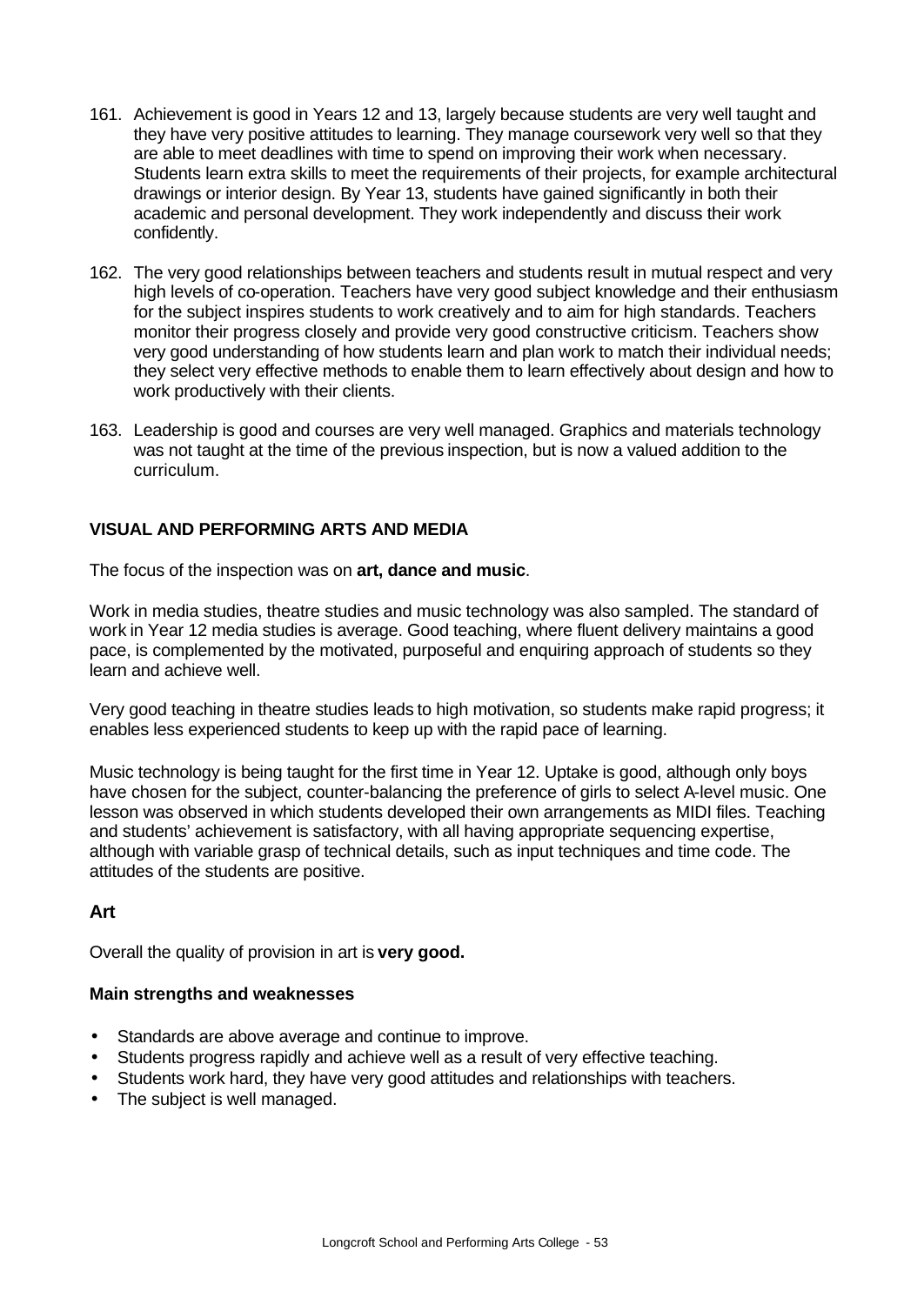### **Commentary**

- 164. A-level results that were above average in 2002 fell a bit in 2003. In Years 12 and 13, students show flair and imagination and are producing work of quality and originality. Most students are confident when working with a variety of materials and resources. The students are articulate when discussing their work and proud of their achievements. Their attitude towards the subject is very good, and is a major contributor to the quality of the work produced and the very good progress being made. Achievement is good because of the opportunities on offer combined with very good support from teachers. Students' work, research and personal studies demonstrate good craft skills and an increased awareness of art and artists and recognition of the need for quality and originality in their work.
- 165. Lessons are challenging and well planned. Classroom organisation and management are very effective and the relationship between the teachers and the students is often excellent. Regular references are made to the work of significant artists and cultures in order raise creative and visual appreciation and develop critical thinking skills. Assessment is effective: students are aware of expectations and know how to improve their work. Work is monitored on a regular basis and assessment is used effectively to reshape teaching and lesson planning. The students are well aware of the teachers' high expectations and their own strengths and weaknesses.
- 166. Leadership and management are both good. Recruitment and retention are good. There is clear vision and very effective planning, which promotes high standards in lessons. The teachers work as a very effective team with complementary skills. The quality of teaching is monitored effectively. Teachers maintain detailed records, targets are set for achievement, and retention and attendance rates are monitored closely.

### **Dance**

Provision in dance is **good.**

#### **Main strengths and weaknesses**

- Very good leadership inspires a real enthusiasm for dance.
- Students achieve well as a result of good teaching.
- Very good extra-curricular provision extends and enhances the dance curriculum.
- Marking of coursework does not always let students know what progress they are making against targets set.

- 167. Dance is a new subject in the sixth form. Recruitment and retention rates are satisfactory with six students now in Year 13 after successfully completing the AS course, and seven studying AS level in Year 12. Standards in both years are average overall, but students work hard and achieve well considering their relative lack of dance knowledge and experience prior to starting the course.
- 168. In Year 12, students show that they understand different choreographic devices and can apply them effectively. Year 13 students can identify the differences between narrative and abstract music as they discuss the relationship between dance and music. They develop good independent learning skills, for example whilst creating a group dance to abstract music of their own making, and comment on the sense of achievement they feel in working together successfully.
- 169. Good teaching reflects very good subject knowledge and infectious enthusiasm. Students speak of their own enthusiasm for dance with conviction, and they work with motivation and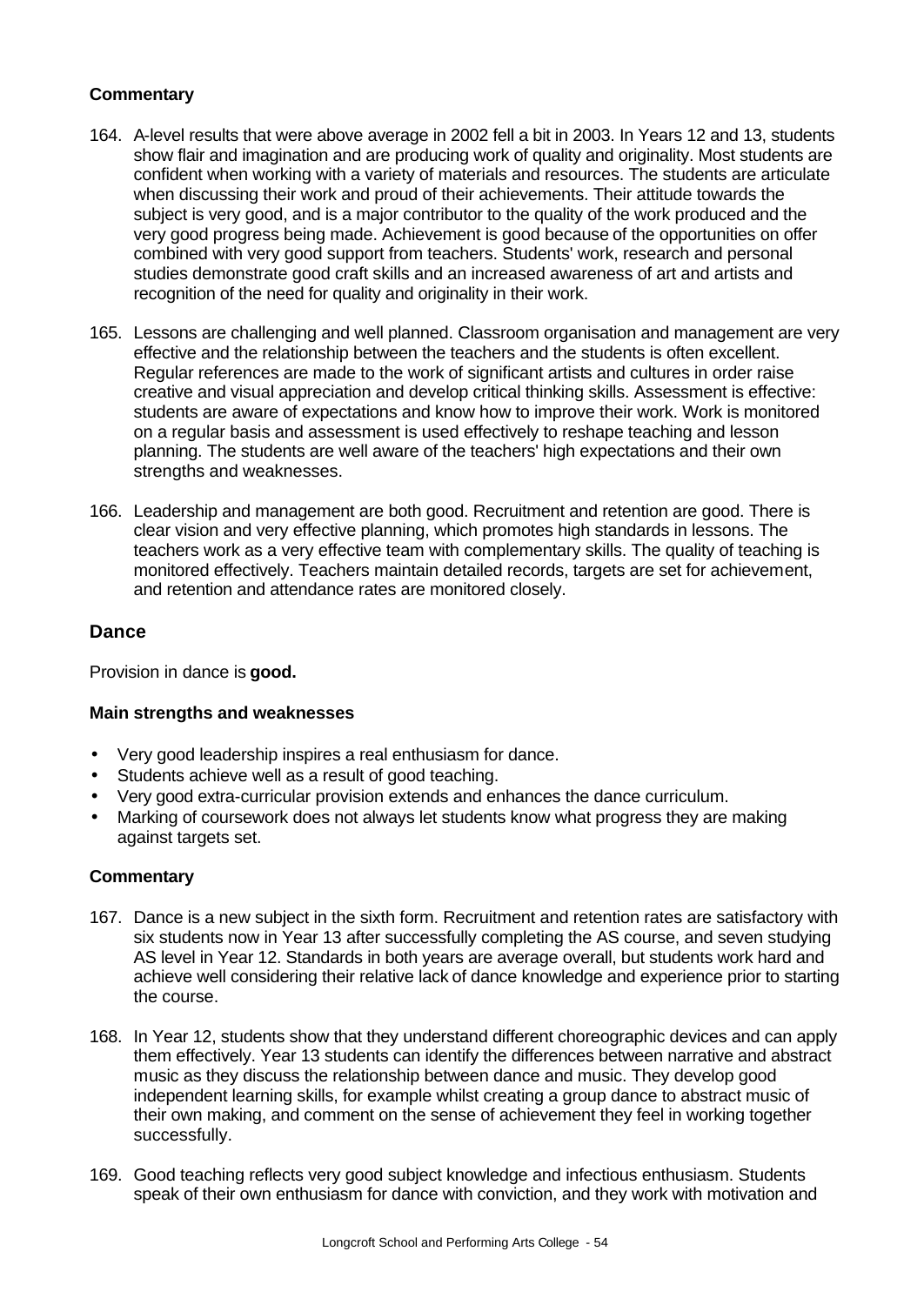commitment. Good relationships between staff and students are evident, and students appreciate the individual support and guidance. They say the teachers are 'always there for them'. Teachers have high expectations, and set a demanding pace. On occasion, when students are left to set their own pace, a few do not use the time effectively. Assessment in lessons is good, clearly indicating how students can improve, but coursework is marked less effectively.

- 170. Leadership is very good; a great deal has been achieved since dance was introduced into the performing arts curriculum two years ago. A clear vision and direction focuses on raising standards of performance. An extensive extra-curricular programme enriches the dance curriculum and is well supported by students. There is good management. Assessment data is used effectively to predict grades and set individual targets. Effective monitoring of the subject's performance is in place. However, the head of department, a newly qualified teacher, has a demanding workload and is in danger of being over-stretched.
- 171. Very good progress has been made since the previous inspection. Although there are no examination results to report, A-level courses are now in place, and students are achieving well as a result of good teaching.

### **Music**

Provision in music is **good**.

#### **Main strengths and weaknesses**

- Due to good teaching and extension opportunities, standards are above average and students' achievement is good.
- Students' attitudes to the subject and to their work are very good.
- Key skills in communication are well integrated into the course.
- More girls than boys choose the subject.

- 172. Although only a small number of students take music each year, aggregated results show that above average standards are attained in A-level examinations, reflecting good achievement by the students. Retention rates are good. Good achievement was observed in work seen during the inspection. Teaching is methodical and focuses students' thinking clearly on the requirements of the examinations. It encourages students to think for themselves and use ICT and dictionaries to support their learning. Students make PowerPoint presentations of their prescribed works, use music software well for composing and research topics through the Internet.
- 173. Students are conscientious in their note taking, respond well to open-ended questions on set works or when composing, and receive good feedback on their work from teachers. Most perform well on instruments and exploit the many extra-curricular opportunities to develop skills of ensemble playing and to take responsibility, such as leading the orchestra. Lack of rigour and detail in musical demonstration and illustration in analytical study limits the pace of learning, and opportunities for consolidating technical language are occasionally overlooked. Students have very good attitudes to their study and give selflessly of their time to enrich the musical life of the school.
- 174. The subject is well led and managed, benefiting from four teachers with complementary areas of expertise. Key skills in communication are well developed through music and the very good accommodation and resources have a strong impact on learning. A compromise solution has been found for one student whose timetable clashes with mathematics, giving sufficient extra support for her to take music as well. Students benefit from the performing arts college initiatives, good collaboration with the county music services, and the very good extra-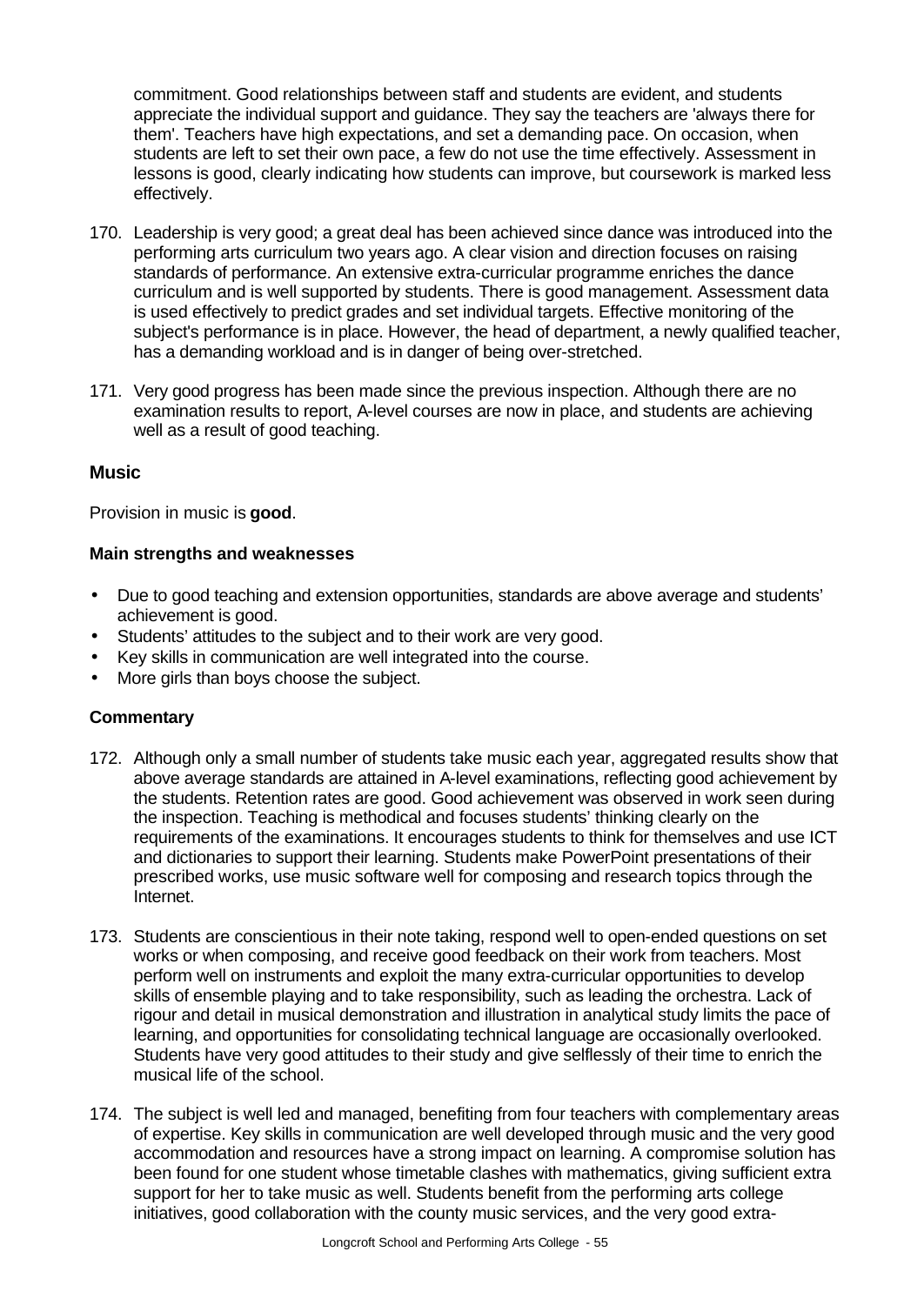curricular musical life of the school. There has been good progress since the previous inspection.

# **HOSPITALITY, SPORTS, LEISURE AND TRAVEL**

No courses were inspected in this curriculum area.

# **BUSINESS**

#### **Business studies**

Provision in business studies is **satisfactory**.

#### **Main strengths and weaknesses**

- Achievement overall is good and students usually gain at least a pass in the subject.
- Individual support and guidance for students in and out of lessons is very good.
- Whilst the quality of teaching is satisfactory, with excellent student-teacher relations, some aspects are unsatisfactory.
- The department is led and managed effectively, but there is no strategic development plan.
- Industry links are underdeveloped.

- 175. The eighteen students who completed the one-year AS level course in 2003 all gained a pass with grades at least in line with those predicted. Results are generally below the national average. In 2003, all but one of the fifteen students completing the full A-level obtained a pass. The department has now broadened the range of business qualifications by offering an extra A-level in economics and business studies combined, which students have taken up enthusiastically. Recruitment and retention are good.
- 176. Good achievement is the result of the very good and much appreciated individual help and guidance students receive in and out of lessons. Students work conscientiously and cooperatively in class and student/teacher relations are excellent. With this and the generally satisfactory teaching, the well-prepared teachers ensure that learning in lessons is both pleasant and usually productive. In a good Year 13 lesson, the teacher's well-structured, challenging questions ensured all made progress in understanding the effects of European integration on business strategy. Students have grasped the fundamentals of business terminology well and are able to apply these to relevant situations, for example in discussing the effects of interest rate rises as a means of combating inflation.
- 177. Teaching is satisfactory; some better technique was evident in a good Year 12 lesson where students worked conscientiously in groups and made presentations on business motivation theories. The teacher had a clear understanding of the precise skills, knowledge and understanding to be developed. Methods were stimulating, and students did most of the work. Finally the teacher checked understanding with challenging questions.
- 178. Students have very good access to computers and use them effectively to research business topics on the Internet and in word processing work. Students' work is assessed appropriately, their progress is checked and all have target grades to aspire to. The subject is effectively managed with recently rewritten schemes of work providing a more structured programme and the three teachers make the best use of their business knowledge and experience. However, industry links are under-developed as a further source of material and stimulus for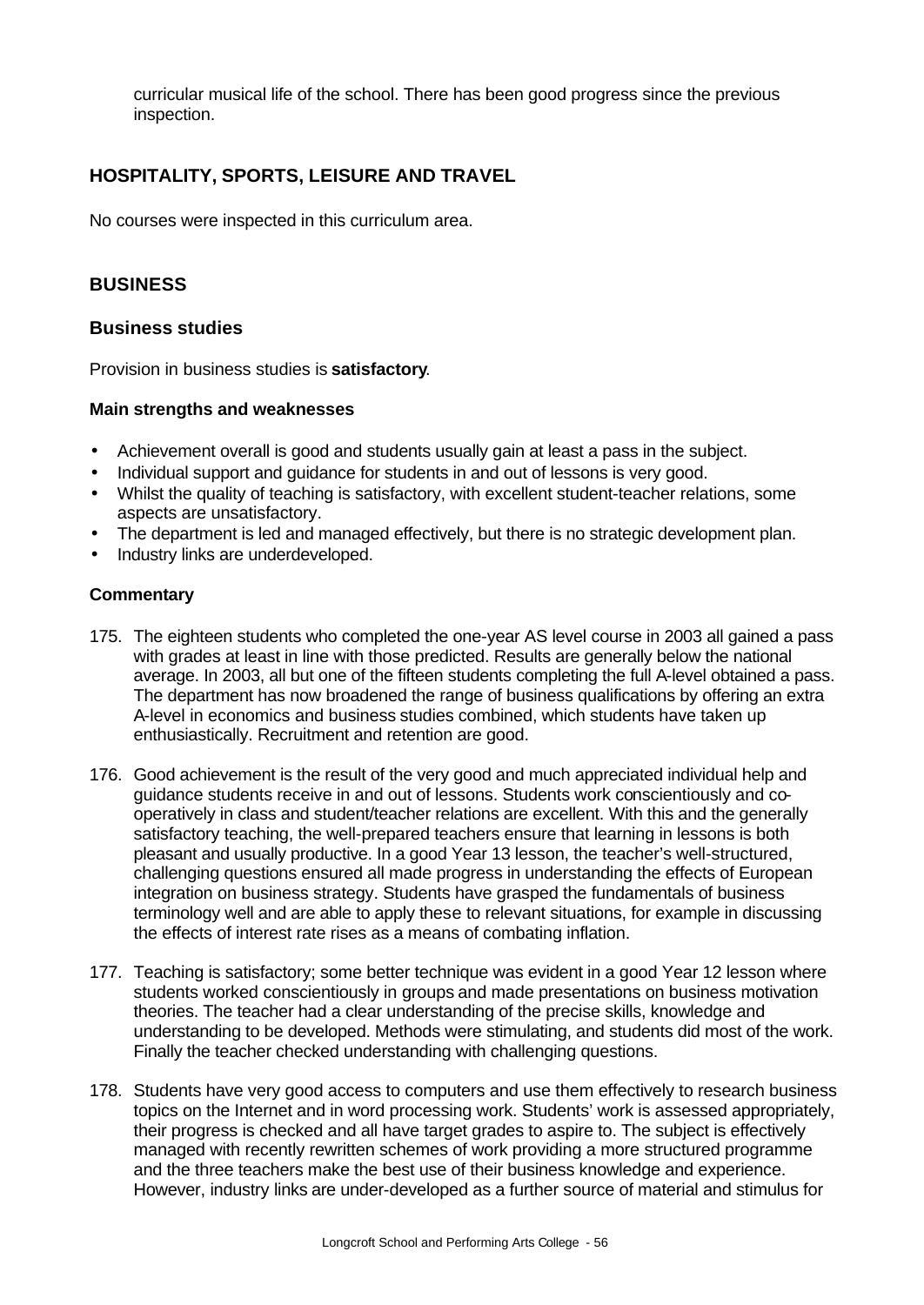learning. Some of the teaching rooms used are unsuitable for the delivery of stimulating business lessons.

# **HEALTH AND SOCIAL CARE**

No courses in this curriculum area were inspected.

# **PERSONAL DEVELOPMENT AND GENERAL PROGRAMMES**

Work in the enrichment and personal development courses was sampled. Students working towards a community sports leaders' award achieve very well. They are highly motivated and very well taught so that they respond well to practical challenges, and see the qualification as valuable and relevant.

Moral and ethical thinking does not stretch students because the work is not planned to explore issues to a suitable depth.

Individual student tutorials are a useful check on progress, and helpful in focusing students on how they are doing and making sure, for example, they are up to date with application requirements.